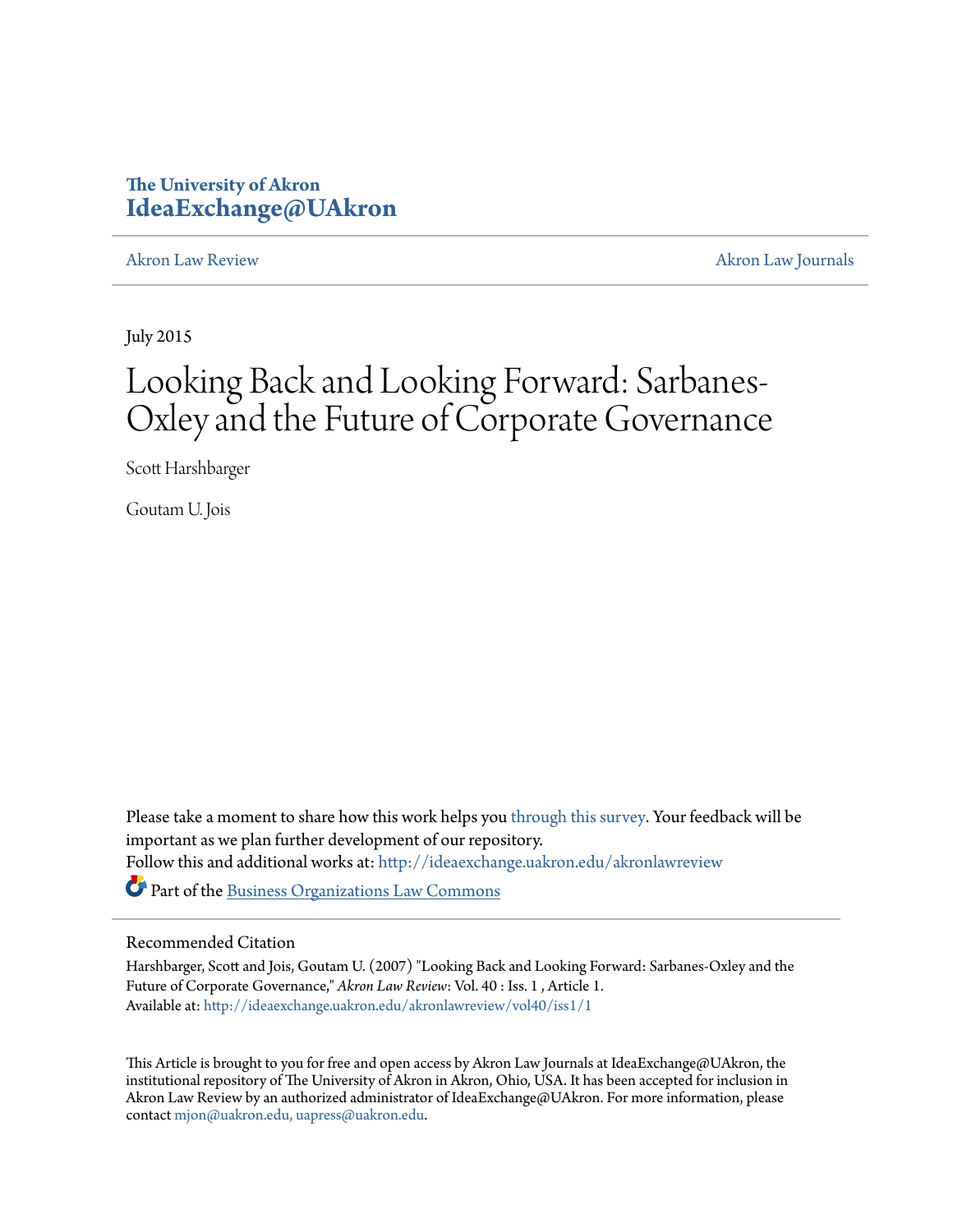1

# **LOOKING BACK AND LOOKING FORWARD: SARBANES-OXLEY AND THE FUTURE OF CORPORATE GOVERNANCE**

# *Scott Harshbarger*\*  *and Goutam U. Jois\*\**

### I. INTRODUCTION

One of the most important questions facing American society today centers around the role of corporations. Undoubtedly, corporations wield a tremendous amount of power in contemporary affairs. For example, when Hurricane Katrina struck the Gulf Coast, Wal-Mart, the world's largest retailer, pledged \$1 million on August 30, 2005,<sup>1</sup> a full three days before government aid arrived.<sup>2</sup> While there are surely a variety of reactions to that course of events, this particular response highlights our country's reliance on corporate entities for a variety of societal functions beyond the "typical" roles of production and employment.<sup>3</sup> One of the

<sup>\*</sup> L.L.B., A.B., Harvard; Senior Counsel to the Firm, Proskauer Rose LLP. Mr. Harshbarger served as Attorney General of Massachusetts from 1991 to 1999 and District Attorney for Middlesex County, MA, from 1983 to 1991. He was also President and CEO of Common Cause from 1999 to 2002. His current practice focuses in significant part on corporate governance and related regulatory matters.

<sup>\*\*</sup> J.D. Candidate, Class of 2007, Harvard; M.P.P., A.B., Georgetown; Student Attorney, Harvard Legal Aid Bureau. This Article is the product of several years' work and would not have been possible without the help and input of many different people. Pablo Eisenberg, a friend and mentor to us both, offered comments on earlier drafts of this and a related article. Thanks to Seth Ragosta, Benjamen Brinkert, Danielle Stockley, and Tina Gonzalez for research and editing assistance, and to Angela Frontiera for outstanding secretarial assistance on all of our various projects. We also appreciate the support of Murphy, Hesse, Toomey & Lehane, LLP, and Proskauer Rose LLP over the years in encouraging this work and providing opportunities to inform the Article with real-world experience. Finally, we would like to thank Prof. Judith Stephenson, Northeastern Law '87; as well as Umesh, Indira, Malasa, and Mallika Jois, and Elizabeth Brown, without whose support this project would not be possible.

<sup>1</sup>*. See, e.g.*, Parija Bhatnagar, *Wal-Mart Closes 123 Stores from Storm*, CNNMONEY, Aug. 31, 2005, http://money.cnn.com/2005/08/30/news/fortune500/katrina\_retailers/.

<sup>2</sup>*. See, e.g.,* Scott Shane, *After Failures, Officials Play Blame Game*, N.Y. TIMES, Sept. 5, 2005, at A1.

<sup>3</sup>*. See, e.g.*, E-mail from Don Davenport, Procomm Consulting Group, to authors, (Sept. 2, 2005, 10:24:07 EDT) (on file with authors) ("We are witnessing the result of years of government neglect . . . What does this say about a nation that turns to WalMart for relief supplies? The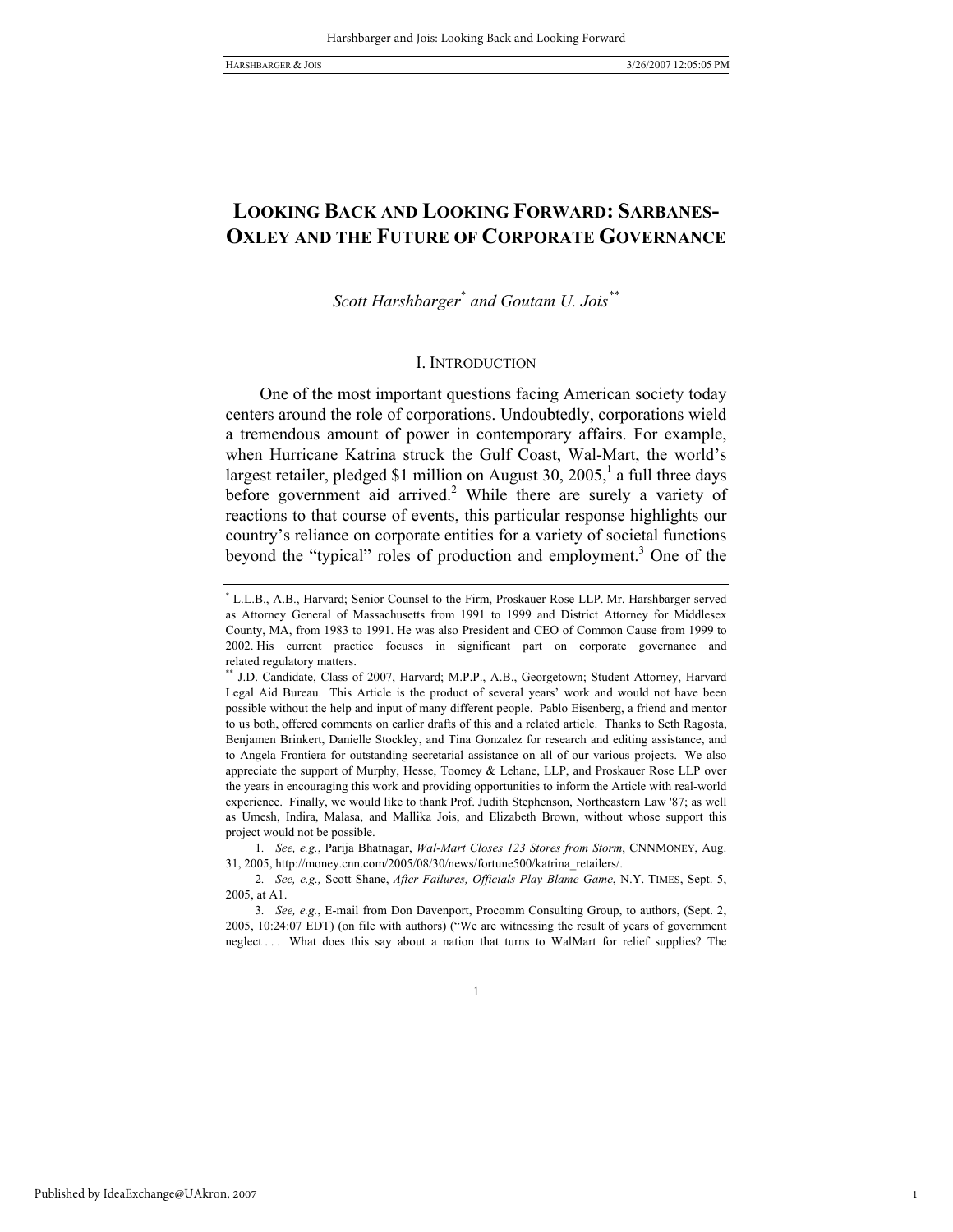biggest questions that comes to the fore when discussing corporations' role is that of corporate governance: how companies are run internally and what rules they will play by in the external world.<sup>4</sup>

In a narrow sense, good corporate governance means shareholders realize value and boards of directors have an easier time fulfilling their fiduciary duties. More broadly, corporate governance is about the principles that underlie democracy: transparency, checks and balances, and accountability.<sup>5</sup> Good corporate governance means that businesses recognize the duties that correspond to the privileges that society has granted them: favorable tax treatment, limited liability, and so forth. When scandals strike the public or nonprofit sectors, there is often a loud call for accountability, ethics, and integrity, and rightly so. This is rationalized on the grounds that these entities receive public funding, subsidies, tax-exemptions and other related benefits. However, as the Katrina story indicates and as scholars have discussed,<sup>6</sup> corporations

 5. Another article makes the analogy to democracy more forcefully. Paul Gompers, Joy Ishii, and Andrew Metrick write:

Corporations are republics. The ultimate authority rests with voters (shareholders). These voters elect representatives (directors) who delegate most decisions to bureaucrats (managers). As in any republic, the actual power-sharing relationship depends upon the specific rules of governance. One extreme, which tilts toward a democracy, reserves little power for management and allows shareholders to quickly and easily replace directors. The other extreme, which tilts toward a dictatorship, reserves extensive power for management and places strong restrictions on shareholders' ability to replace directors.

Paul Gompers et al., *Corporate Governance and Equity Prices*, 118 Q.J. ECON. 107, 107 (2003).

 The connection between corporate governance and democracy in the abstract sometimes has real political implications in practice. Gretchen Morgenson reports that the issue of executive pay at two major utility companies is affecting the campaigns for political office in Illinois. Gretchen Morgenson, *Executive Pay Becomes Political*, N.Y. TIMES, Nov. 5, 2006, § 3, at 1. Gubernatorial candidates are promising to try to renew the freeze on electricity rates to assist consumers and prevent companies from using new stock plans to "capture a windfall from the rate increase" for executives. *Id.* Mark Hulbert writes that a new study strongly suggests that companies that make political contributions to the most Congressional candidates enjoy better performance in stocks and experience "faster subsequent growth in their profitability" than companies that contribute to fewer candidates. Mark Hulbert, *The Share-Price-to-Campaign-Contribution Ratio*, N.Y. TIMES, Nov. 5, 2006, § 3, at 6.

6*. See*, *e.g.*, Ronald Chen & Jon Hanson, *The Illusion of Law: The Legitimating Schemas of Modern Policy and Corporate Law*, 103 MICH. L. REV. 1, 120 n.465 (2004) (discussing the

spokesm[e]n for WalMart and Lo[ew]s w[ere] on TV sending relief supplies before the President of the United States.").

 <sup>4.</sup> Corporate governance is "[i]n essence . . . the structure that is intended to make sure that the right questions get asked and that checks and balances are in place to make sure that the answers reflect what is best for the creation of long-term, sustainable value." ROBERT A.G. MONKS & NELL MINOW, CORPORATE GOVERNANCE 2 (3d ed. 2004). The primary participants are (1) the shareholders, (2) the management (led by the executive officer), and (3) the board of directors. *Id.* at 6.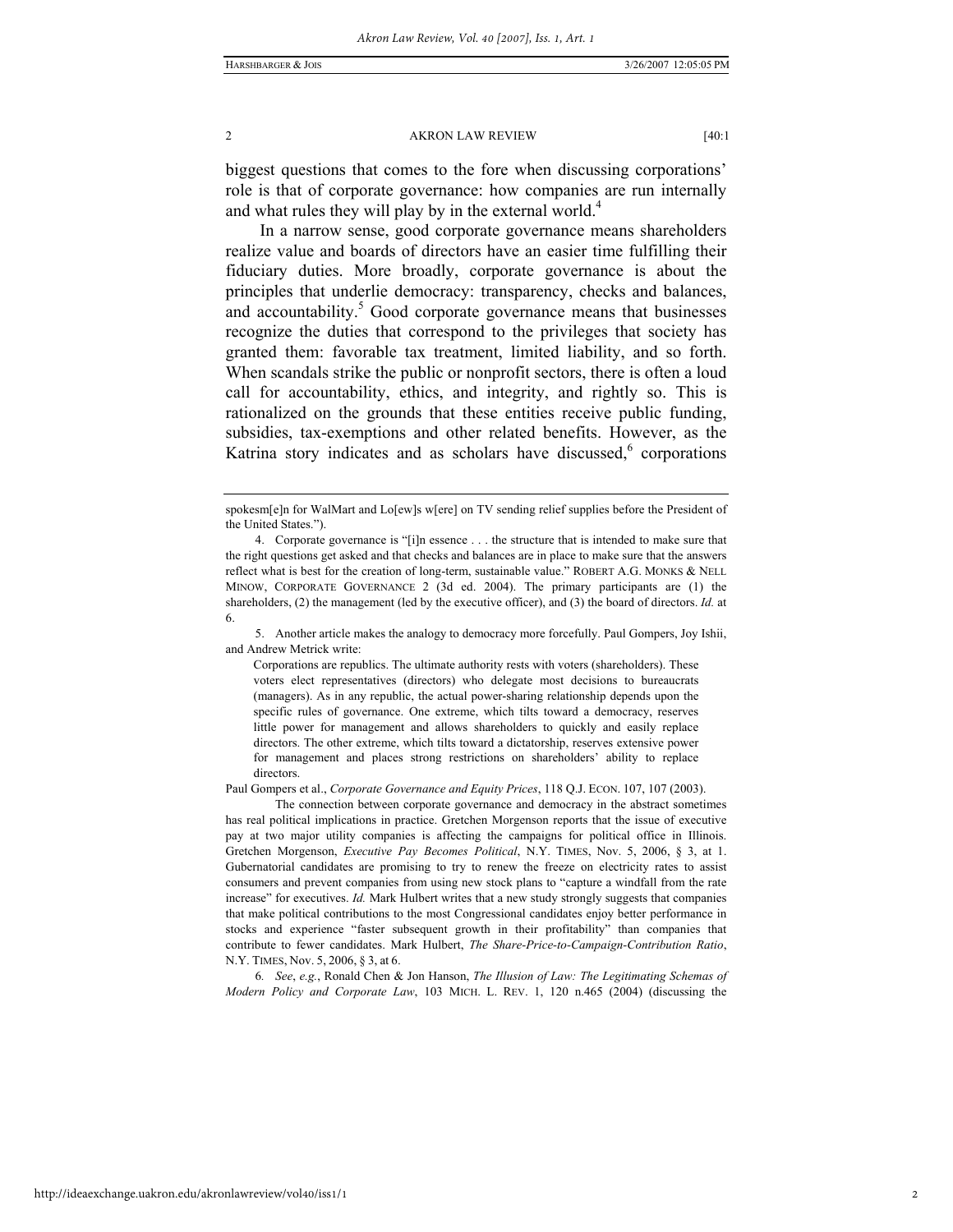play a significant role in society as well. Arguably, corporations exert more influence and play a greater role in our daily lives than other governmental or social institutions. Accordingly, we should be even more concerned about good corporate governance.

Corporate governance recently tends to bring to mind the Sarbanes-Oxley Act of  $2002$  ("SOX").<sup>7</sup> SOX was passed in response to the corporate scandals of the early 2000s (particularly Enron and WorldCom).<sup>8</sup> The Act has garnered much attention, as it represents the most sweeping and comprehensive overhaul of federal corporate governance law since the securities laws of 1933 and 1934.<sup>9</sup> In the intervening four years commentators from all walks of political, legal and academic life have considered its utility.<sup>10</sup> Corporate governance remains a timely issue. Recent class action and bankruptcy legislation, continued earnings restatements and accounting scandals, new regulations and investigations of hedge funds and mutual funds, whitecollar criminal prosecutions, and recently-finalized settlements, fines,

9*. See*, *e.g.*, Press Release, President George W. Bush, President Bush Signs Corporate Corruption Bill (July 30, 2002), *available at* http://www.whitehouse.gov/news/releases/ 2002/07/20020730.html (describing SOX as "the most far-reaching reforms of American business practices since the time of Franklin Delano Roosevelt).

influence that corporations have in society and in particular on regulations); *cf.* GEORGE J. STIGLER, MEMOIRS OF AN UNREGULATED ECONOMIST 115-118 (1988) (noting the "actual effects of economic regulations" and arguing that the regulations actually served the interests of firms and industries, not the public interest).

 <sup>7.</sup> Public Company Accounting Reform and Investor Protection (Sarbanes-Oxley) Act of 2002, Pub. L. No. 107-204, 116 Stat. 745 (codified as amendment in scattered sections of 15, 18 U.S.C.) [hereinafter SOX].

 <sup>8.</sup> SOX was first introduced on February 14, 2002 and was signed into law on July 30th, 2002. *Id.* The SEC began investigating Enron in October, 2001 and WorldCom in March of 2002. *See* Penelope Patsuris, *The Corporate Scandal Sheet*, FORBES, Aug. 26, 2002, http://www.forbes.com/2002/07/25/accountingtracker.html [hereinafter Timeline]; *Timeline of Enron Collapse*, WASH. POST, Sept. 3, 2004, http://www.washingtonpost.com/ac2/wpdyn?pagename=article&node=&contentId=A25624-2002Jan10; *The Rise and Fall of WorldCom*, USA TODAY, http://www.usatoday.com/money/industries/telecom/2002-07-21-worldcomchronology\_x.htm (last visited Sept. 24, 2006).

<sup>10</sup>*. See, e.g.*, Sarita Mohanty, *Sarbanes-Oxley: Can One Model Fit All?*, 12 NEW ENG. J. INT'L & COMP. L. 231 (2006); Joseph F. Morrissey, *Catching the Culprits: Is Sarbanes-Oxley Enough?*, 2003 COLUM. BUS. L. REV. 801 (2003); Susan J. Stabile, *Sarbanes-Oxley's Rules of Professional Responsibility Viewed Through a Sextonian Lens*, 60 N.Y.U. ANN. SURV. AM. L. 31 (2004); Timothy L. Weston, *Sarbanes-Oxley Section 404 Under Siege: Solutions for Solving the Problems of Implementing Section 404*, 60 CONSUMER FIN. L.Q. REP. 86 (2006); Erica Gann, Comment, *Judicial Action In Retrograde: The Case For Applying Section 804 Of The Sarbanes-Oxley Act To All Fraud Actions Under The Securities Laws*, 72 U. CIN. L. REV. 1043 (2004); Jennifer S. Recine, Note, *Examination of the White Collar Crime Penalty Enhancements in the Sarbanes-Oxley Act*, 39 AM. CRIM. L. REV. 1535 (2002); Michael D. Silberfarb, Note, *Justifying Punishment For White-Collar Crime: A Utilitarian And Retributive Analysis Of The Sarbanes-Oxley Act*, 13 B.U. PUB. INT. L.J. 95 (2003).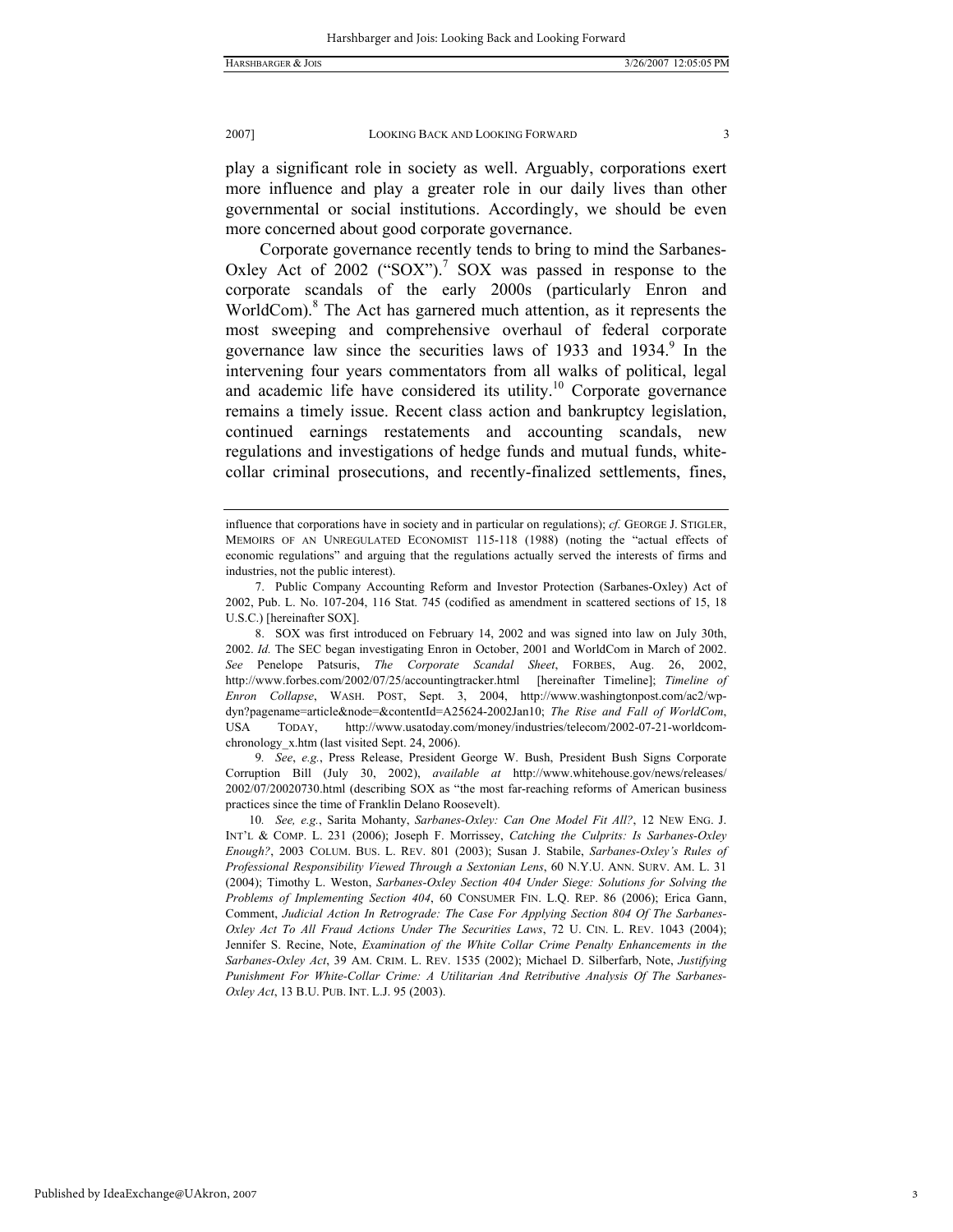and penalties all indicate that the corporate governance landscape is still unsettled.<sup>11</sup> What balance will be struck in the relationship between corporations and other basic societal institutions? The answer remains uncertain.

Importantly, perhaps most important to shareholders, we now know that Enron and WorldCom were not just the work of a few "bad apples." We have seen story after story of corporate malfeasance over the past four years.12 As a result even honest, ethical CEOs are finding it harder to compete in the marketplace.<sup>13</sup> Instead of embracing responsibilities to all of their stakeholders, $14$  too many corporate leaders try to shirk their obligations and get away with doing as little as possible.<sup>15</sup>

12*. See generally* Timeline, *supra* note 8.

13*. See, e.g.*, Ken Belson, *WorldCom's Audacious Failure and Its Toll on an Industry*, N.Y. TIMES, Jan. 18, 2005, at C1 (discussing the impact of WorldCom's malfeasance on its competitors).

14*. See, e.g.*, Chen & Hanson, *supra* note 6, at 34-35 (discussing the question of "stakeholder" obligations and whether corporations have obligations to non-shareholder constituencies); *see also* Einer Elhauge, *Sacrificing Corporate Profits in the Public Interest*, 80 N.Y.U. L. REV 733 (2005). Corporate managers should have the discretion, but not a duty, to sacrifice some amount of profits in the name of the public interest. *See id.* at 743.

 15. Conversely, when it comes to lining their own pockets, they are trying to get away with doing as *much* as possible. *See infra* Part IVB (discussing clawbacks). President Bush recently criticized business executives for excessive compensation. *See* Jim Rutenberg, *Bush Tells Wall St.* 

 <sup>11. 2005</sup> saw the passage of new class action and bankruptcy legislation. Class Action Fairness Act of 2005, Pub. L. No. 109-2, 119 Stat. 4 (codified as amended in scattered sections of 28 U.S.C.A); Bankruptcy Abuse Prevention and Consumer Protection Act of 2005, Pub. L. No. 109- 8, 119 Stat. 23 (codified as amended in scattered sections of 11 U.S.C.A.). There was also a multitude of earnings restatements. A sampling includes the Bermuda-based insurance company Ace; Taser International, which makes stun guns; Kanebo, a Japanese cosmetics company; CharterMac, a real estate finance company; ConAgra, one of the country's largest food companies; and Eastman Kodak, the photography company. *See* Joseph B. Treaster, *Ace to Restate 5 Years of Earnings to Correct Accounting*, N.Y. TIMES, July 22, 2005, at C4; *Stun Gun Maker to Restate 2004 Earnings*, N.Y. TIMES, May 18, 2005, at C12; Todd Zaun, *Cosmetics Maker Restates Earnings*, N.Y. TIMES, Apr. 14, 2005, at C5; *Tax Errors Force ConAgra to Restate Earnings*, N.Y. TIMES, Mar. 25, 2005, at C13; *Kodak to Restate Some Earnings for Accounting Errors*, N.Y. TIMES, Mar. 17, 2005, at C3. Hedge funds were subject to regulation under the Investment Advisers Act as of February 1, 2006, *see* 17 C.F.R. § 275.203(b)(3)-2 (2005), until that regulation was struck down, *see*  Goldstein v. SEC, 451 F.3d 873 (D.C. Cir. 2006). The SEC promulgated rules requiring mutual funds boards to have an independent chairman and also have at least three-fourths of their directors be independent. *See* SEC Release No. IC-26520, "Investment Company Governance" (July 27, 2004); *see also* 17 C.F.R. Part 270.0-1(a)(7)(i), (iv) (describing the three-fourths rule and the independent chairman requirement, respectively). However, that rule, too, was recently struck down for failing to comply with requirements under the Administrative Procedure Act. *See Chamber of Commerce of the United States v. SEC*, 443 F.3d 890 (D.C. Cir. 2006). For a discussion of relatively recent indictments over tax and accounting fraud, *see infra* notes 93-96. By the end of the 2006, the "McNulty Memo" had restrained government prosecutors, the SEC had promulgated a more lenient rule regarding Section 404 compliance for small firms, and the Federal Sentencing Guidelines for Organizations were revised in light of corporations' concerns. *See infra* notes 64-72 and accompanying text. In short, the landscape keeps changing at rapid pace — this Article will surely be outdated by the time it is printed — and the issue remains timely.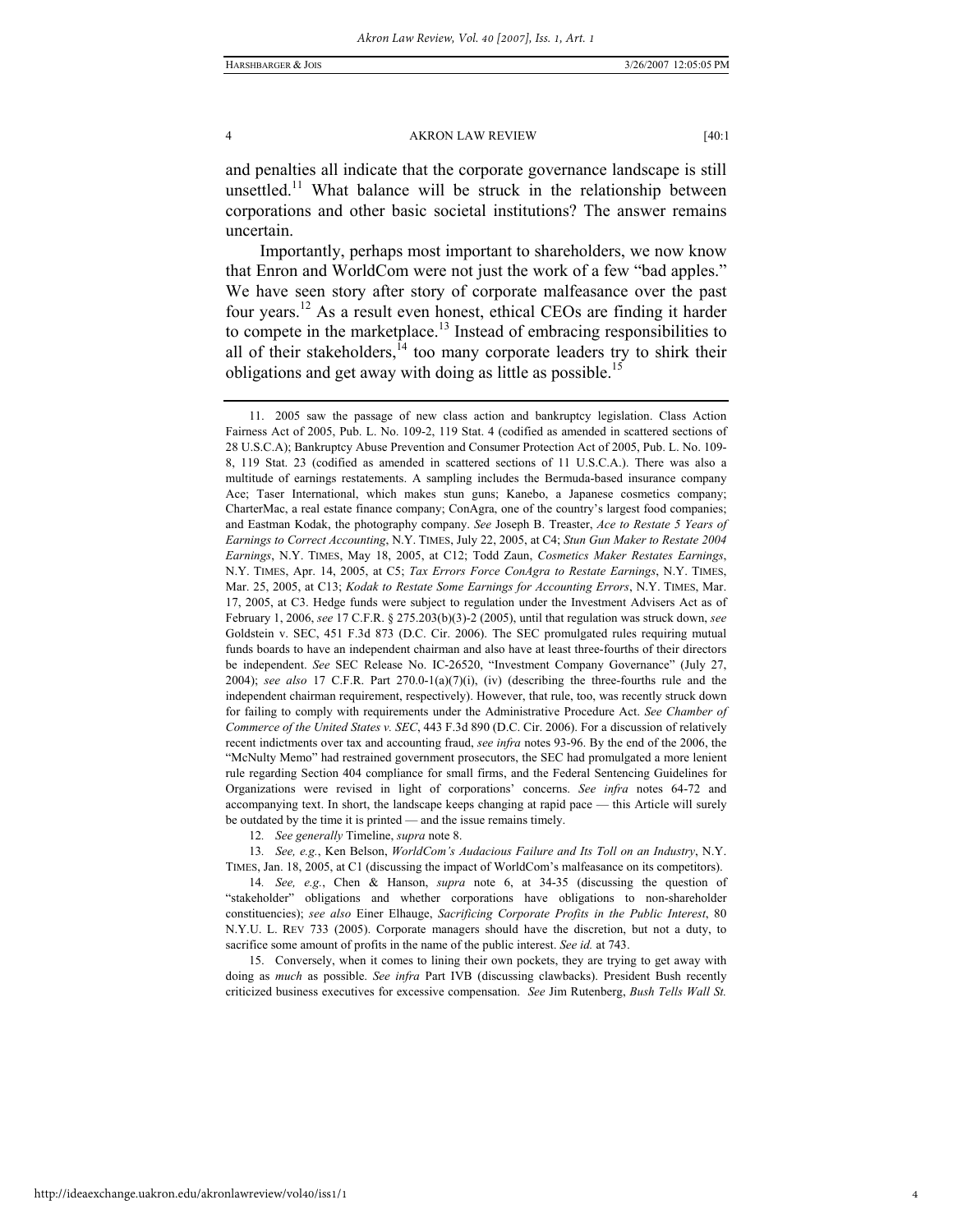Those charged with enforcing laws against corporations, primarily Attorneys General, the Securities and Exchange Commission ("SEC") and the Department of Justice, have their hands full aggressively investigating corporations, a situation that has led to antagonism. For example, New York Attorney General Eliot Spitzer has extracted settlements from corporations on a regular basis, to significant criticism.16 William Donaldson, former Chairman of the SEC, was regarded as anti-business because he pushed through aggressive regulations of corporations, mutual funds and others, even though he was appointed by President George W. Bush, a Republican.<sup>17</sup> Christopher Cox has vowed to follow in Donaldson's footsteps, continuing the application of clear and consistently enforced rules.<sup>18</sup>

We argue that this antagonism is unnecessarily combative and counterproductive. Recent developments in corporate law illustrate a few major themes. First, regulators have woken up to the prevalence of corporate fraud and malfeasance. SOX was passed as a reaction to a few salient examples of corporate crime, but its proactive applicability and its potential lie in preventing such crime in the future.<sup>19</sup> Second, this

17*. See, e.g.*, Joseph Nocera, *Starting Off by Doing Right on Options*, N.Y. TIMES, June 11, 2005, at C1 (describing former Chairman Donaldson as a "zealous regulator" and Donaldson's successor as "the anti-Donaldson, a pro-business California Republican").

 18. Chris Cox, Congressman, Nomination Speech (June 2, 2005), *available at*  http://www.whitehouse.gov/news/releases/2005/06/20050602-4.html.

*to Rethink Pay Practices*, N.Y. TIMES, Feb. 1, 2007, at C11. President Bush made the point that executives' pay should be based on increasing shareholder value and that investor trust is critical to the success of American markets. *See id.* The President's call sounds a common theme, but we should not lose sight of the fact that reform is not an end in itself. Trust in markets matters, but only to the extent that ethical conduct fosters trust. If investors regain trust in markets, only to get hoodwinked again, we will know that businesses lead to build more than just "trust."

 <sup>16.</sup> Andrew Ross Sorkin, *Maybe Spitzer's Cape Was Too Big*, N.Y. TIMES, June 12, 2005, § 3, at 4 (discussing Spitzer's strategy of bringing charges and then negotiating a settlement, and praising a Bank of America broker for fighting the charges and getting acquitted). For a general discussion of Spitzer's various enforcement and prosecution efforts, see Michael Luo, *Spitzer Makes Push for New Laws to Help Punish Medicaid Fraud*, N.Y. TIMES, July 21, 2005, at B3; Jeff Leeds, *Sony BMG Called Close to Settlement with Spitzer*, N.Y. TIMES, July 23, 2005, at C1; Eric Dash, *Spitzer Says Banks Are Resisting Inquiry on Lending Practices*, N.Y. TIMES, Aug. 6, 2005, at  $C2$ 

 <sup>19.</sup> Indeed, one unintended positive consequence of SOX was the revelation of stock option scandals. SOX requires more timely disclosure so grants are harder to hide. Previously, executives could disclose stock option grants as late as thirteen months after the grant itself; SOX has lowered that time frame to forty-eight hours. An extensive statistical study of option grants from 1992 to 2002 revealed that executives either "possessed truly extraordinary abilities to forecast precise overall market movements" or were "backdating the grants." Geoffrey Colvin, *A Study in CEO Greed*, FORTUNE, June 12, 2006, at 53. After SOX's new reporting requirement, "backdating virtually disappears." *Id.* Colvin's article was citing the groundbreaking study by Erik Lie at the University of Iowa. *See* Erik Lie, *On the Timing of CEO Stock Option Awards*, 51 MANAGEMENT SCI. 802 (2005) *available at* http://www.biz.uiowa.edu/faculty/elie/Grants-MS.pdf. *See also* David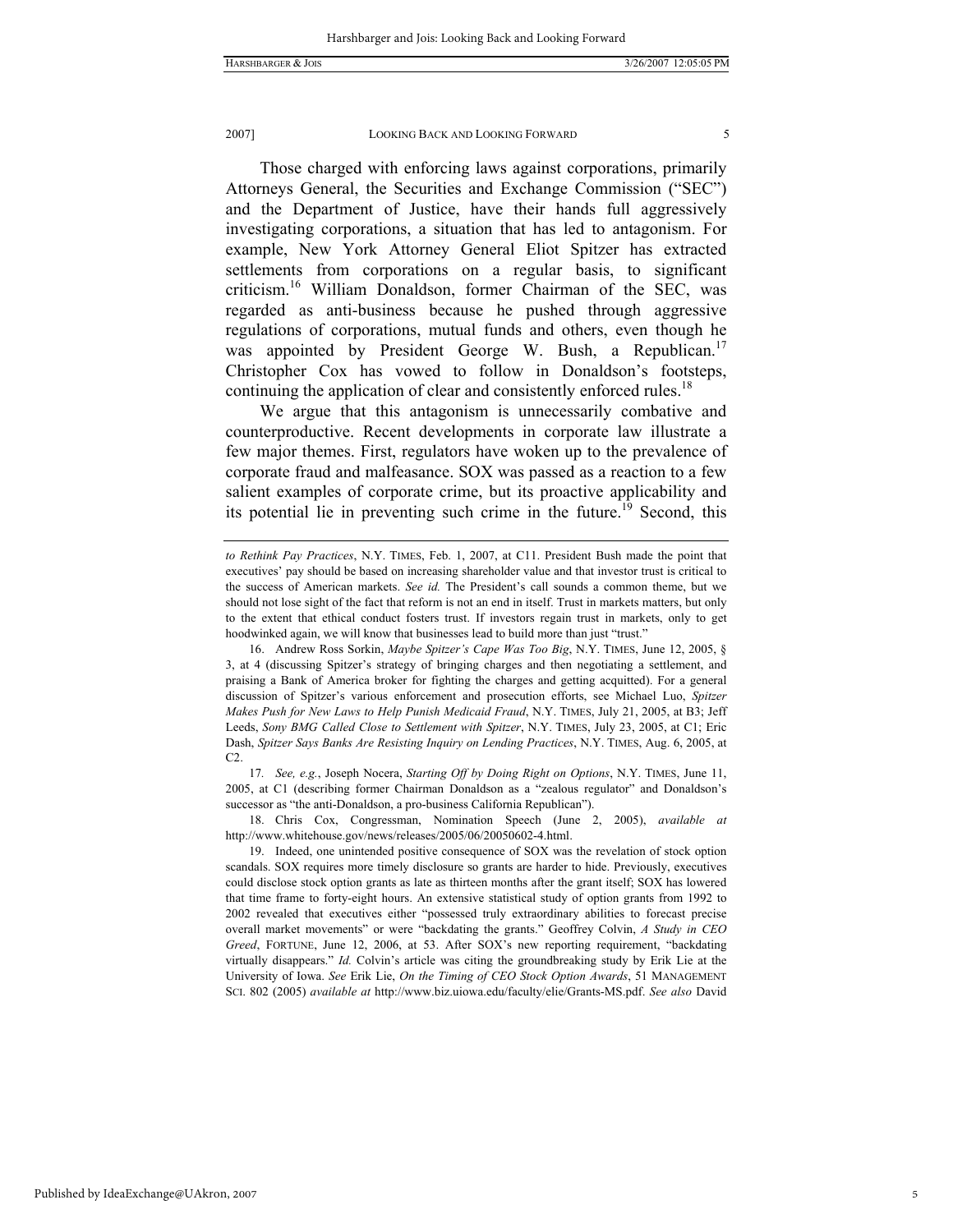regulation is here to stay. There is enough support from groups like institutional investors and regulators to ensure that SOX will continue for some time. Indeed, the debates today center on how much of SOX should be relaxed, not (generally) whether the law should be scrapped altogether.<sup>20</sup> Moreover, the steady stream of corporate fraud revelations (recently, for example, with accounting issues at Fannie Mae $^{21}$  and options backdating at Apple<sup>22</sup>) indicates that rolling back regulation would be the wrong move at the wrong time.

Simultaneously, however, it is smart politics to recognize that corporate interests have been particularly well-received in today's political climate. One group led by Hal Scott of Harvard Law School and another led by the U.S. Chamber of Commerce have been influential in calling for a relaxation of SOX requirements, particularly in the context of small firms. $^{23}$  Thus, any proposals to modify existing corporate governance or securities laws should aim to work *with*  business leaders and not merely try to regulate them into submission, if such a thing were even possible.

In this Article, we argue that all groups: business leaders, regulators and shareholders, should recognize the steps that must be taken to create a competitive, fair and ethical corporate climate.<sup>24</sup> We are not calling merely for "voluntary cooperation" from businesses to improve the

23*. See infra* notes 138-47 (highlighting the activities of the U.S. Chamber of Commerce-led group).

Yermack, *Good Timing: CEO Stock Option Awards and Company News Announcements*, 52 J. FIN. 449 (1997); David Henry, *A Sarbox Surprise: The New Requirements are Slowing Options Tricks*, BUS. WK., June 12, 2006, at 38. This is one of the rarely-discussed benefits of SOX. Another important benefit has been the revelation of accounting irregularities, malicious and otherwise, at smaller firms. *See infra* notes 127-30 and accompanying text (discussing how SOX, and Section 404 in particular, have subjected smaller firms to scrutiny for the first time, and how in many that scrutiny is revealing misconduct).

<sup>20</sup>*. See, e.g.*, Mark A. Stein, *Airlines, Now Healthy, Getting Frisky,* N.Y. TIMES, Dec. 16, 2006, at C2. *But see* William A. Niskanen, *Enron's Last Victim: American Markets*, N.Y. TIMES, Jan. 3, 2007, at A21 (arguing that "[a]s Senator Sarbanes and Representative Oxley drift into retirement, their act should retire with them").

 <sup>21.</sup> Eric Dash, *Regulators Denounce Fannie Mae*, N.Y. TIMES, May 24, 2006, at C1.

 <sup>22.</sup> John Markoff & Eric Dash, *Apple Panel on Options Backs Chief*, N.Y. TIMES, Dec. 30, 2006, at C1 (describing the investigation into options manipulation at Apple and concluding that exexecutives were at fault, not current CEO Steven P. Jobs).

 <sup>24.</sup> The word "ethical" is important here. As we have pointed out in a related piece, an ethical dilemma is not deciding whether to break the law. An ethical dilemma arises when one could make the wrong decision *within* the bounds of the law. *See* Scott Harshbarger & Goutam U. Jois, *Deterring White Collar Crime*, BOSTON BUS. J., Aug. 19-25, 2005, at 47; *see also* Damon Darlin, *Adviser Urges H.P. to Focus On Ethics Over Legalities*, N.Y. TIMES, Oct. 4, 2006, at C3 (describing the preliminary conclusion of the outside lawyer asked to review H.P.'s investigations policy, that "it was ethics, not the law, that needed to be paid more heed").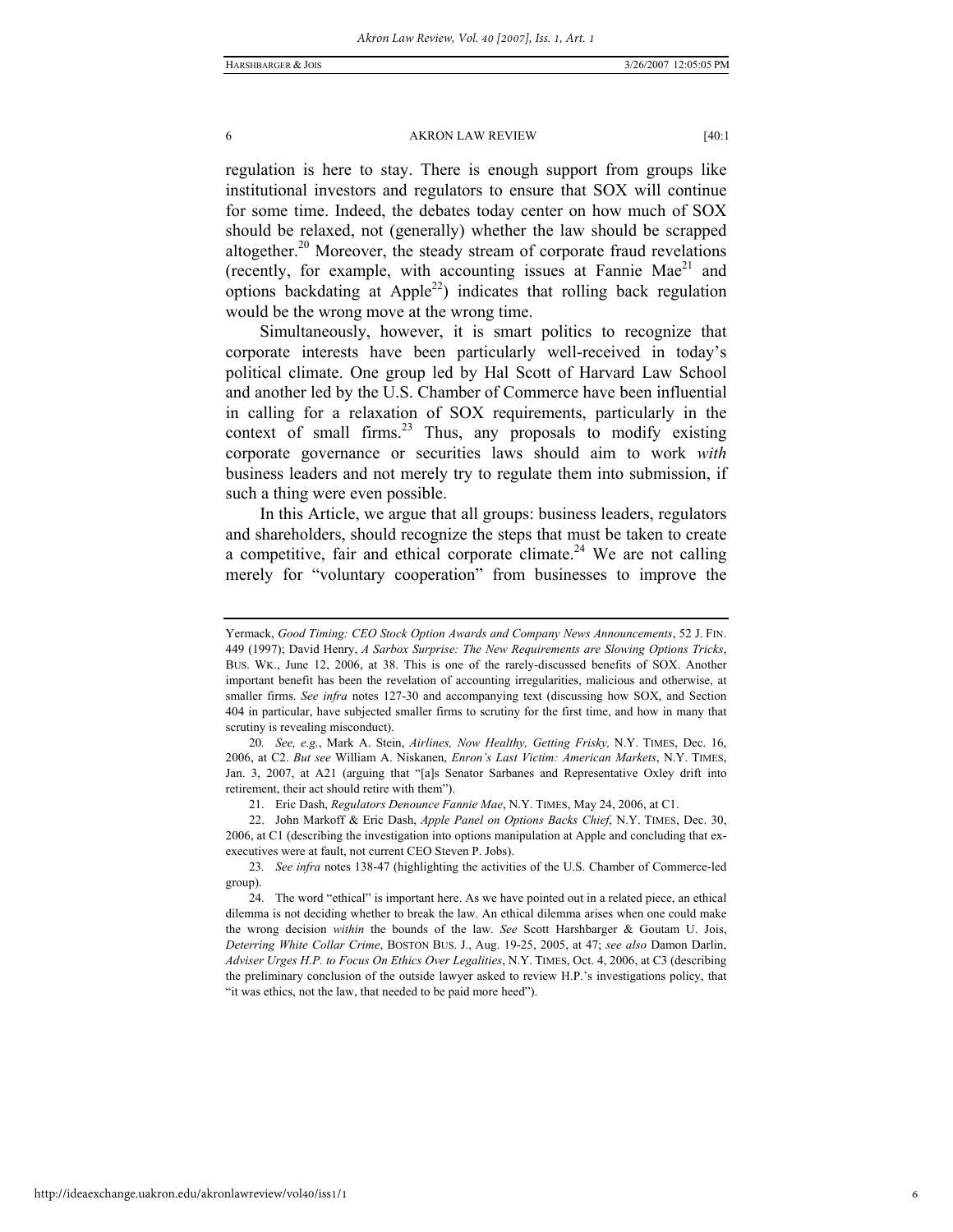current situation. Indeed, SOX exists and is appropriate for this situation precisely because it imposes baseline obligations with which corporations are required to comply. Moreover, other regulations regarding independent directors, expensing of stock options, etc. are needed and are vital to keeping business interests in line with society's. However, business leaders and regulators will have an easier time promoting a healthy marketplace if industry gets "ahead of the curve." In the end, business leaders must do just that by leading and implementing broad mechanisms of self-regulation and monitoring. Most important, the changes that need to be made are neither radical nor difficult. Executives and regulators must adopt common-sense reforms. Through proactive regulation, public officials should create and align corporations' incentives so that they can then find market solutions to governance issues. Business leaders, regulators and citizens can work together to create a climate of corporate integrity.

Business leaders should:

- Conduct independent audits of governance structures, focusing on ethical conduct,
- Enact aggressive "clawback" provisions to keep CEOs accountable,
- Empower boards of directors to properly serve shareholders' interests,
- Recognize that "doing well" involves "doing good," and
- Use independent professionals as ballast to corporate leaders.

Regulators should:

- Recognize and reduce the high compliance costs on smalland mid-sized firms,
- Allow differently-situated firms to adopt different compliance procedures,
- Provide amnesty to companies that disclose wrongdoing up front, and
- Prosecute as a means toward an end, not as an end in itself.

Citizens and investors should:

• Demand good governance from the companies they invest in, even when markets are doing well.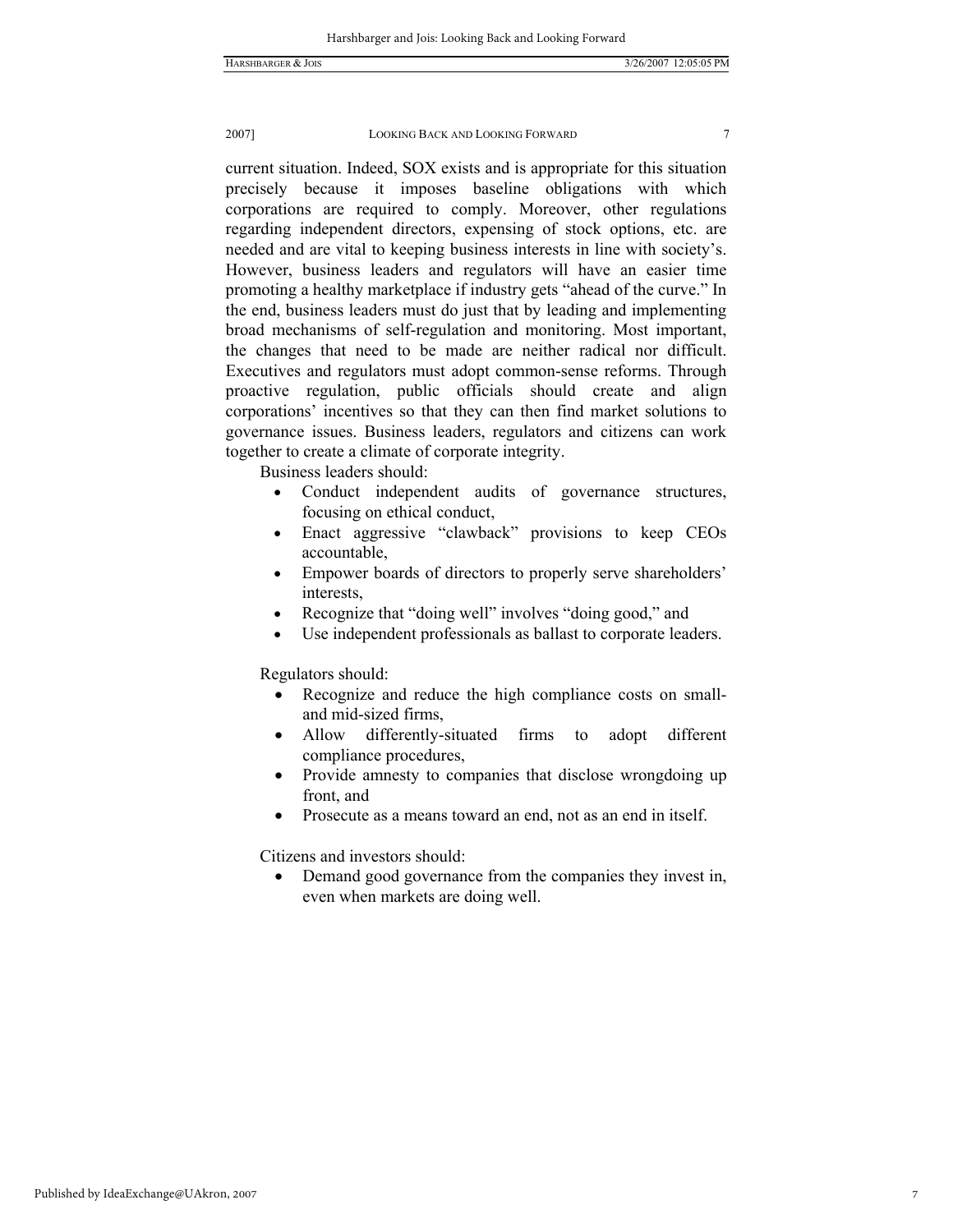### II. THE SITUATION TODAY

# *A. Contemporary Background*

The most important thing to note about recent corporate scandals is that they have continued unabated since the crisis in the early 2000s. Enron was just the tip of the iceberg: there was much more fraud, and it infected companies of all sizes in all industries. A sample of corporate scandals for everything from insider trading to outright theft includes ImClone (2001), Tyco (2002), WorldCom (2002), Adelphia (2002), HealthSouth (2002), Qwest (2002), NYSE (2003), Parmalat (2003), Marsh and McLennan (2004), AIG (2005), Krispy Kreme (2005), and Fannie Mae  $(2006)$ , to name a few.<sup>25</sup> Wall Street did not escape unscathed, with Merrill Lynch, J.P. Morgan, Citigroup, and many other Wall Street brokerages all under investigation at some point for everything from illegal trading to conflicts of interest.<sup>26</sup> The mutual fund scandals particularly brought small investor and middle class attention to the dangers and costs of poor governance.<sup>27</sup> Politicians and governmental entities can no longer afford the appearance of being soft on corporate excess, and corporations are likely to feel the sting of an angry public as well.

Shareholder activism has even pressured those indirectly involved in malfeasance. For example, J.P. Morgan reached a \$1 billion settlement with Enron after the energy giant sued the bank, saying that J.P. Morgan contributed to the company's spectacular bankruptcy.<sup>28</sup> The SEC separately charged the banks with being complicit in the fraud, adding hundreds of millions more dollars to the disgorgements, fines,

8

 <sup>25</sup> *See, e.g.*, Timeline, *supra* note 8 (referencing scandals at Authur Anderson, Enron, Quest Communications International, Tyco, WorldCom, Adelphia, and Xerox); Francesca di Meglio, Inside the Parmalat Scandal: What You Need to Know?, ITALIANSRUS.COM, Dec. 28, 2003, http://www.italiansrus.com/articles/ourpaesani/parmalat.htm (discussing the Parmalat scandal); *Greenberg Out, AIG Stock Sinks*, CNNMONEY, Mar. 15, 2005, http://money.cnn.com/2005/03/15/news/fortune500/aig/index.htm (discussing the AIG scandal); Rick Brooks, *Krispy Kreme Ousts Six Executives*, WALL ST. J., June 22, 2005, at B3 (discussing the Krispy Kreme scandal); Dash, *supra* note 21 (discussing the Fannie Mae scandal).

 <sup>26.</sup> Gretchen Morgenson & Patrick McGeehan, *Corporate Conduct: The Overview: Wall Street Firms ready to pay \$1 billion in fines,* N.Y. TIMES, Dec. 20, 2002, at A1.

 <sup>27.</sup> Claudia H. Deutsch, *Revolt of the Shareholders,* N.Y. TIMES, Feb. 23, 2003, § 3, at 1 (describing how shareholders have demanded governance reforms at some of the largest companies, including Wal-Mart, GE, and Citigroup).

<sup>28</sup>*. See, e.g.*, Julie Creswell, *J.P. Morgan and Toronto-Dominion Agree to Settle Suits in Enron Fraud*, N.Y. TIMES, Aug. 17, 2005, at C3; Press Release, JP Morgan Chase, JP Morgan Chase Announces Settlement with Enron (Aug. 16, 2005), *available* http://investor.shareholder.com/jpmorganchase/press/releaseDetail.cfm?ReleaseID=171010.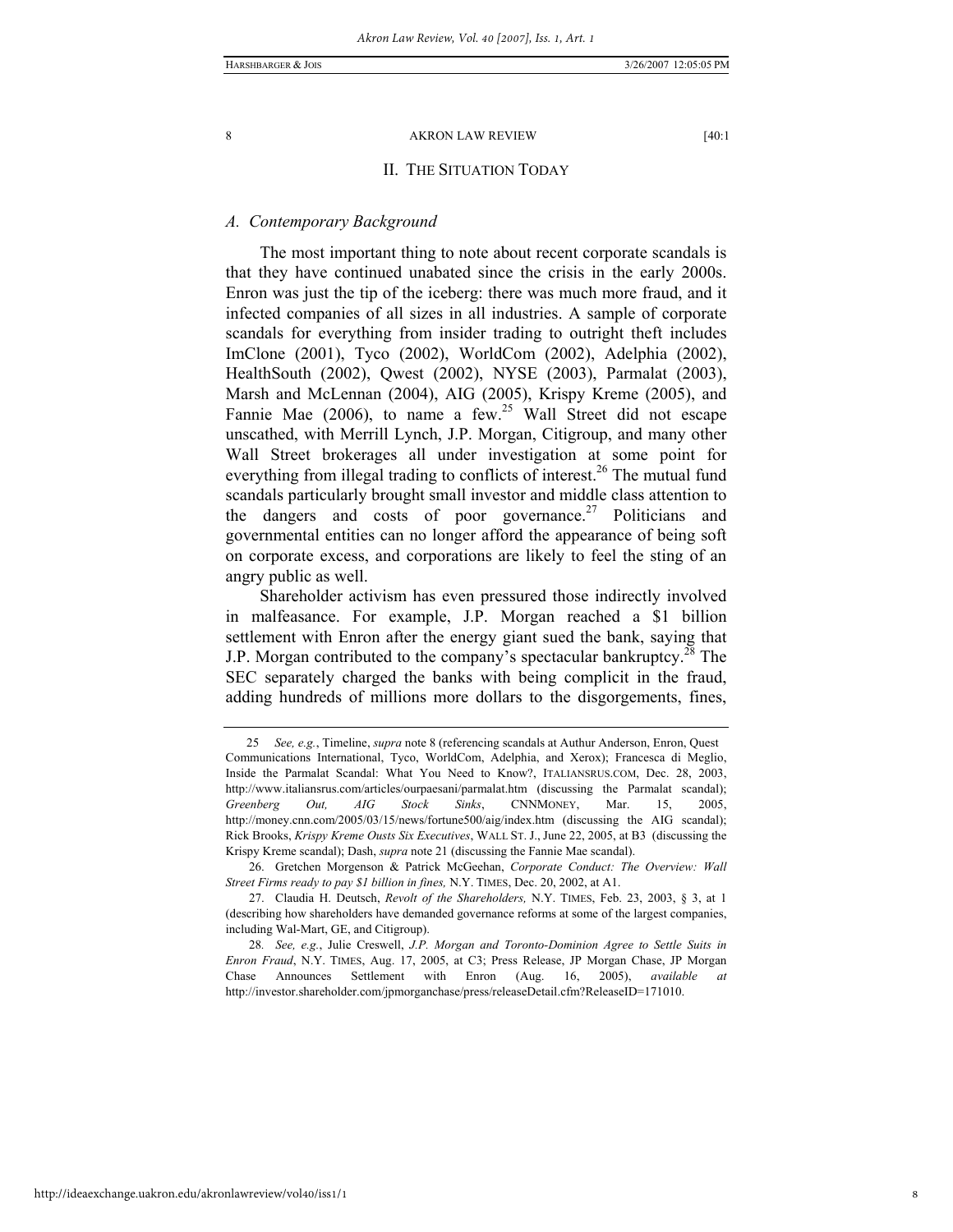and penalties paid.<sup>29</sup>

Of course, this does not imply that all corporate executives, board members, and officers are ill-intentioned or even of dubious moral character. Many well-meaning business leaders are simply confused by a regulatory environment that is in flux, imposes costs, and poorly articulates what benefits, if any, accrue to the corporation.<sup>30</sup> Other business leaders might want to act but are unsure how, since they are under the constant scrutiny of regulators, auditors, and lawyers. The slightest misstep, even if done in good faith, can cost billions of dollars. Indeed, it is possible that not one of the executives of Enron, WorldCom, or any other now-vilified company set out to do evil. Instead, they were tempted to "fudge," time and again, until a mere white lie became outright fraud.<sup>31</sup> The "choices" that these individuals made were not choices as we commonly think of them, but decisions that were significantly constrained by the strong situational pressures that the market and its profit motive exerted. $32$ 

Take the example of Bernard Ebbers, the former CEO of WorldCom. In August 2005, he was sentenced to twenty-five years in prison for his role in the company's demise.<sup>33</sup> Yet while he was presiding over an eleven-billion dollar fraud, $34$  Ebbers was very wellrespected in the community for his generosity; he was a Sunday school

<sup>29</sup>*. See* SEC Charges J.P. Morgan Chase in Connection with Enron's Accounting Fraud, Litigation Release No. 18252, Accounting and Auditing Enforcement Release No. 1820, 80 SEC Docket 2286 (July 28, 2003), *available at* http://www.sec.gov/litigation/litreleases/lr18252.htm; *see also* SEC Charges Canadian Imperial Bank of Commerce and Three Executives with Aiding and Abetting Enron's Accounting Fraud, Litigation Release No. 18517, Accounting and Auditing Enforcement Release No. 1932, 81 SEC Docket 3038 (Dec. 22, 2003), *available at*  http://www.sec.gov/litigation/litreleases/lr18517.htm.

<sup>30</sup>*. See*, *e.g.*, Stephen Labaton*, A New Mood in Congress to Forgo Corporate Scrutiny*, N.Y. TIMES, Mar. 10, 2005, at C3 [hereinafter Labaton, *New Mood*] (discussing the push by businesses to rollback all or part of Sarbanes-Oxley).

<sup>31</sup>*. See, e.g.*, E-mail from Frank A. Nicolai to authors (July 14, 2005, 22:49 EDT) (on file with authors) ("I do not believe that any of the CEOs . . . intended from the start to engage in fraudulent conduct . . . No, these people started down the slippery slope when they felt the pressure from adverse results . . . so they thought it [okay] to fudge a little . . . ").

<sup>32</sup>*. See infra* Part III (discussing the importance of situation in the corporate context). For an overview of how we are affected by situational forces, see generally Jon Hanson & David Yosifon, *The Situation: An Introduction to the Situational Character, Critical Realism, Power Economics, and Deep Capture*, 152 U. PA. L. REV. 129 (2003) and Jon Hanson & David Yosifon, *The Situational Character: A Critical Realist Perspective on the Human Animal*, 93 GEO. L.J. 1 (2004) (both describing the influence of situational forces on individuals' decisions and in particular the situational pressures of markets).

<sup>33</sup>*. See,* Carrie Johnson, *Ebbers Gets 25-Year Sentence For Role in WorldCom Fraud*, WASH. POST, July 14, 2005, at A1 (noting also that WorldCom's bankruptcy was the largest in U.S. history).

<sup>34</sup>*. Id.*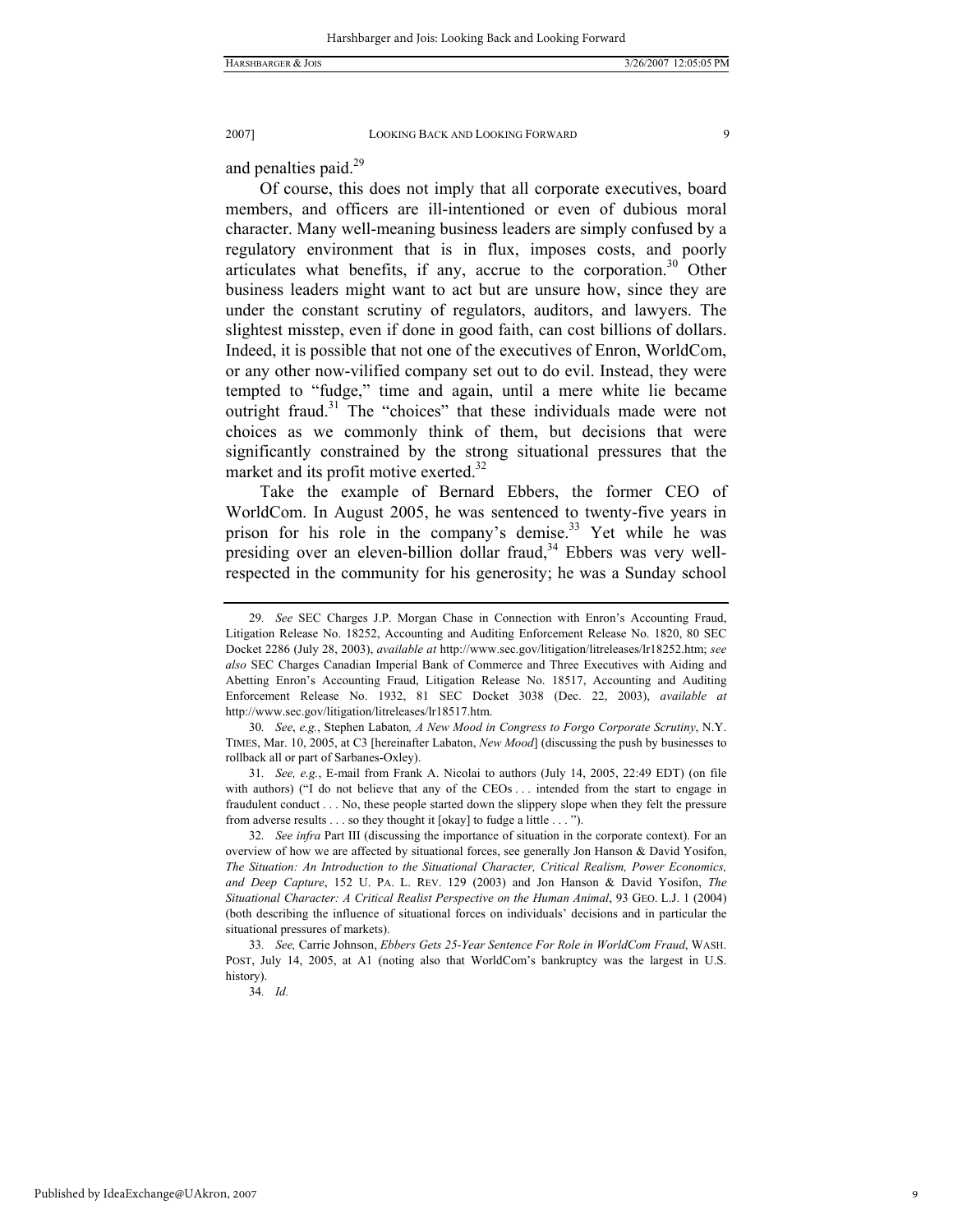teacher and donated millions to local causes.<sup>35</sup> This is not to excuse the decisions of Ebbers or anyone else; their actions, while perhaps understandable, are wrong. It should teach us that the solution to the corporate governance problem is in one sense simple: instead of asking how to "rehabilitate" these "bad actors," we should think about how to realign incentives and obligations so that the situational pressures push directors and officers to do the right thing.

As one of us knows from decades of experience in law enforcement, the importance of these incentives cannot be understated. Some small number of people, in Corporate America or elsewhere, will set out to break the law and will do so regardless of the regulatory environment. Another small number will do the right thing, again regardless of the prevailing winds. The overwhelming majority, however, takes its cues from the external situation. A weak regulatory response provides incentives for this large majority to skirt the law, while a strong response encourages proper conduct, even without prosecuting every instance of malfeasance. A social consensus around positive governance promises much greater results than individual policing could ever hope to accomplish.

# *B. The Role of Regulation*

The role and nature of regulation depends critically on public and political opinion regarding corporate governance. When strategizing for the future, what executives should take from today's corporate landscape is that the subjects of corporate ethics and governance are most definitely on the radar screen. As we have noted earlier,  $36$  the continuing debate over SOX, recent rules regarding hedge funds and mutual funds, and class action and bankruptcy legislation all illuminate issues regarding the relationship between government and business. Moreover, Senator Sarbanes and Representative Oxley have announced their resignations from Congress, and some believe the loss of these venerable advocates of the law will adversely affect its future.<sup>37</sup> Will these forces culminate in a pro-industry revision of SOX that rolls back regulation? Already, two committees are proposing revisions to SOX, hoping to loosen regulation by introducing "broad new protections to corporations and accounting firms against criminal cases brought by federal and state prosecutors as well as a stronger shield against civil lawsuits from

<sup>35</sup>*. See, e.g.*, Carrie Johnson, *Fraud's Many Helpers*, WASH. POST, Mar. 20, 2005, at B1.

<sup>36</sup>*. See supra* note 11.

 <sup>37.</sup> And some hope that it will. *See* Niskanen, *supra* note 20.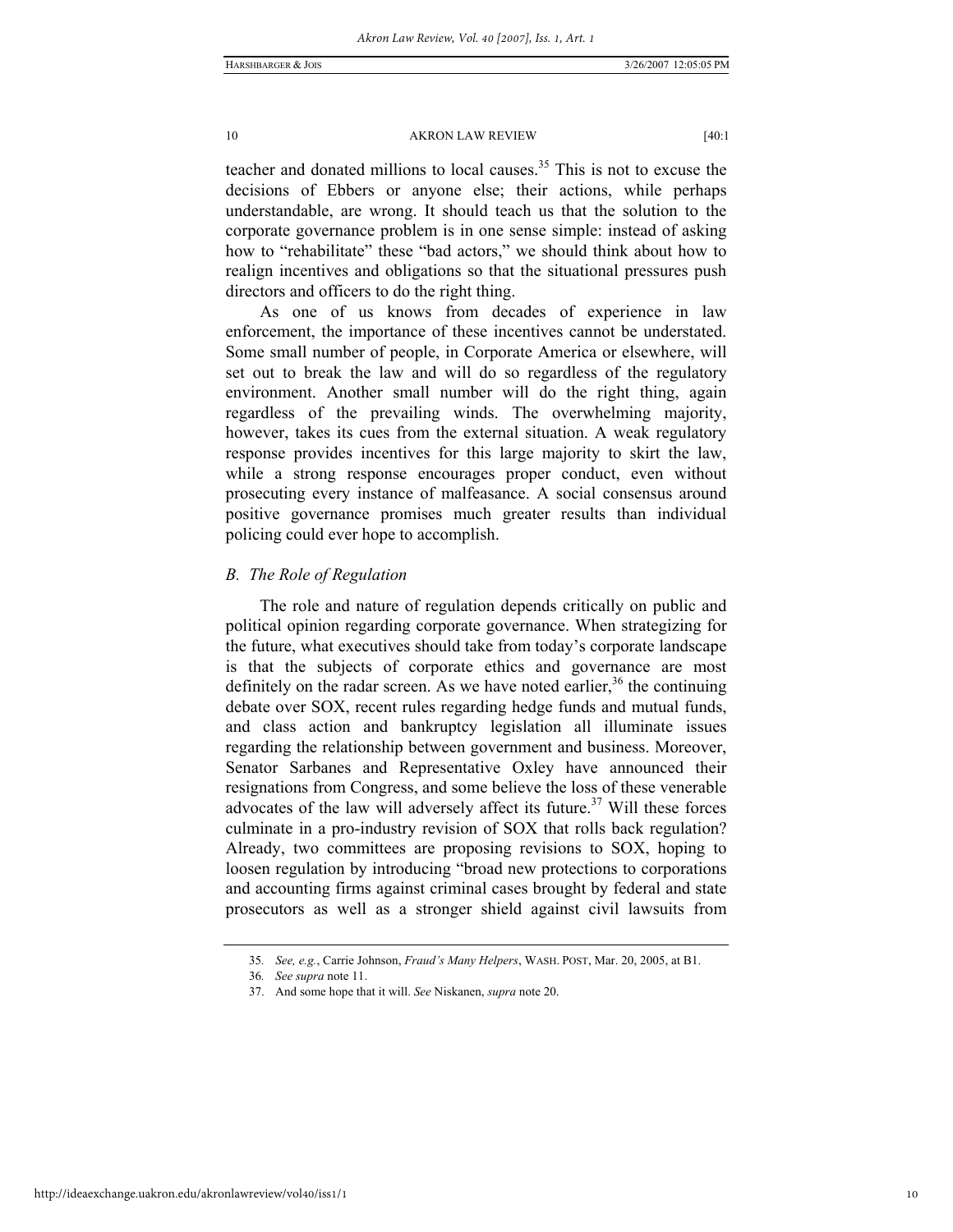investors."38

Such a revision would be deleterious for the long-term prospects of creating an ethical corporate culture. Strong regulatory mechanisms are needed to establish a baseline of conduct for business leaders.<sup>39</sup> Such regulation not only penalizes wrongdoing but also protects those who act properly. Without a regulatory baseline, well-governed companies are worse off for their competitors' wrongdoing. For example, WorldCom's fraudulent activity affected the entire telecommunications industry, as competitors struggled to match WorldCom's fictitious profits and prices.<sup>40</sup> In such a situation, everyone suffers: not only the managers and executives who are unable to run their companies as well as they mistakenly thought WorldCom was, but also employees who lose their jobs and consumers who are left with a fragmented and unstable telecommunications industry.<sup>41</sup>

The loud advocacy against reform comes as many are calling for continued reform with equal vigor. And those yelling the loudest for reform are not radicals from the far left — they are mutual fund managers, institutional investors, and others in the mainstream business world.<sup>42</sup> Law firms, too, are emphasizing their experience in the corporate governance field; plaintiffs' firms are pushing for corporate responsibility and accountability,<sup>43</sup> while corporate defense firms tout their counseling and litigation expertise.<sup>44</sup> And there is evidence that, at least in some corners, those calls for a more transparent, ethical culture are being heeded. For example, *Yahoo! Finance* recently started

 <sup>38.</sup> Stephen Labaton, *Businesses Seek New Protection on Legal Front*, N.Y. TIMES, Oct. 29, 2006, § 1, at 1 [hereinafter Labaton, *Businesses Seek New Protection*]. *See infra* notes 135-47.

<sup>39</sup>*. But see* Larry E. Ribstein, *Market vs. Regulatory Responses to Corporate Fraud: A Critique of the Sarbanes-Oxley Act of 2002*, 28 J. CORP. L. 1, 3, 18-61 (2003) (arguing against regulatory responses to corporate fraud and suggesting that market mechanisms are best suited to improve corporate governance).

 <sup>40.</sup> *See* Belson, *supra* note 13.

 <sup>41.</sup> *Id.*

<sup>42</sup>*. See*, *e.g.*, Troy Wolverton, *Shareholders Flex Muscles*, THESTREET.COM, June 2, 2005, http://www.thestreet.com/pf/stocks/troywolverton/10226152.html; Gretchen Morgenson, *Sometimes Investors Should Just Say No*, N.Y. TIMES, Aug. 14, 2005, § 3, at 1.

<sup>43</sup>*. See*, *e.g.*, Milberg Weiss, Why Milberg Weiss, http://www.milbergweiss.com/ whymilberg/whymilberg.aspx (last visited Sept. 5, 2005) (describing the firm's "unique position to vigorously pursue all types of corporate wrongdoing"). It is worth noting that Milberg Weiss itself has been indicted for allegedly illegal (and unethical) conduct. *See* Martha Neil, *Milberg Weiss on the Hot Seat*, A.B.A. J. (Dec. 2006) at 34.

 <sup>44.</sup> At risk of self-promotion, see, for example, Proskauer Rose, Proskauer Rose LLP – Corporate Governance/Corporate Defense, http://www.proskauer.com/practice\_areas/areas/093 (last visited Aug. 8, 2006) (describing the firm's ability to identify problems, work in appropriate internal investigation and deploy defensive strategies).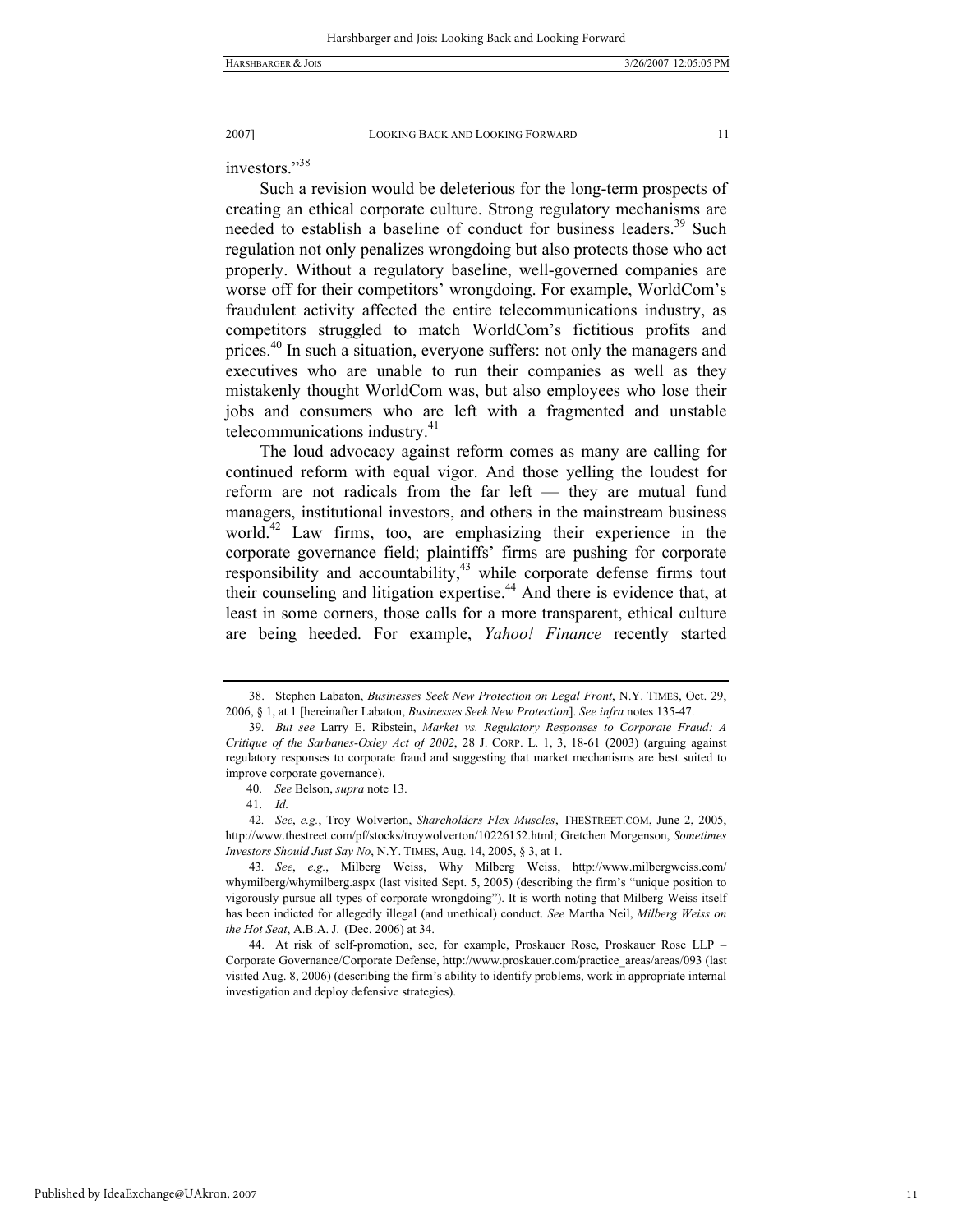including a "Corporate Governance Quotient" on its company profile webpages; now investors can have governance information at hand while evaluating stocks.<sup>45</sup> Senior executives at top companies have been dismissed over ethical lapses, even in profitable times.<sup>46</sup> The seeds of good corporate ethics are starting to grow, albeit slowly. Nevertheless, the sprouts are fragile and can be destroyed with the slightest wrong move.

# *C. Federal Sentencing Guidelines for Organizations*

It is worth pausing to provide a more concrete example of the general suggestions we have made thus far. In other words, how exactly can we nurture these sprouts? How can regulation facilitate the development of an ethical corporate culture?

The 2004 amendments to Chapter Eight of the Federal Sentencing Guidelines provide a good starting point.<sup> $47$ </sup> Chapter Eight is commonly referred to as the "Federal Sentencing Guidelines for Organizations," or FSGOs. The FSGOs articulate many of the same themes that we have mentioned. For example, an organization can qualify for a downward departure at sentencing if it had an effective compliance and ethics program ("ECEP").<sup>48</sup> An ECEP must, inter alia, "promote an organizational culture that encourages ethical conduct and a commitment to compliance with the law."49 Moreover, organizations are rewarded for self-reporting, cooperating with authorities, and accepting responsibility for wrongdoing.<sup>50</sup> The FSGOs recognize the need for cooperation between businesses and regulators, and shift the emphasis to preventing criminal misconduct rather than merely punishing it. $51$ 

The FSGO example also illustrates how the dialogue between business leaders and regulators can progress. For example, the

<sup>45</sup>*. See, e.g.*, Yahoo! Finance, Profile for Yahoo Inc., http://finance.yahoo.com/q/pr?s=YHOO (last visited July 14, 2005) (providing "quotes and info" for Yahoo, Inc., including a Corporate Governance Quotient).

<sup>46</sup>*. See, e.g.*, Landon Thomas, Jr., *On Wall Street, a Rise in Dismissals Over Ethics*, N.Y. TIMES, Mar. 29, 2005, at A1.

 <sup>47.</sup> U.S. SENTENCING GUIDELINES MANUAL § 8 (2006) (amended version at 2006 Supp. to App. C, amdt. 673) [hereinafter USSG].

<sup>48</sup>*. Id.* at § 8C2.5(f)(1).

<sup>49</sup>*. Id.* at § 8B2.1.

<sup>50</sup>*. Id.* at § 8C2.5(g).

 <sup>51.</sup> This is particularly important because it is impossible to prosecute every instance of wrongdoing. If the real goal is deterrence, and not merely prosecution for its own sake, regulators must create incentives for business leaders to do the right thing. In many cases, this would include the threat of prosecution and punishment, but it should also include rewards for good faith efforts to comply with the law.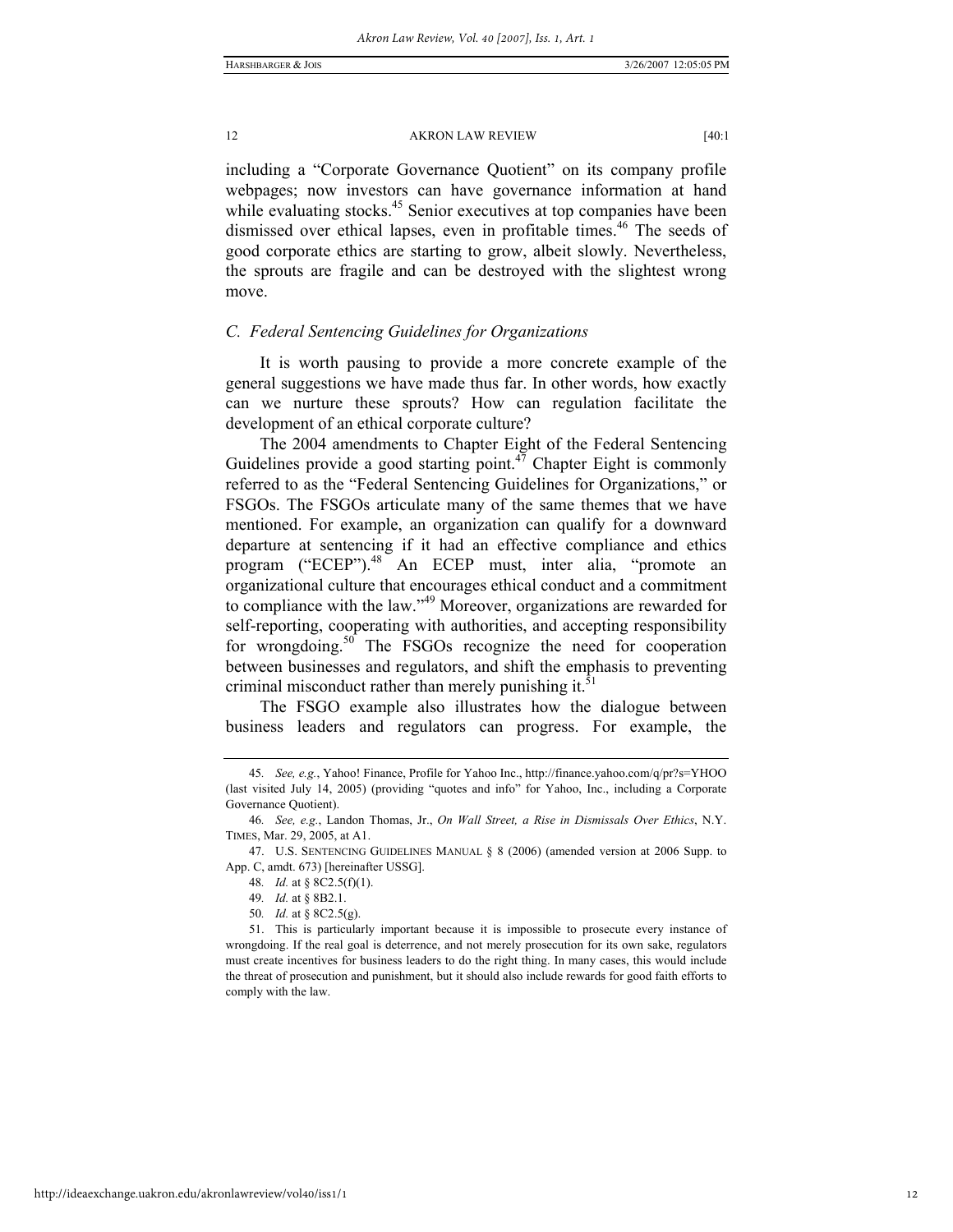Association for Corporate Counsel ("ACC") identifies several shortcomings with the FSGOs in a 2005 white paper,<sup>52</sup> but the paper makes strides in acknowledging, and working within, the spirit of the amendments. For example, the FSGOs require companies to report any evidence of wrongdoing to the government within a reasonable time.<sup>53</sup> The ACC instead recommends that the company either report such wrongdoing *or* develop and implement modifications to the company's practices to remedy the situation.<sup>54</sup>

The merits of the ACC proposal are open to question. It is true that implementing strong practices to remedy wrongdoing is more important than merely reporting it. The converse concern is that a lack of reporting encourages cover-ups and deceit. We take up this issue later.<sup>55</sup> For now, our intention is merely to point out that the ACC letter represents a type of dialogue, and it is precisely this type of dialogue between business and government leaders that is needed to foster developments in the spirit of good governance and competition.<sup>56</sup>

Another concern of the ACC and others regarded the waiver of attorney-client privilege.<sup>57</sup> The ACC worried that "provisions now codified in Chapter 8... would make waiver of the attorney-client privilege almost a certainty in order for a charged company to be deemed 'cooperative,' and thus eligible for more lenient treatment in settlement discussions or at sentencing."<sup>58</sup> A flashpoint for this controversy was the so-called Thompson Memo, written in 2003 by then-Deputy Attorney General Larry Thompson.<sup>59</sup> Corporations were concerned that the Thompson Memo effectively required*,* inter alia, waiver of the attorney-client privilege, even though the memo wrote that

<sup>52</sup>*. The Federal Sentencing Guidelines for Organizations: What's Up*, ASS'N OF CORP. COUNSEL, Feb. 2005, *available at* https://www.acca.com/protected/article/attyclient/sentencing.pdf (on file with authors) [hereinafter *ACC Letter*].

 <sup>53.</sup> USSG § 8C2.5(f)(2).

<sup>54</sup>*. ACC Letter*, *supra* note 52, at 12.

<sup>55</sup>*. See infra* Part IV (discussing what steps regulators should take).

 <sup>56.</sup> Another good example of the way our argument would work in practice regards recent regulation relating to expensing stock options. See our discussion of this subject in Part V below.

<sup>57</sup>*. ACC Letter*, *supra* note 52, at 1.

<sup>58</sup>*. Id.*

 <sup>59.</sup> Memorandum from Larry D. Thompson, Deputy Attorney General to Heads of Department Components and U.S. Attorneys (Jan. 20, 2003), *available at* http://www.usdoj.gov/ dag/cftf/corporate\_guidelines.htm [hereinafter Thompson Memo]. The Thompson Memo has come under heavy criticism from corporations. Judge Kaplan, of the Southern District of New York, recently chastised prosecutors' heavy-handed tactics on a related matter. *See infra* note 61. Yet, overzealous prosecutors aside, it should be noted that the memo, by its terms, does not require such action. The prosecutors seem to be affected by the aggressive, antagonistic environment; it is our view that changing that environment will change the way prosecutors see their roles.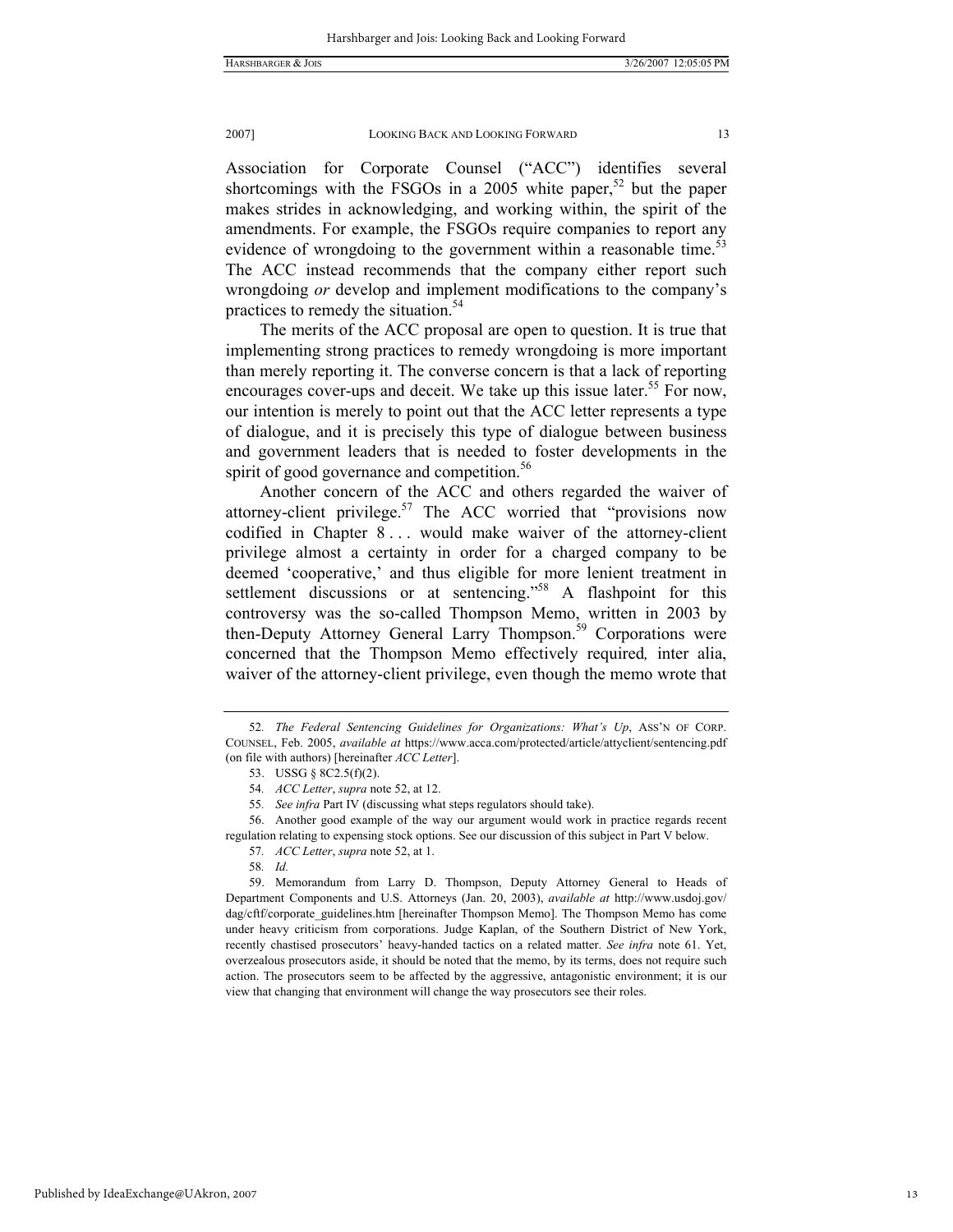waiver requests should be limited to "factual internal investigation[s]" and emphasized that waiving privilege is not an "absolute requirement" for being deemed compliant. $\stackrel{60}{\ }$  Though this position is not ideal from ACC's perspective, it showed at least some degree of flexibility on the part of the DOJ. Moreover, when prosecutors' tactics in implementing the provisions of the Thompson Memo became increasingly overreaching, they were rebuffed by the courts.<sup>61</sup> Thus the judicial branch can step in to play a role in the dialogue we envision.<sup>62</sup>

The dialogue is in many ways ongoing. The FSGOs were revised effective November 1, 2006; the new version deletes the reference to waiver of attorney-client privilege in the section regarding culpability score.<sup>63</sup>

Discontent over the Thompson Memo grew to such a pitch that the Department of Justice issued a revision of the documents, now dubbed the "McNulty Memo."64 The McNulty Memo emphasizes that prosecutors "may only request waiver of attorney-client or work product protections when there is a legitimate need for the privileged information to fulfill their law enforcement obligations. A legitimate need for the information is not established by concluding it is merely desirable or convenient to obtain privileged information."65 Prosecutors' requests for waiver now require approval from several supervisors before a corporation may be asked, $66$  and (presumably in response to Judge Kaplan) when deciding if a company should be indicted, prosecutors are instructed not to consider whether the company is paying employees' attorneys' fees. $67$  All of these changes make strides toward requests made by corporations, although some argue the memo does not go far enough.<sup>68</sup>

Indeed, in writing the memo, McNulty was careful to point out that

62*. Id.*

<sup>60</sup>*. Id.*

 <sup>61.</sup> Judge Lewis A. Kaplan of the Southern District of New York issued a scathing opinion in which he criticized prosecutors' tactics in the aftermath of the Thompson Memo. *See* United States v. Stein, 435 F. Supp. 2d. 330, 363 (S.D.N.Y. 2006).

<sup>63</sup>*. Compare* USSG § 8C2.5(g), cmt. 12 (Nov. 1, 2005) *with* USSG § 8C2.5(g), cmt. 12 (Nov. 1, 2006). The latter deletes the reference to waiver.

 <sup>64.</sup> Memorandum from Paul J. McNulty, Deputy Attorney General to Heads of Department Components and U.S. Attorneys (Dec. 12, 2006), *available at* http://www.usdoj.gov/dag/speech/ 2006/mcnulty\_memo.pdf [hereinafter McNulty Memo].

<sup>65</sup>*. Id.* at 8 - 9.

<sup>66</sup>*. Id.* at 9-10.

<sup>67</sup>*. Id.* at 11.

<sup>68</sup>*. See, e.g.*, Martha Neil*, Thompson Memo Changes Not Enough, ABA Says*, ABA J. E-REPORT, Dec. 15, 2006, *at* http://www.abanet.org/journal/ereport/d15specter.html.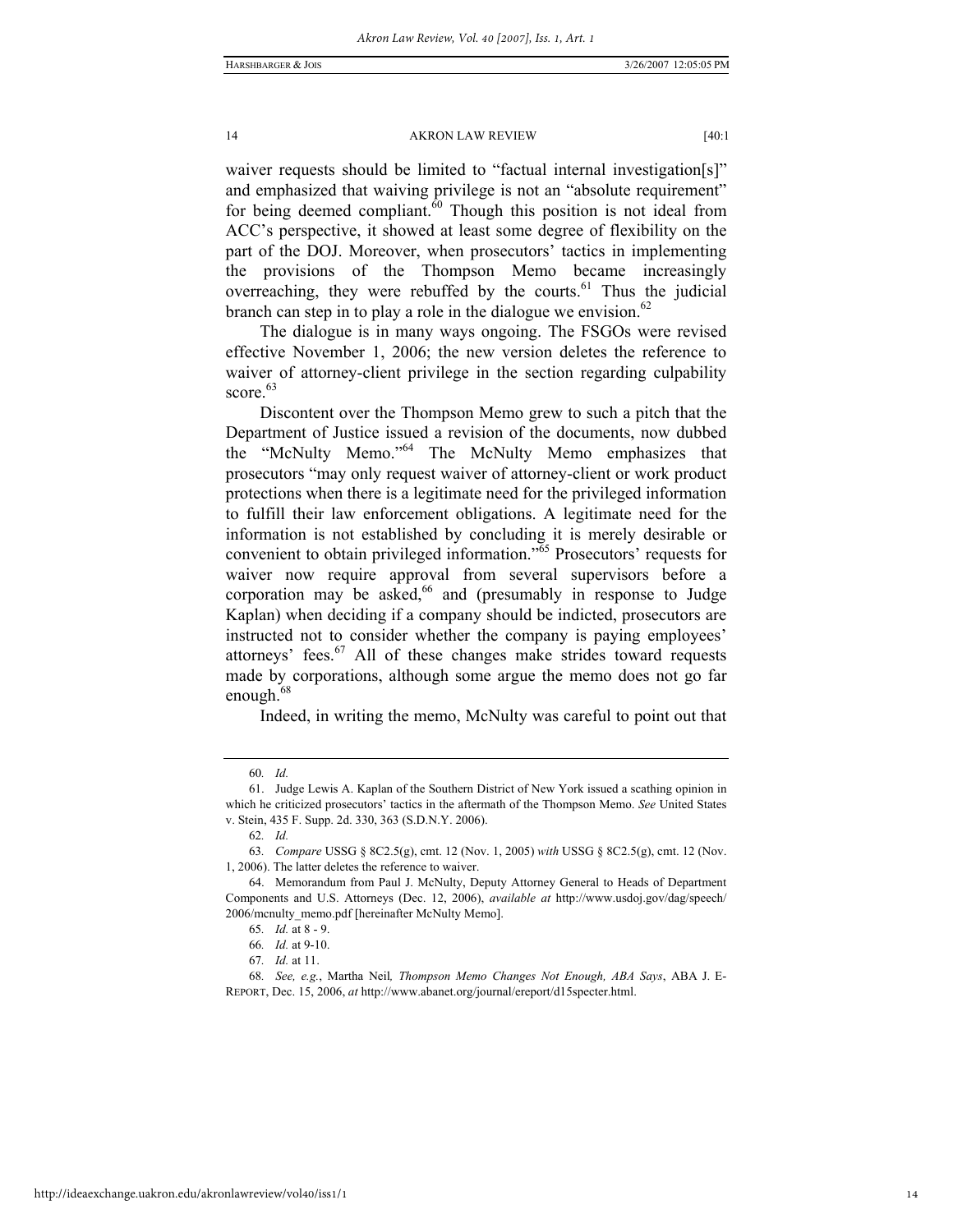"the fundamental principles that have guided [the DOJ's] enforcement practices are sound."69 The memo ostensibly did not change any of the underlying principles of prosecution or enforcement; instead, it merely clarified the role that waiver and payment of fees should play in determining whether a corporation was cooperating with regulatory authorities.<sup>70</sup> We agree with the McNulty Memo that the fundamental enforcement principles are sound. More than anything else, the McNulty Memo sends a signal to prosecutors that they should exercise better judgment and restraint in their work, and to this extent, we applaud it. However, we are concerned that this, the FSGO amendments, and the SEC's new relaxation of SOX requirements<sup>71</sup> are not the product of a dialogue between groups, but rather the first step of many in rolling back regulation. If it is in fact the latter, we are very concerned.<sup>72</sup>

Both the private and public sectors have been given a brief window of opportunity. The salience of business issues in public policy and the ability of businesses to influence that policy means that corporate viewpoints are heard with unusual clarity. Simultaneously, the continued focus on good governance means we are facing a new reality, and that reality is here to stay. The puzzle lies in determining how to harness this opportunity for the benefit of businesses, regulators and citizens and to create a sustained, healthy and strong culture of corporate responsibility.

### III. CHANGING THE CORPORATE CULTURE

In its credo, Johnson & Johnson says that it will "bear [its] fair share of taxes."<sup>73</sup> This seemingly simple statement reveals a lot about the

 <sup>69.</sup> Memorandum from Paul J. McNulty, Deputy Attorney General to Heads of Department Components and U.S. Attorneys (Dec. 12, 2006), at 1, *available at* http://www.usdoj.gov/dag/ speech/2006/mcnulty\_memo.pdf (two-page accompanying memorandum preceding McNulty Memo).

<sup>70</sup>*. See* McNulty Memo, *supra* note 64.

<sup>71</sup>*. See infra* notes 148-50 and accompanying text.

 <sup>72.</sup> As an aside, it is interesting to ask why we say the company did not have a choice in the waiver or fees context. Judge Kaplan calls this a decision made with the "proverbial gun to the head." *See infra* note 223. After all, they could just waive and get the credit, or not waive and accept the consequences. Of course, this is a classic example of where choices are not really free and constrained by situation. But what about elsewhere? Seeing the situational influences that affect some (corporations) but not others (prosecutors) sheds light on whose perspective we take in a given dispute. *See id.* (referencing Jon Hanson, who has made this point in a variety of contexts). We would do well to pause and ask why we take the corporation's perspective here, as opposed to the prosecutor's, when the prosecutors ostensibly are representing the public interest, not private interests.

 <sup>73.</sup> Johnson & Johnson, Our Credo, http://www.jnj.com/our\_company/our\_credo (last visited July 14, 2005).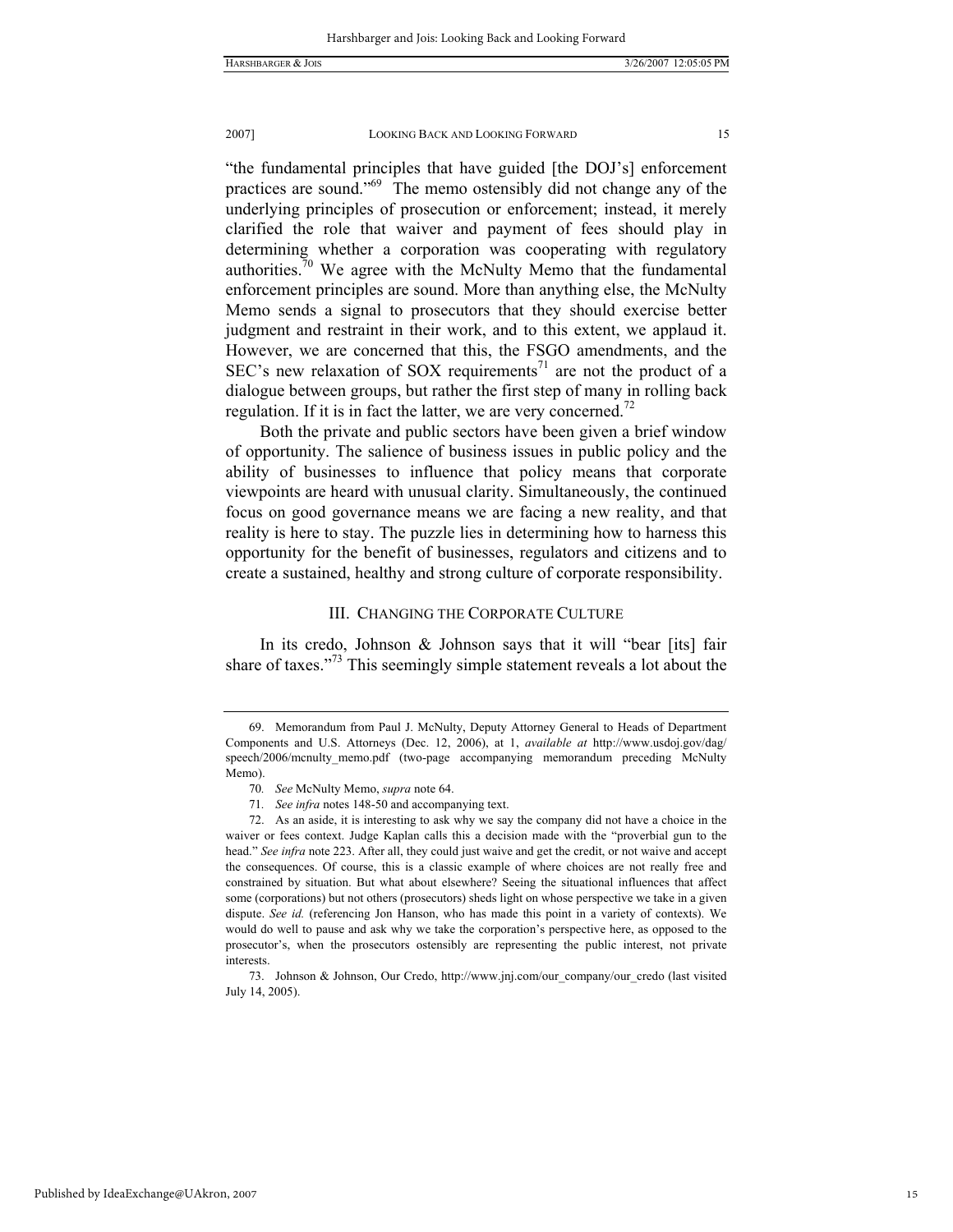nature of corporate America. While all companies (and individuals, for that matter) seek to minimize their tax burden, taxes are nonetheless seen as a routine part of doing business. Similarly, directors, managers, executives, and employees must come to see ethical governance as *part*  of doing business, not as something outside the system that they need to defend against.

This, of course, requires a shift in corporate culture, one that will not be easy to accomplish. But the first steps are relatively selfexplanatory. After all, contemporary financial scandals often do not involve complicated legal or financial maneuverings.<sup>74</sup> This is lowhanging fruit, and when regulators see it they start to get hungry. Corporations fear this and have criticized regulators like Eliot Spitzer for going after companies too aggressively.<sup>75</sup> Spitzer may have been aggressive, but his attacks were brought on by the prevalence and audacity of corporate malfeasance.

We use the term low-hanging fruit to mean two things. First, these are easy targets for regulators. Second, and more important, these instances of malfeasance are easy for business leaders to fix. It seems that a typical reaction in a variety of regulated industries is to try and "outlast" a regulator. Instead of trying to see if they can just outlast the next aggressive regulator to come down the pike, directors and officers should get ahead of the curve and start thinking about how to meet regulators' goals and add shareholder value.

For example, President Bush appointed Christopher Cox to succeed Donaldson as Chairman of the SEC.<sup>76</sup> Cox's nomination prompted speculation as to whether Chairman Cox will be "pro-business" or "antibusiness."<sup>77</sup> While an article noted his "long record . . . of promoting the agenda of business interests," a prominent plaintiffs' lawyer said, "It's hard to think of a worse choice for the S.E.C."<sup>78</sup> These are simply the wrong points. If businesses and regulators recognize their common goal, an ethical, competitive, corporate culture, the entire frame of inquiry shifts. For example, regulators will not need to "crack down" if businesses take the lead in changing the corporate culture. Businesses

77*. Id.*

 <sup>74.</sup> There are some who argue that Enron's actions were not illegal, but merely complicated. *See* Malcom Gladwell, *Open Secrets: Enron, Intelligence, and the Perils of too much Information*, THE NEW YORKER, Jan. 8, 2007, at 44. Joe Nocera has strongly refuted this position. *See* Joe Nocera, *Tipping Over a Defense of Enron*, N.Y. TIMES, Jan. 6, 2007, at C1.

<sup>75</sup>*. See, e.g.*, Sorkin, *supra* note 16.

<sup>76</sup>*. See, e.g.*, Stephen Labaton, *Bush S.E.C. Pick Is Seen as Friend to Corporations*, N.Y. TIMES, June 3, 2005, at A1 [hereinafter Labaton, *Bush SEC Pick*].

<sup>78.</sup> Id. (quoting William Learch).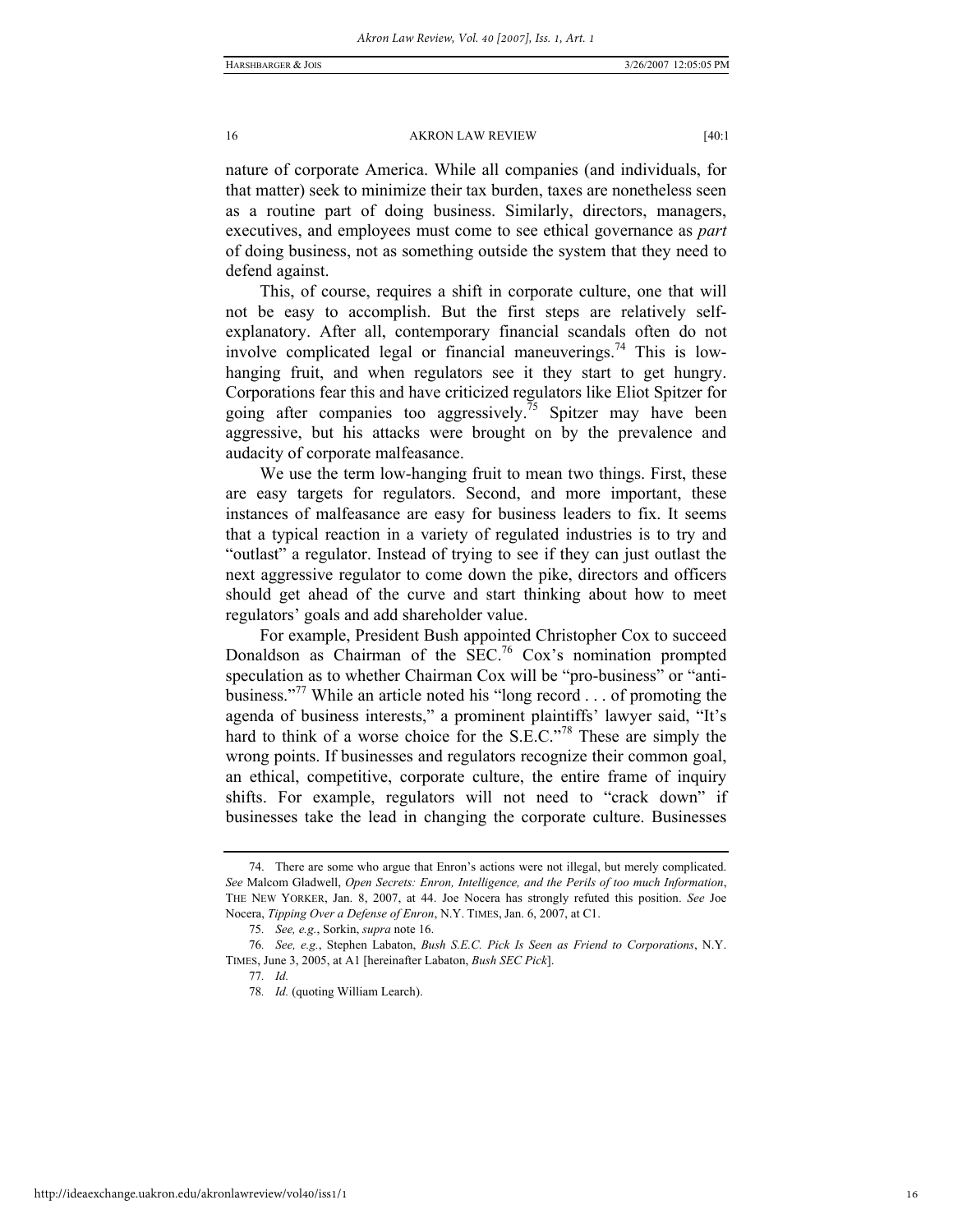will not feel threatened by the SEC if they work proactively with the agency in crafting rules in the future.<sup>79</sup> Businesses should see the value of such cooperation because well-managed firms take the brunt of the injury when others act poorly. The goal should not be to maximize prosecutions or minimize regulations; instead, the goal should be to foster the kind of environment in which ethical conduct is rewarded.

These conflicts between personal and professional gain on the one hand and ethical behavior on the other must be recognized and addressed. They must be recognized by corporations because the market is best-situated to identify and respond to these situations.<sup>80</sup>

A recent article critiques SOX for being a "regulatory response" to corporate fraud and argues that "market responses" would be superior.<sup>81</sup> The article suggests that markets are best-situated to address problems, arguing that "contract and market-based approaches are more likely than regulation to reach efficient results."82 We agree with this sentiment, to an extent. Regulations are necessary to establish the contours *within*  which "contract and market-based approaches" can operate. If corporate actors know that unethical conduct will have significant legal (including criminal) ramifications, then they will be less inclined to engage in such conduct.83 Thus, strong regulations are necessary precisely to *enable*  contract and market-based approaches to operate in the right direction.<sup>84</sup>

During the 1990s, the incentives for corporate executives were to fudge the numbers and engage in unethical conduct because the odds of getting caught, and the costs if they were caught, were astonishingly

Published by IdeaExchange@UAkron, 2007

 <sup>79.</sup> All too often, business respond during notice-and-comment rulemaking simply to suggest that no new rules are necessary, instead of recognizing that rulemaking need not be a zero-sum, either-or game. In doing so, they cheat themselves of a valuable opportunity to engage regulators. For example, much of the early response from the corporate community was that compliance dates for SOX should be delayed significantly — even for the largest companies — or that regulation was unnecessary. *See* Internal Control Over Financial Reporting in Exchange Act Periodic Reports of Non-Accelerated Filers and Newly Public Companies, Release Nos. 33-8760, 34-54942, File No. S7-06-03, 2006 WL 3702644, at \*6 (Dec. 15, 2006) [hereinafter SEC 33-8760]; U.S. Securities and Exchange Commission, Comments on Proposed Rule: Disclosure Required by Sections 404, 406, and 407 of the Sarbanes-Oxley Act of 2002, *available at* http://www.sec.gov/ rules/proposed/s74002.shtml (last visited Jan. 10, 2007).

<sup>80</sup>*. See, e.g.*, Chen & Hanson, *supra* note 6, at 23-32 (discussing the "meta script" of corporate law, which argues that markets are generally preferred to regulation).

 <sup>81.</sup> Ribstein, *supra* note 39, at 61.

<sup>82</sup>*. Id.* at 3.

 <sup>83.</sup> *See* Harshbarger & Jois, *supra* note 24.

 <sup>84.</sup> As one of us argues in a separate law review article, any sort of "free market" necessarily involves interfering with individuals' preferences to some extent — that is, any free market requires a degree of regulation. The debate, then, should not be between "regulation" and "no regulation," but between the kind and degree of regulation that we will have. *See* Goutam U. Jois, *Can't Touch This! Private Property, Takings, and the Merit Goods Argument*, 48 S. TEX. L. REV. 183 (2006).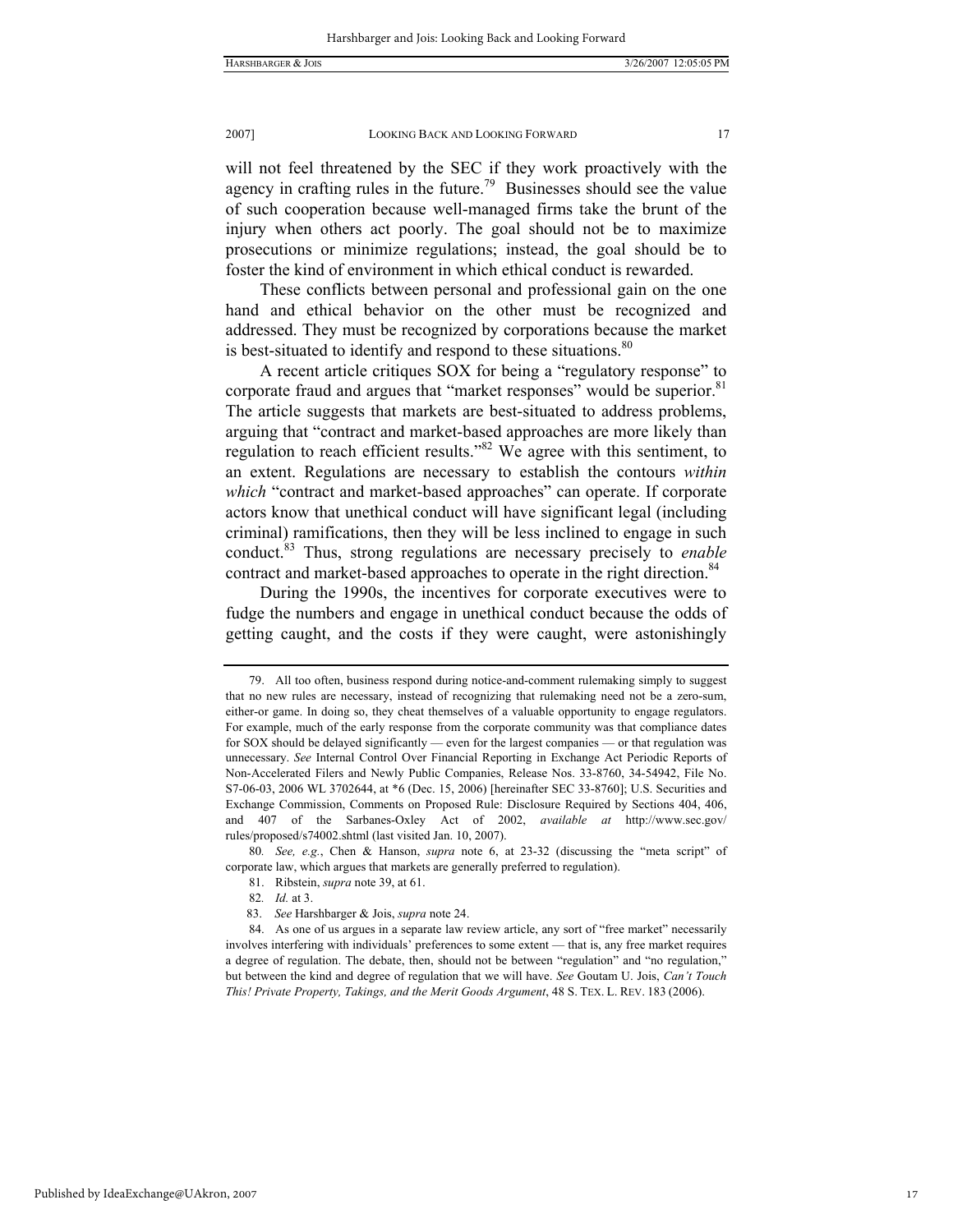low.<sup>85</sup> With such low costs and high benefits, tempted corporate executives easily succumbed. We must reform the regulatory environment to increase the costs of malfeasance so that market actors' incentives push toward ethical conduct, not toward cheating the system.

Regulation can play a role beyond simple cost-benefit analysis as well. Over time, regulations will become part of a corporation's situation and, as such, the costs and benefits will change the corporation's very culture. Regulation, often assumed to be exogenous, will over time become endogenous as companies incorporate regulatory requirements into their very idea of what it means to be in business.

This is not to say that regulation is perfect. For example, corporations often complain, rightly, that SOX is something of a blunt instrument: it fails to differentiate among firms, so that small- and midcap firms have to bear the same burden as Fortune 500 companies.<sup>86</sup> But the obvious flip side is that if executives and boards had taken the first steps in self-regulation, SOX would have never been necessary. If there had not been and did not continue to be a successive parade of spectacular corporate debacles, these issues would have never come up. Of course industry knows better than government what firms' capacities and needs are, but if corporate leaders fail to use that knowledge to implement reforms, government will repeatedly step in to fill the void.

That void certainly exists. Nearly five years after SOX, companies are still restating earnings on a regular basis, uncovering earlier misconduct.87 Questions of executive compensation keep bubbling to the surface — most recently with the stock options scandal and a new S.E.C. rule,<sup>88</sup> and individuals question why "personal responsibility" means one

 <sup>85.</sup> This was especially the situation in Silicon Valley in the 1990s, when executives felt a "sense of entitlement" and a "maverick culture" thrived, "where clever ways of gaming the system were admired rather than excoriated." Gary Rivlin & Eric Dash, *Haunted by a Heady Past; Silicon Valley was Calming Down. Now, an Options Scandal*, N. Y. TIMES, July 22, 2006, at C1. In such an environment, where even the "independent" lawyers and accountants were part of the problem, *see infra* notes 132-33 and accompanying text, is it any surprise that malfeasance eventually came to light?

<sup>86</sup>*. See, e.g.*, Jonathan D. Glater, *Here It Comes: The Sarbanes-Oxley Backlash*, N.Y. TIMES, Apr. 17, 2005, § 3, at 5 (discussing compliance costs generally); *see also* Matthew Keenan, *In Scandal Fallout, Small Firms Bear Big Burdens*, BOSTON GLOBE, July 4, 2004, at C8 (discussing compliance costs specifically for small firms).

<sup>87</sup>*. See, e.g.*, Geraldine Fabrikant, *Cablevision to Restate its Earning*, N.Y. TIMES, Aug. 9, 2006, at C1.

 <sup>88.</sup> *See, e.g.*, Rivlin & Dash, *supra* note 85 (discussing options scandal); Jonathan Peterson & Kathy M. Kristof, *More Data on Pay at the Top is Mandated: The SEC Votes to Require More-Detailed, 'Plain-English' Disclosure of Executive Compensation,* L.A. TIMES, July 27, 2006, *available at* http://www.law.harvard.edu/programs/olin\_center/corporate\_governance/ MediaMentions/07-27-06\_LAtimes.pdf (discussing new SEC rule); Jeanne Sahadi, *CEO Pay: Sky*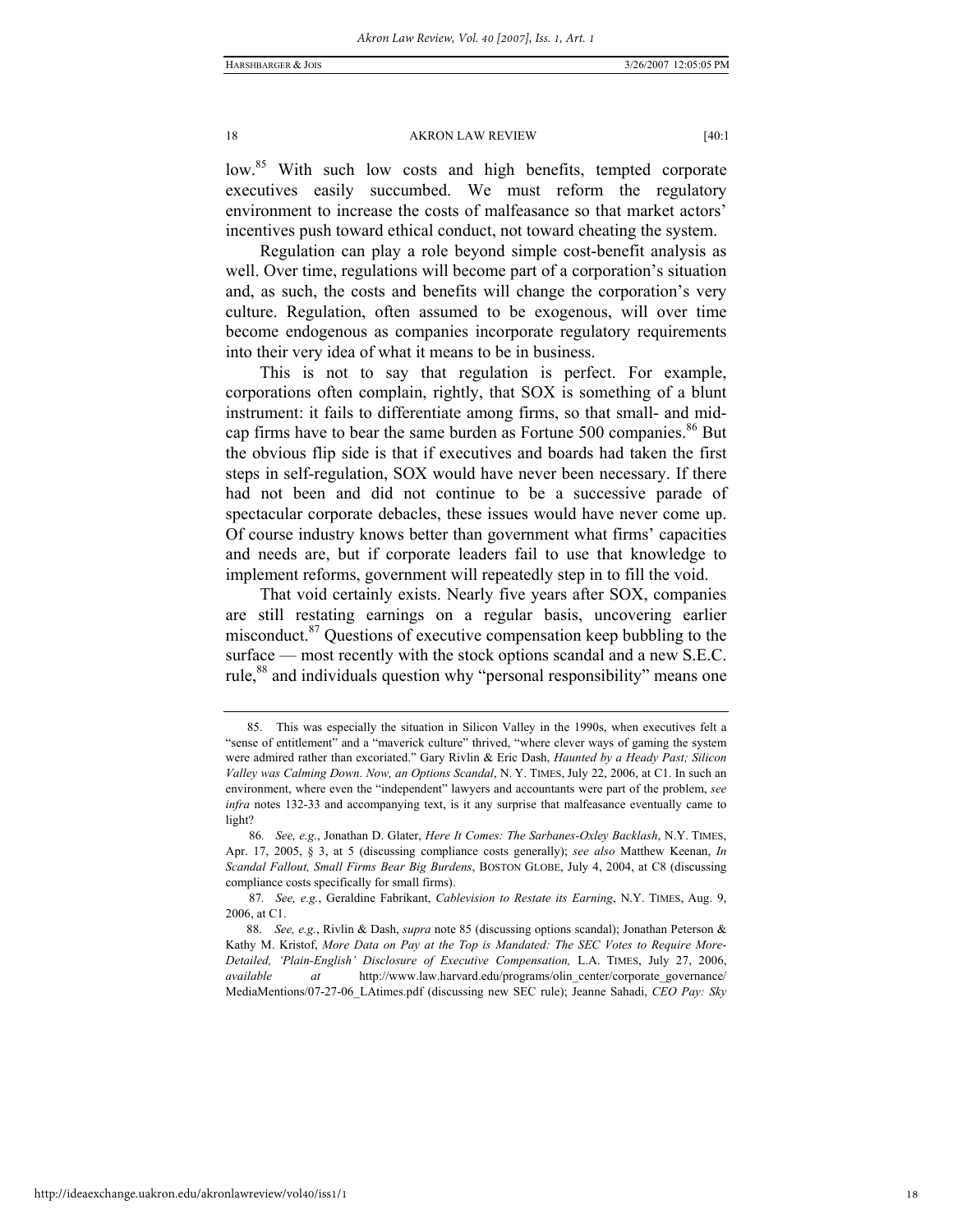thing when they go bankrupt and another thing when United Airlines goes bankrupt. $89$  The independence of some boards is still suspect,  $90$ while at the other extreme some boards are kept so far out of the loop that they don't even know of a pending merger.<sup>91</sup> Silicon Valley, still reeling from the dot-com bust, is now awash in scandals regarding backdated stock options,  $92$  a scandal that has reached to the heights of some of the most highly-regarded tech firms, such as Apple Computers.93 In an article in *The New York Times*, Joseph Nocera wrote of the difficulty of changing a culture among accountants and predicted that "you can pretty much count on another round of accounting scandals."<sup>94</sup> Shortly thereafter, eight partners at KPMG were indicted for creating illegal tax shelters that reaped them millions of dollars in fees, while costing the government billions of dollars.<sup>95</sup> KPMG avoided imploding, just barely, but perhaps Nocera's prediction has already come true.

These vignettes are not the entirety of the problem; rather, they are symptoms of a larger problem in corporate ethics. Ultimately, regulators must set the framework and business leaders must enact policies to foster an environment that nurtures integrity, not one that shuns it. To be sure, laws and regulations are part of that environment: SOX, though imperfect, pushes in the right direction. $96$  And consider the example from the beginning of this section: by recognizing its obligation to pay a "fair share of taxes," Johnson & Johnson implicitly acknowledges that paying taxes has been internalized. Taxes are part of the business environment and factor into the company's business judgments. Ethical corporate governance has yet to attain that level of respect and

*High Gets Even Higher*, CNNMONEY, Aug. 30, 2005, http://money.cnn.com/2005/08/26/news/ economy/ceo\_pay/ (stating executive compensation generally).

<sup>89</sup>*. See, e.g.*, Dale Russakoff, *Human Toll of a Pension Default*, WASH. POST, June 13, 2005, at A1.

 <sup>90.</sup> Gretchen Morgenson, *Just a Friendly Group of 'Independent' Directors*, N.Y. TIMES, Aug. 29, 2004, § 3, at 1.

 <sup>91.</sup> Gretchen Morgenson, *A Merger? Anyone Tell the Board?*, N.Y. TIMES, June 26, 2005, § 3, at 1.

<sup>92</sup>*. See* Rivlin & Dash, *supra* note 85.

<sup>93</sup>*. See* Markoff & Dash, *supra* note 22.

 <sup>94.</sup> Joseph Nocera, *Auditors: Too Few to Fail*, N.Y. TIMES, June 25, 2005, at C1. *See also* Troy Wolverton, *The Big Four: Can't Touch This?*, THESTREET.COM, July 12, 2005, http://www.thestreet.com/stocks/troywolverton/10231757.html.

<sup>95</sup>*. See, e.g.*, Jonathan D. Glater, *Charges are Tied to Tax Shelters; 8 Former Partners of KPMG Indicted*, N.Y. TIMES, Aug. 30, 2005, at C1.

<sup>96</sup>*. See supra* notes 39-49 and accompanying text. *See also* Scott Harshbarger & Robert Stringer, *Creating a Climate of Corporate Integrity*, CORP. BOARD (May/June 2003) at 10 (noting the role that SOX can play in fostering a "climate of corporate integrity").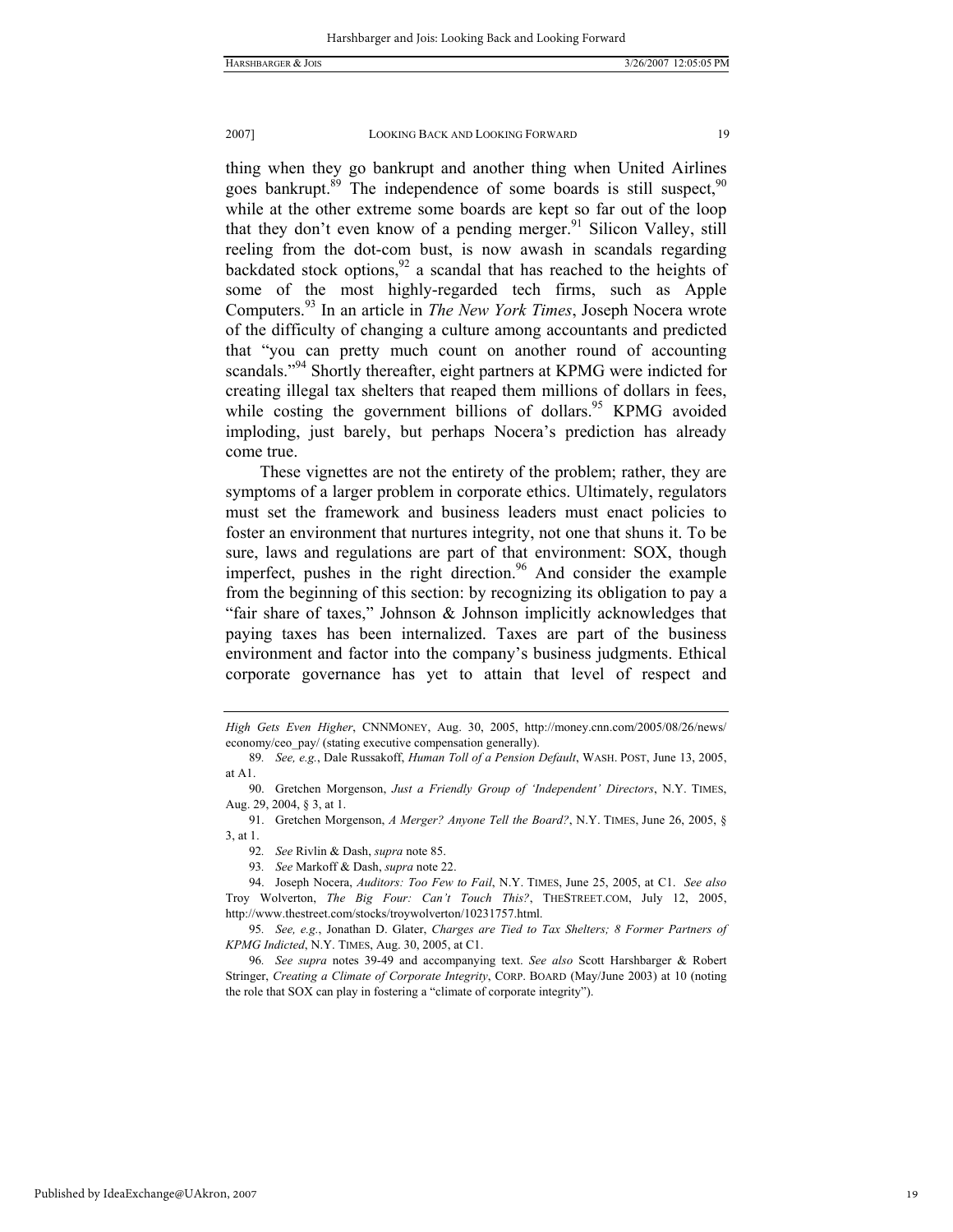significance in business culture.<sup>97</sup>

Simultaneously, we must recognize that there are limits to what regulation can accomplish. It would be impossible to "regulate to perfection" executive compensation schemes, board independence, and subtle conflicts of interest because regulators do not have the time, information, or capacity to do so. Thus, leadership is important on the part of directors and officers as well as public officials.<sup>98</sup> So are partnerships between regulators and industries. Just as it is impossible to "regulate to perfection," it is also impossible to prosecute every single wrongdoer. The best solutions come from cooperative efforts by regulators and companies to identify a common goal — a competitive, ethical corporate culture — and work collaboratively toward it.<sup>99</sup>

In the end, the theme is quite simple: we are looking for accountability. The calls for integrity and accountability from politicians are rightly loud and constant. Citizens and elected officials constantly call on accountability from police officers, public school teachers, and nonprofit leaders. Why do we not ask the same of the private sector?

# IV. DELVING INTO SARBANES-OXLEY

In this section, we want to situate our general discussion of corporate ethics in the specific context of SOX. First, 2006 marked a year of extensive discussion, and some decisions, about the (in)famous Section 404. Second, the unabated stream of corporate restatements and continuing scandals of executive compensation raise questions about the adequacy of the clawback provisions that currently exist in the law. Finally, the trials of former corporate executives raise the issue of whitecollar crime generally, and the role of lawyers specifically.

 <sup>97.</sup> At another level of abstraction, consider Chen and Hanson's argument regarding the importance of situation. *See* Chen & Hanson, *supra* note 6, at 127-149. Laws and regulations, far from being external to the corporate world, are part of and shape the corporate situation. *Id.* Over time, companies will internalize the laws and rules and their conduct will change. *Id.*

<sup>98</sup>*. See generally* Scott Harshbarger, *Strengthening Democracy: The Challenge of Public Interest Law*, 56 ME. L. REV. 211 (2004) (discussing the importance of leadership and particularly the role of lawyers). *Cf. Ethical Dilemmas Associated With the Corporate Attorney's New Role*, 52 AM. U. L. REV. 655 (2003) (discussing the role of attorneys under SOX).

<sup>99</sup>*.* Something we find curious is that the principles and the rhetoric found in the criminal prosecution context seems absent in the white-collar context. Those who call for "victim's rights" in cases of assault or rape, for example, are often loath to do so in the case of corporate misconduct. Yet prosecution can be tough and smart, and we need not sacrifice our principles of justice and fairness — and, indeed, welfare maximization — in the corporate context. *Cf.* Harshbarger, *supra*  note 98 (describing the Boston Safe Neighborhood Initiative).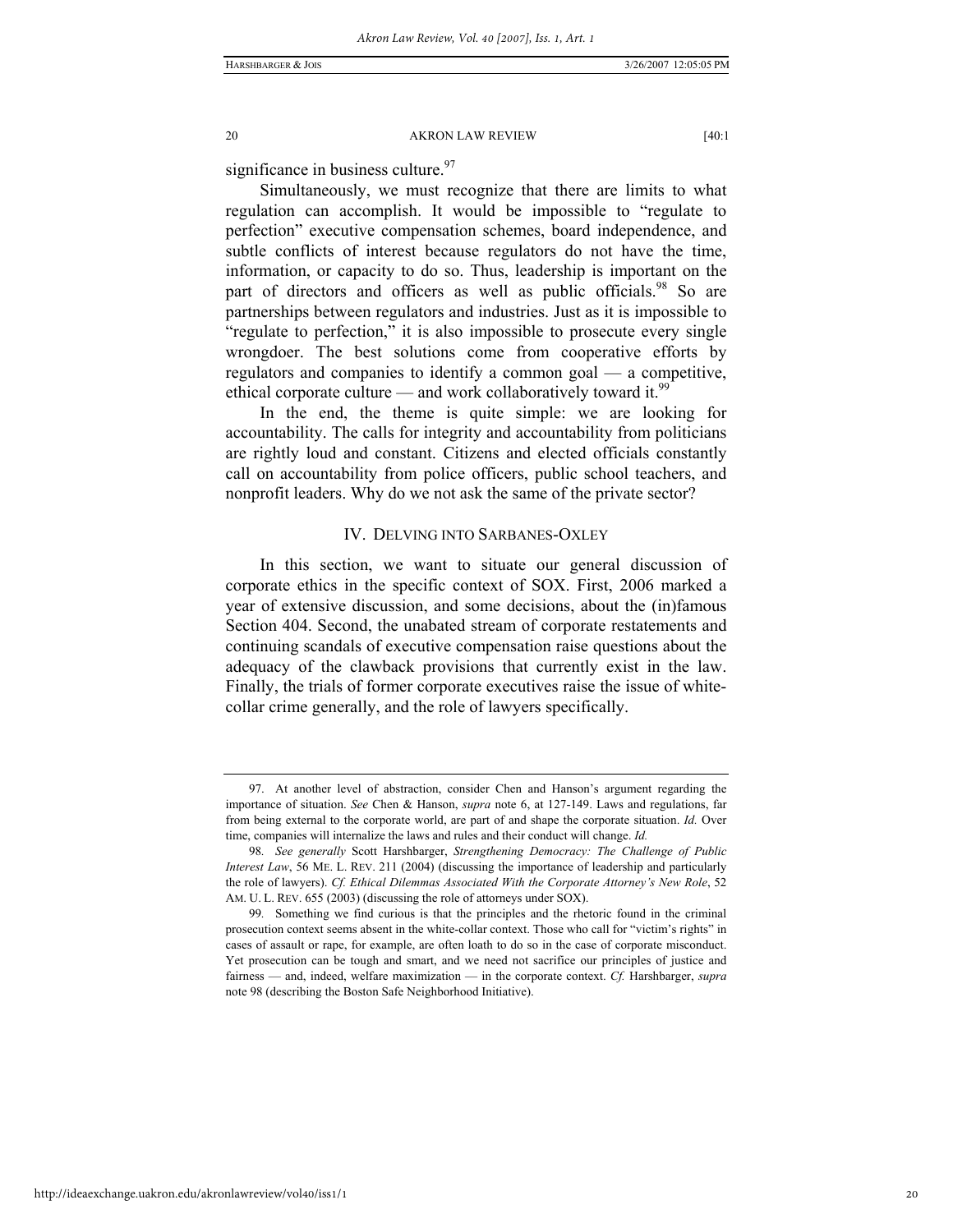### *A. Section 404*

The beginning of 2006 featured extensive debate, and some rulemaking, about compliance with Section 404 of SOX, the so-called internal controls regulations.100 Although all companies were to have complied with Section 404 by 2005, the SEC repeatedly deferred the effective date for smaller companies. Simultaneously, Chairman Cox made it clear that smaller companies would not be wholly exempt from the internal controls regulations.<sup>101</sup> Eventually, the SEC promulgated relaxed requirements for smaller companies.<sup>102</sup>

Many companies have complained about the requirements of Section 404, particularly because it imposes disproportionate costs on small and mid-sized firms.<sup>103</sup> One commentator remarked that, "[l]ike their peers at more sizable corporations, small-company executives must also help their auditors adhere to . . . the requirement under [Section] 404 that external auditors must attest to and report on their clients' assessments of internal controls."104 While larger firms might spend as little as 0.06% of sales on Section 404 compliance, a smaller firm with less than \$100 million in revenue might see costs averaging 2.55% of sales.<sup>105</sup> This, according to a trade association, amounts to a "major

 <sup>100. 15</sup> U.S.C. § 7262 (2006). The text of Section 404 reads as follows:

<sup>(</sup>a) Rules required. The Commission shall prescribe rules requiring each annual report required by section 13(a) or 15(d) of the Securities Exchange Act of 1934 (15 U.S.C. 78m or 78o(d)) to contain an internal control report, which shall— (1) state the responsibility of management for establishing and maintaining an adequate internal control structure and procedures for financial reporting; and (2) contain an assessment, as of the end of the most recent fiscal year of the issuer, of the effectiveness of the internal control structure and procedures of the issuer for financial reporting.

<sup>(</sup>b) Internal control evaluation and reporting. With respect to the internal control assessment required by subsection (a), each registered public accounting firm that prepares or issues the audit report for the issuer shall attest to, and report on, the assessment made by the management of the issuer. An attestation made under this subsection shall be made in accordance with standards for attestation engagements issued or adopted by the Board. Any such attestation shall not be the subject of a separate engagement.

*Id.*

 <sup>101.</sup> Kathleen Day, *Sarbanes-Oxley Exception Denied; Small Public Companies Must Comply, SEC Says*, WASH. POST, May 18, 2006, at D2.

 <sup>102.</sup> SEC 33-8760, *supra* note 79 (providing smaller businesses an extension through December 31, 2007); Steven Labaton, *S.E.C. Eases Regulations On Business,* N.Y. TIMES, Dec. 14, 2006, at C1 [hereinafter Labaton, *SEC Eases Regulations*].

<sup>103</sup>*. See, e.g.*, David M. Katz, *Smaller Than a Sarbox?*, CFO.COM, March 24, 2005, http://www.cfo.com/article.cfm/3764856.

<sup>104</sup>*. Id.* 105*. Id.*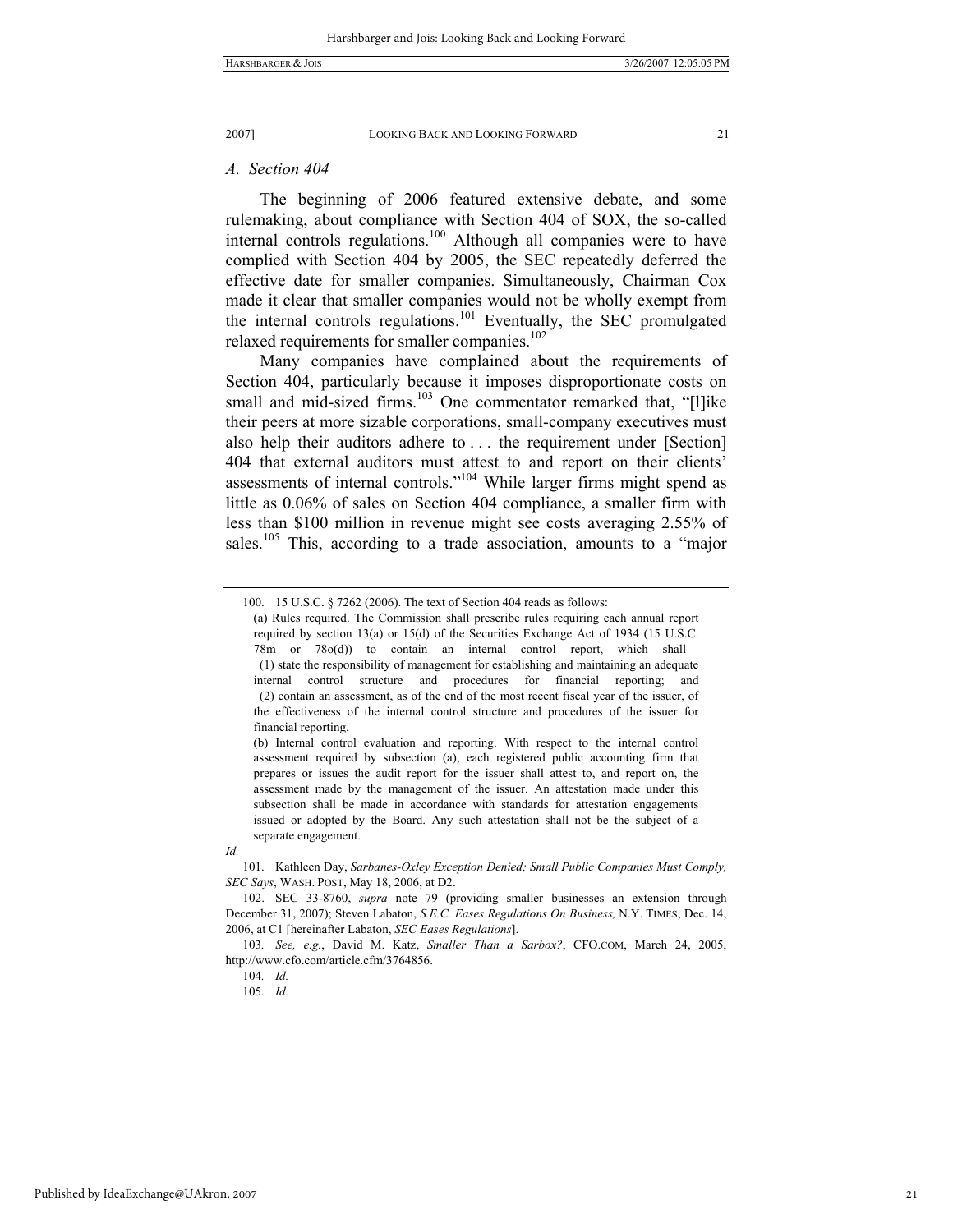regressive tax on small and medium companies."<sup>106</sup>

These costs are significant and can influence companies' decisionmaking. Companies might put off expansion or growth plans to avoid incurring costs in addition to Section 404 costs. Alternatively, and more dangerously in the context of our Article, a company might be tempted to "cut corners" in its Section 404 programs. For example, the company might enact compliance policies and procedures that effectively exist only on paper. An auditor might test the program, but the company might not emphasize the controls or the need to report misconduct, create a culture of compliance, and so on. Moreover, the provisions might divert money from other programs that would better serve the overall goal of fostering an ethical corporate culture. A small-cap firm that spent a disproportionately high amount of money on Section 404 compliance might then be forced, for financial reasons, to forego additional employee training, director orientation, or similar programs designed to better orient employees toward a genuine focus on ethical conduct.

We argue that regulators should be more accommodating of these concerns and allow smaller firms (we use that term to mean nonaccelerated filers under  $12b-2^{107}$  to be exempt from the primary provisions of Section 404. Specifically, small firms' external auditors should not be required to attest to an evaluation of the company's internal controls. Instead, the auditor should merely verify the existence of the controls and allow company executives to develop the controls in a manner best fit for their company. However, the auditor should conduct a regular (though not necessarily annual) "performance evaluation" and evaluate the *actual incidence* of malfeasance within the company. The current rules which require "design evaluation" correctly place a priority on having systems in place. Smaller firms, however, should place the emphasis on outcomes, good governance *ex post*, rather than mere process *ex ante*. 108

Additionally, company officers should have to certify changes to procedures only annually, instead of quarterly.<sup>109</sup> For many of these entities, certifying officers have a good sense of what is happening in

<sup>106</sup>*. Id.* (quoting a study by the American Electronics Association).

<sup>107</sup>*. See* 17 C.F.R. § 240.12b-2 (2006).

<sup>108.</sup> Cf. Final Rule: Management's Report On Internal Control Over Financial Reporting And Certification Of Disclosure In Exchange Act Periodic Reports, Release Nos. 33-8238, 34-47986, 80 SEC Docket 1014 § VII.E (Aug. 14, 2003) [hereinafter Final Rule] (distinguishing between performance and design standards).

 <sup>109. 17</sup> C.F.R. § 240.13a-15 (2006).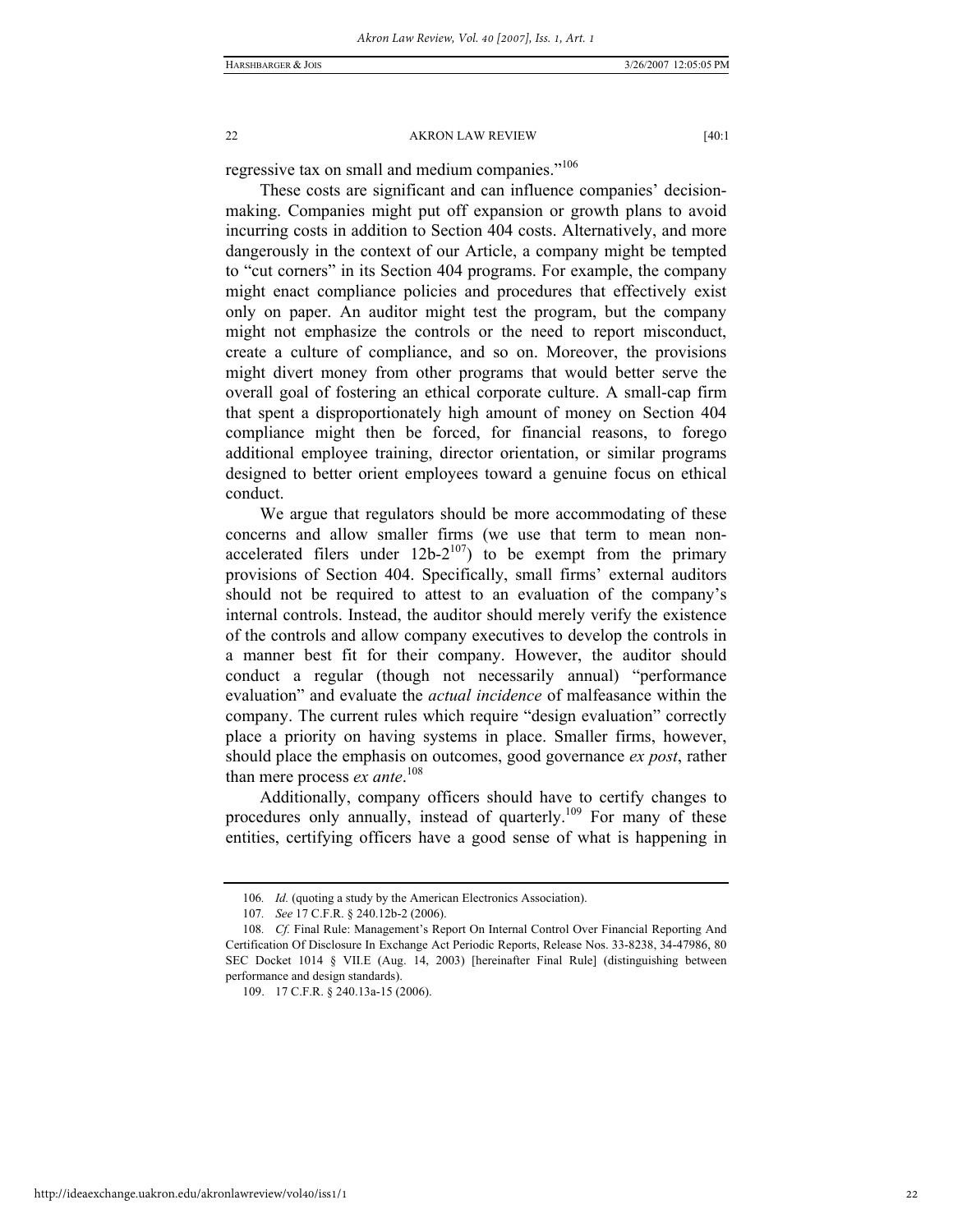their firms. Unlike larger firms where the upward flow of information might be impeded, smaller firms' executives are often in a better position to foster an ethical corporate culture even in the absence of formal policies. Process and quarterly certifications will do little to improve that.

We do not, however, favor exempting small companies from Section 404 altogether. First, we believe that all companies need independent oversight and evaluation, not just large companies. Second, we are not convinced that compliance costs are as crippling as some critics make them out to be. For example, one article notes that "compliance cost[s] for smaller companies [are] at around \$1.2 million for the first year of implementation."<sup>110</sup> They do not point out that costs decline over time: "31% in 2005 for small companies, according to one study."<sup>111</sup> As the author sardonically comments, "you wonder why our bankruptcy courts are not clogged with companies made insolvent by Sarbanes-Oxley compliance costs."<sup>112</sup> While regulators must recognize that costs are high, business leaders must recognize that oversight and accountability will inevitably involve cost. The question is one of the *degree* of oversight and accountability that we will require — not whether we will require them in the first place.

The costs of 404 compliance are well documented; the benefits less so. AuditAnalytics, a company that analyzes audit statistics, unearthed some interesting data regarding financial restatements over the past few years. In 2005 and early 2006, although the total number of restatements was up from the previous year, the increase is mainly among smaller firms.<sup>113</sup> Smaller accounting firms, which audit these smaller companies, were in the past subject only to peer review.<sup>114</sup> In a particularly egregious example, the head of an auditing firm went to jail for covering up an embezzlement scheme in a New York School District.<sup>115</sup> "The

 <sup>110.</sup> Jim DeMint & Tom Feeney, *Common-Sense Changes*, WALL ST. J., May 10, 2006, at A18.

 <sup>111.</sup> David Weidner, *Investors and Executives Need Sarb-Ox: Now Isn't the Time to Shelve Post-Enron Reforms*, MARKETWATCH, June 21, 2006, http://www.marketwatch.com/news/story/sarb-ox-critics-have-short-term-

memories/story.aspx?guid=%7B4CD2779F%2D126D%2D45F0%2D9CAE%2D4C3567B20909%7 D. This underscores the reality that businesses were under-investing in internal controls in the years prior to SOX.

<sup>112</sup>*. Id.*

 <sup>113.</sup> Floyd Norris, *High and Low Finance: Forcing Reality in Accounting of Tiny Firms*, N.Y. TIMES, Oct. 13, 2006, at C1.

<sup>114</sup>*. Id.*

<sup>115</sup>*. Id. See also* Paul Vitello, *Accountant Is Sentenced For Hiding Roslyn Thefts*, N.Y. TIMES, Jan. 26, 2006, at B4.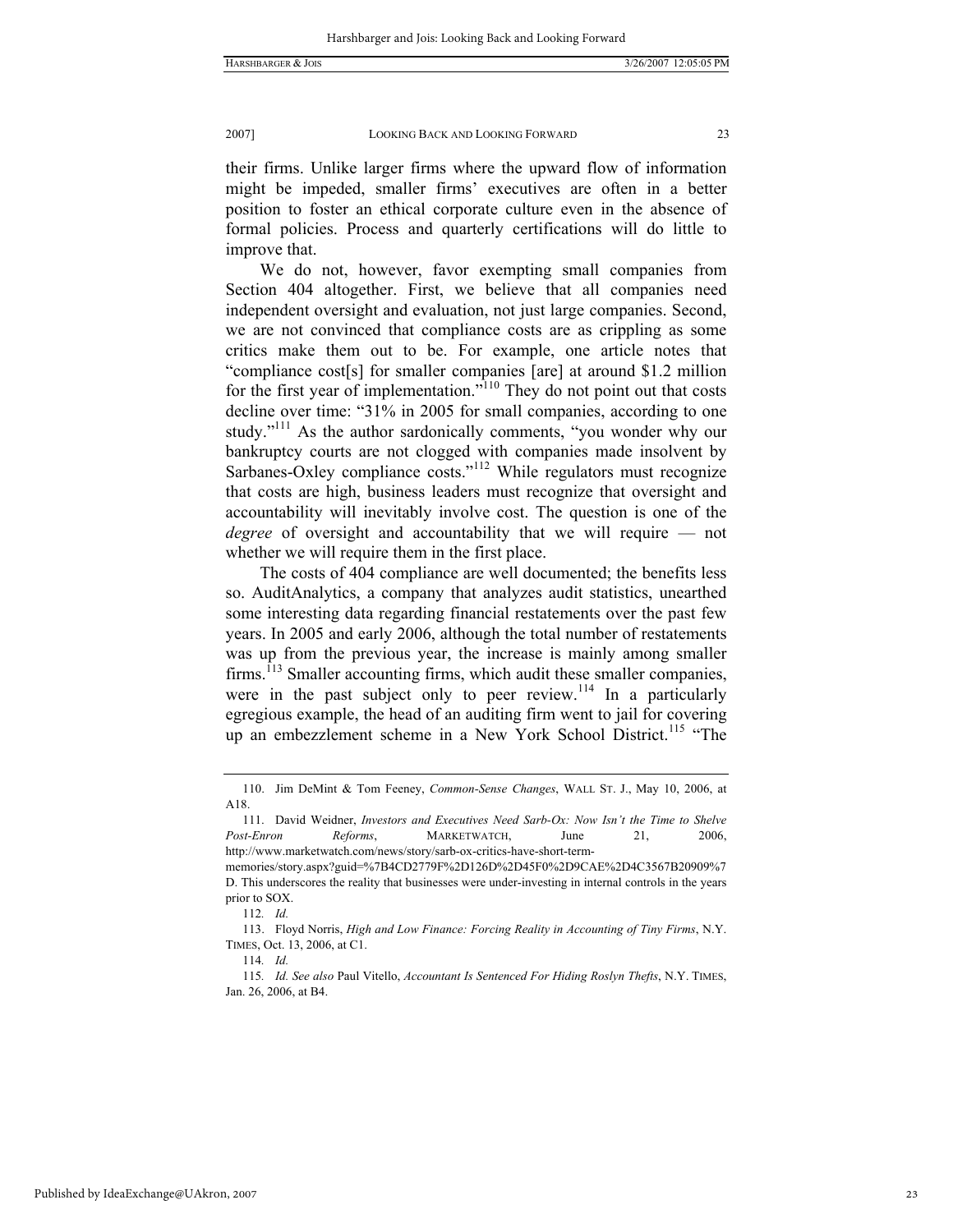peer review of his firm had looked at precisely that audit, and found no problems."<sup>116</sup>

Restatements are up among small firms because their auditors are now subject to oversight by the SOX-created Public Company Accounting Oversight Board (PCAOB).<sup>117</sup> Faced with external scrutiny, those auditors are doing better work. Again, the vignette of the jailed accountant demonstrates the utility of legal responses when "selfregulation" breaks down. In this case, the peer reviews of audit firms were poor, approving even outright embezzlement.<sup>118</sup> PCAOB's oversight has helped keep those outside auditors honest. More relevant to this discussion, the newly-accountable auditors are more accurately uncovering misconduct at smaller firms.<sup>119</sup> Exempting small firms from 404 requirements would enable this misconduct to go unnoticed.

It is also worth noting that we do not find compelling another criticism of SOX: that, as globalization continues to take root, issuers will either feel obligated to adopt (inefficient) U.S. standards<sup>120</sup> or not list on American exchanges in the first place.<sup>121</sup> As proof of the latter proposition, SOX critics point out that although cross-border IPOs are at an all-time high, "nine of every 10 dollars raised by foreign companies in new stock offerings [in 2005] were raised abroad."122 But will companies really leave U.S. markets for greener pastures? Possibly, but, as Nasdaq President & CEO Bob Grierfield notes, "a 'race to the bottom' can only be self-defeating."<sup>123</sup> He points out that "ADRs fled the American market in droves" in the 1980s after the SEC "tightened up the 12(g)3-2b exemption" and that major American companies have experimented with foreign listings, "only to be disappointed with the results. The real lesson of the '80s is not how many companies fled from regulation, but how many came back."124 He predicts a similar aboutface following the latest furor over 404 requirements, and we find his

 <sup>116.</sup> Norris, *supra* note 113.

<sup>117</sup>*. See id.*

<sup>118</sup>*. Id.*

<sup>119</sup>*. See id.*

<sup>120</sup>*. See, e.g.*, Harvey Pitt, *Sarbanes-Oxley is an Unhealthy Export*, FINANCIAL TIMES, June 21, 2006, *available at* http://www.washingtonspeakers.com/prod\_images/pdfs/PittHarvey. SarbanesOxleyIsAnUnhealthyExport.06.21.06.pdf.

<sup>121</sup>*. Cf.* Bob Greifeld, *It's Time to Pull Up Our SOX*, WALL ST. J., Mar. 6, 2006, at A14 (noting that criticism but ultimately not swayed by it). This is related to the critique that argues that firms will either go private or simply not list in the first place to avoid regulation. *See* Emily Thornton, *A Little Privacy, Please*, BUS. WK., May 24, 2004, at 74.

 <sup>122.</sup> DeMint & Feeney, *supra* note 110.

 <sup>123.</sup> Greifeld, *supra* note 121.

<sup>124</sup>*. Id.*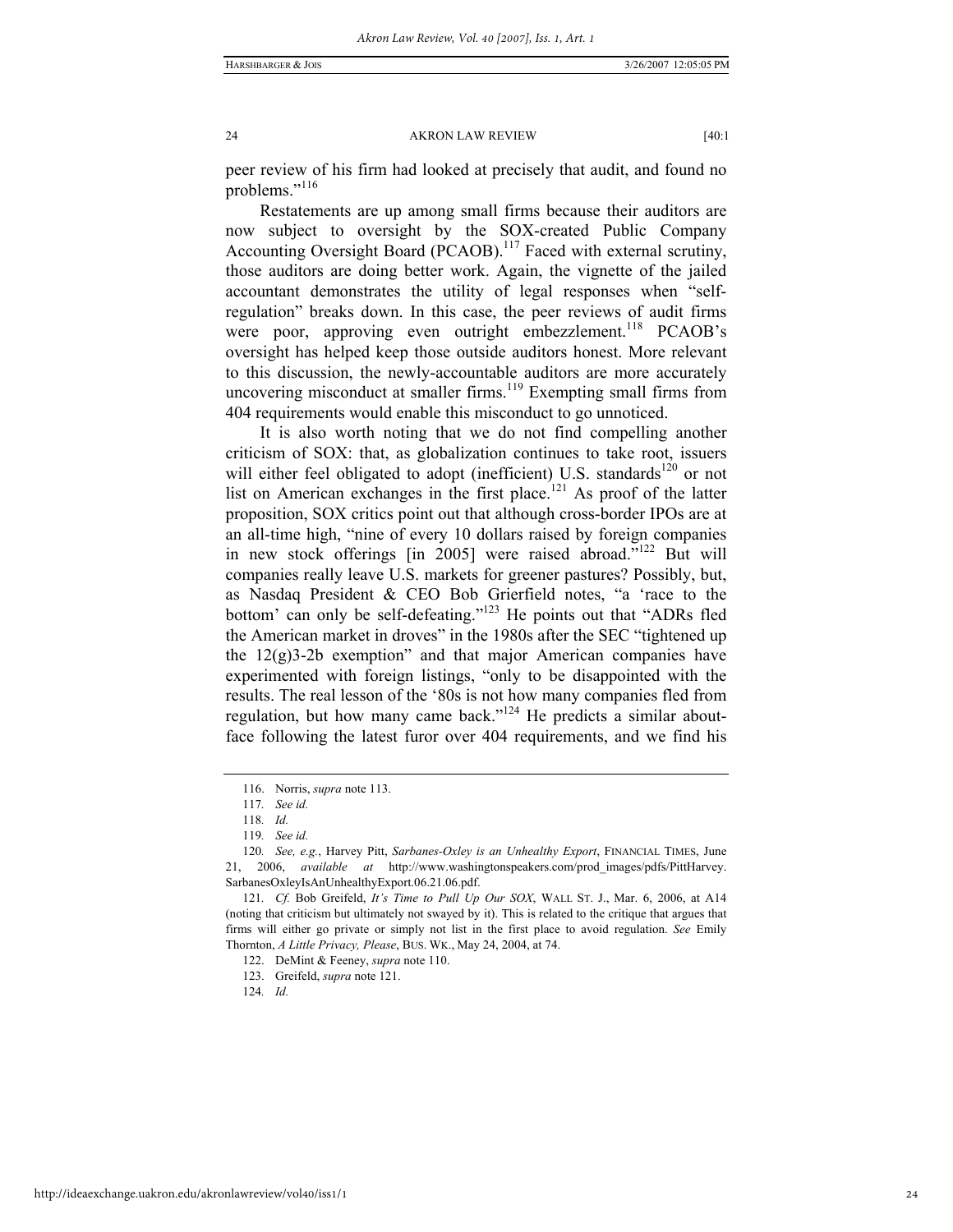argument compelling.<sup>125</sup>

The SEC has reasoned that it would be "inconsistent with the purposes of the Sarbanes-Oxley Act to specify different requirements for small entities"<sup>126</sup> and has reinforced this belief recently.<sup>127</sup> This statement is not entirely correct. While different requirements *might* be inconsistent with SOX's aims, they are not *necessarily* inconsistent. If they are designed, as our proposals are, in line with the overarching impetus behind SOX and our Article, then modified requirements could easily further the purposes of the Act.

Indeed, any revision of SOX, even for small companies, must recognize the simple fact that regulation works. In the first half of 2006, the eight largest accounting firms actually saw restatements drop by 31

 But if convergence is good elsewhere, why is convergence bad in the SOX context? Conversely, if convergence is bad, we should seriously question the so-called Delaware consensus. There is some literature on this subject. *See*, *e.g.*, Mark Roe, *Delaware's Competition*, 117 HARV. L. REV. 588 (2003) (arguing that Delaware's main competition in promulgating rules of corporate law is the federal government, not other states). Yet in the SOX context, for some reason, the U.S. regulatory regime is considered undesirable. We are unsure what to make of this dissonance, except to point it out and speculate that, perhaps, what is really motivating the comments is not a reasoned concern for what types of regulation may or may not be best for global markets, but instead, a single-minded concern with what regulatory regime is good for business, and nothing more.

126. Final Rule, *supra* note 108.

<sup>125</sup>*. See id.* We also agree with Mr. Greifeld's plan to "self-initiate" a race to the top so that markets "can avoid overreaching regulation that constricts business and stifles initiative." *Id.* NASDAQ has, in this vein, created "a new market tier with the highest listing standards on the planet." His policy reflects one of our themes: if business leaders get ahead of the curve and selfinitiate, to use his term, proactive changes, regulators will be less likely to "crack down." We do not, however, agree with his proposal to exempt smaller companies from 404 altogether. *Cf. id.* 

It is also worth noting the new chorus of anti-SOX commentators complaining that SOX forces the world to adopt U.S. standards. *See*, *e.g.*, Pitt, *supra* note 120. When the world converges in a "Race to Delaware" in corporate law generally, this is seen as proof of the power of markets and the validity of the consensus. *See, e.g.*, Roberta Romano, THE GENIUS OF AMERICAN CORPORATE LAW (1993); S. Samuel Arsht, *Reply to Professor Cary*, 31 BUS. LAW 1113 (1976) (critiquing the position, initially put forth by Professor William Cary, that Delaware's corporate law was creating a "race to the bottom"). The idea is similarly raised in the recent report of the Committee on Capital Markets Regulation. *See* Committee on Capital Markets Regulation, Interim Report of the Committee on Capital Markets Regulation, Nov. 30, 2006 [hereinafter CCMR Report], at 1, available at http://www.capmktsreg.org/pdfs/11.30Committee\_Interim\_ReportREV2.pdf (noting that U.S. markets are less competitive compared with those abroad, because of SOX).

<sup>127</sup>*. See supra* notes 101-02 and accompanying text. *Cf.* Thornton, *supra* note 121 (noting the pressure SOX regulations are imposing on companies to stay or return to private status/selling or merging). Yet the benefits of Section 404 are well documented; compliance has improved internal controls while cost decline over time. *See* Floyd Norris, *Audit Law's Costs Decline, Survey Shows*, N. Y. TIMES, Apr. 19, 2006, at C2. In the years since (some) companies have had to comply with Section 404, the number of companies with material weaknesses in their internal controls has declined significantly. *Id.* In short, costs decline over time and the law works. Businesses should recognize the benefits of the regulation while the SEC should recognize the costs; our proposal does both.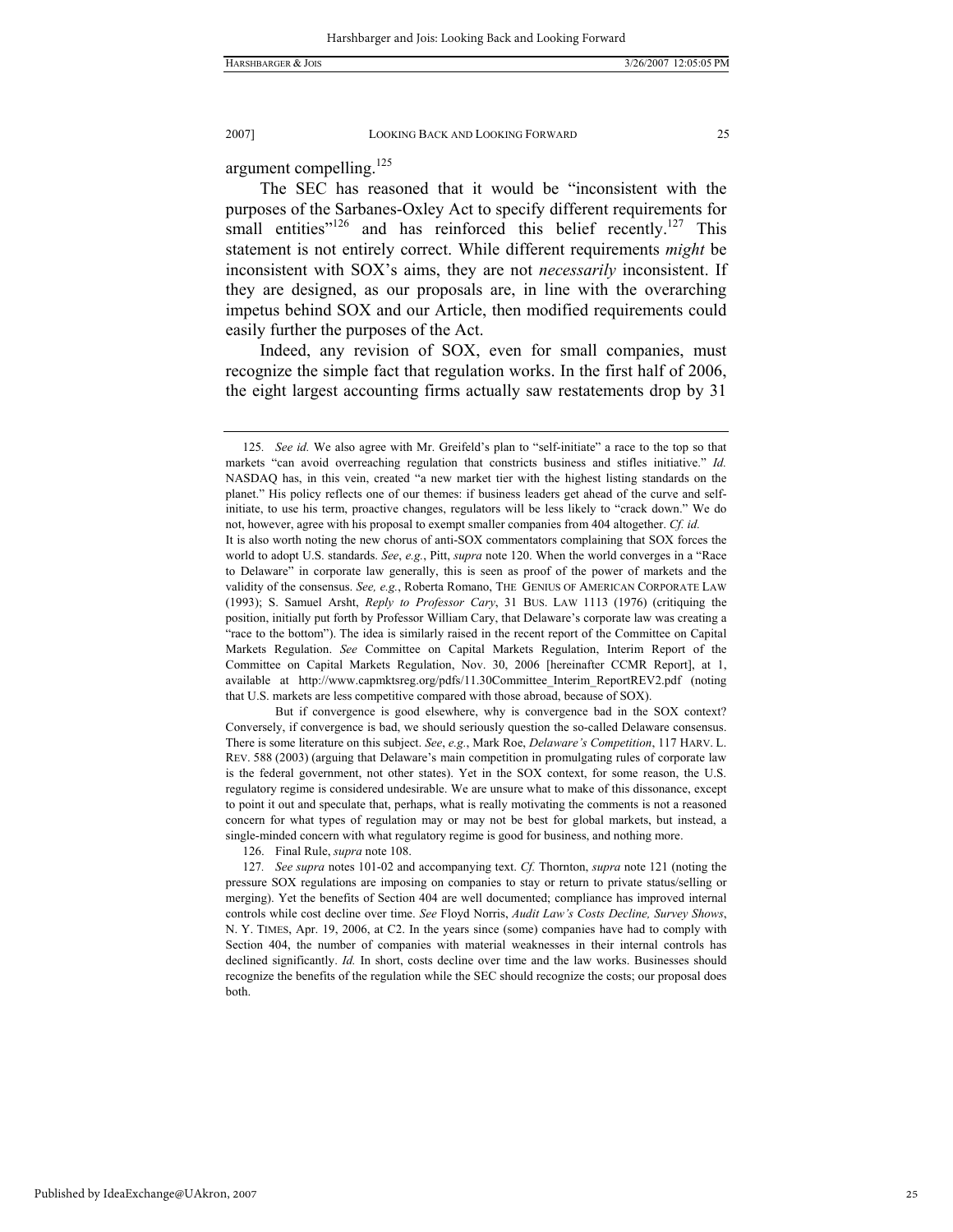percent from a year earlier.<sup>128</sup> In contrast, "restatements more than doubled in the same period for smaller firms."129 This discrepancy is attributed to Section 404: smaller firms have to comply with the new rule; as a result, "someone is looking at those [smaller] firms for the first time."<sup>130</sup> Moreover, evidence suggests that the restatements are being analyzed carefully in deciding whether executives should be held accountable.<sup>131</sup> Only eight percent of CFOs were replaced when restatements were the result of errors involving "highly technical" judgments regarding derivatives,<sup>132</sup> while thirty percent of CFOs were replaced when restatements were the result of revenue recognition, "a prime source of fraud."<sup>133</sup> And even the CCMR Report agrees that SOX compliance costs decline over time.<sup>134</sup>

With some of the concerns about SOX in mind, two committees are proposing regulatory changes in response to what they see as the excessive burdens of the recent increase in regulation. Members of both committees reported "that Section 404, along with greater threat of investor lawsuits and government prosecutions, had discouraged foreign companies from issuing new stock on exchanges in the United States in recent months."<sup>135</sup> With the goal of increasing the "attractiveness" of U.S. capital markets, the committees hope to loosen regulations by introducing "broad new protections to corporations and accounting firms against criminal cases brought by federal and state prosecutors as well as a stronger shield against civil lawsuits from investors."136 Many of the proposals are being formed so that the S.E.C. and the Justice Department could implement the changes by promulgating new regulations.<sup>137</sup> Such a strategy, the thinking goes, would obviate the need for new legislation from Congress.

One committee was formed by the head of the U.S. Chamber of Commerce and the other by Harvard Law School professor Hal S. Scott. The latter, the Committee on Capital Markets Regulation, released its interim report on November 30, 2006 and has found that SOX has increased regulation to the extent that it is hurting the competitiveness of

137*. Id.*

 <sup>128.</sup> Norris, *supra* note 127.

<sup>129</sup>*. Id.*

<sup>130</sup>*. Id.*

<sup>131</sup>*. Id.*

<sup>132</sup>*. Id.*

<sup>133</sup>*. Id.*

 <sup>134.</sup> CCMR Report, *supra* note 125, at 47.

 <sup>135.</sup> Labaton, *Businesses Seek New Protection*, *supra* note 38.

<sup>136</sup>*. Id.*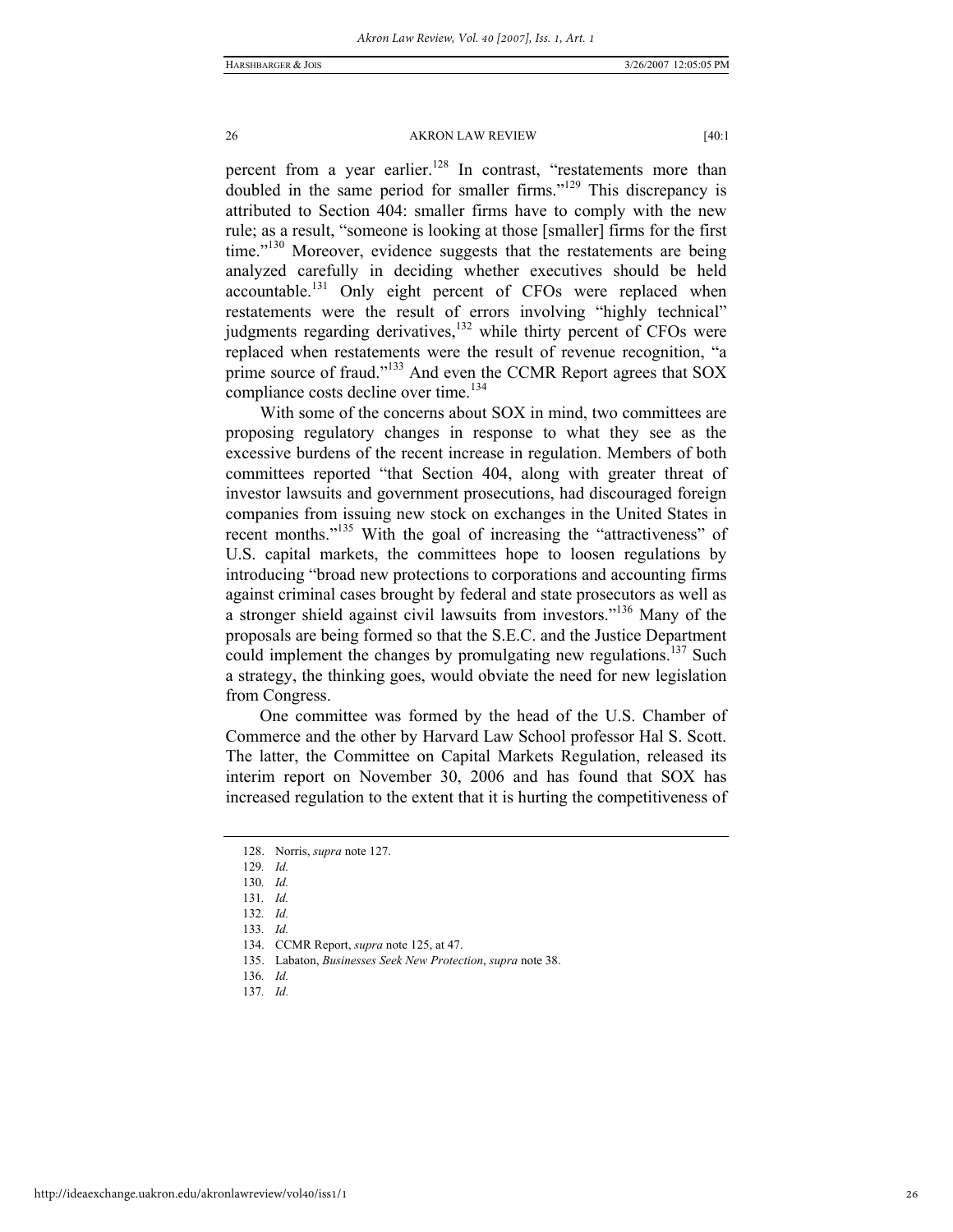U.S. capital markets.<sup>138</sup> In their report, the Committee cites the costs of complying with Section 404 of  $SOX<sub>1</sub><sup>139</sup>$  uncoordinated state and federal enforcement laws and activities,<sup>140</sup> the elimination of countless jobs due to the "criminal indictment of entire companies,"141 as well as the costliness of private enforcement in the form of securities law class action suits $142$  as major causes of the erosion of competitiveness.

Focusing on five categories requiring change, the Committee offered recommendations to decrease regulation and litigation while enhancing the rights of shareholders in order to improve the competitiveness of U.S. markets.<sup>143</sup> With regards to SOX, the Committee advised implementation changes, particularly of Section 404.<sup>144</sup> The Committee suggested that the SEC adopt a reasonable materiality standard both for internal controls and financial statements<sup>145</sup> and that the SEC and PCAOB adopt enhanced guidance on auditors' role and duties in testing for compliance with Section 404.<sup>146</sup> The Committee went on to say that if the revised Section 404 regulations were seen as too burdensome for small companies even after the general reforms outlined above are implemented, legislative revisions may be necessary and, in this case, the SEC should recommend to Congress that small companies be exempt from auditor attestation and be subject to a different standard for management certification.<sup>147</sup>

- 140*. See id.* at 68-69.
- 141*. Id.* at 85.
- 142*. Id.* at 72.
- 143*. See id.* at 1-22.
- 144*. Id.* at 115-35.
- 145*. See id.* at 131-32.
- 146*. See id.* at 132.

147*. See id.* at 133. The Committee also made a variety of suggestions not related to SOX. For example, it recommended that shareholders receive increased rights, particularly through a change in their voting from plurality to majority, by requiring shareholder approval of poison pills, and by giving shareholders the ability to decide the manner in which disputes with their company would be resolved. *See id.* at 93, 102-04, 105-06, 109-12. To improve the regulatory process, the Committee suggests that the SEC and self-regulatory organizations better analyze the costs and benefits of new rules, that they more usefully differentiate between wholesale and retail investors, that they regularly test current rules according to the cost-benefit analysis, and that the SEC and other public enforcement bodies improve their communication and coordinate their movements. *See id.* at 60-65, 67-68.

 In the category of public and private enforcement, the Committee suggested greater clarity for private litigation under Rule 10b-5 (for securities fraud), positing that the materiality and scienter requirements are unclear. *See id.* at 80-81. Criminal enforcement, the Committee suggested, should be a last resort, reserved for companies that have become criminal enterprises from top to bottom. *See id.* at 85*.* Moreover, the Committee proposed that outside directors not be held responsible for corporate malfeasance when such malfeasance was outside the scope of what they

<sup>138</sup>*. See generally* CCMR Report, *supra* note 125.

<sup>139</sup>*. See id.* at 125-27.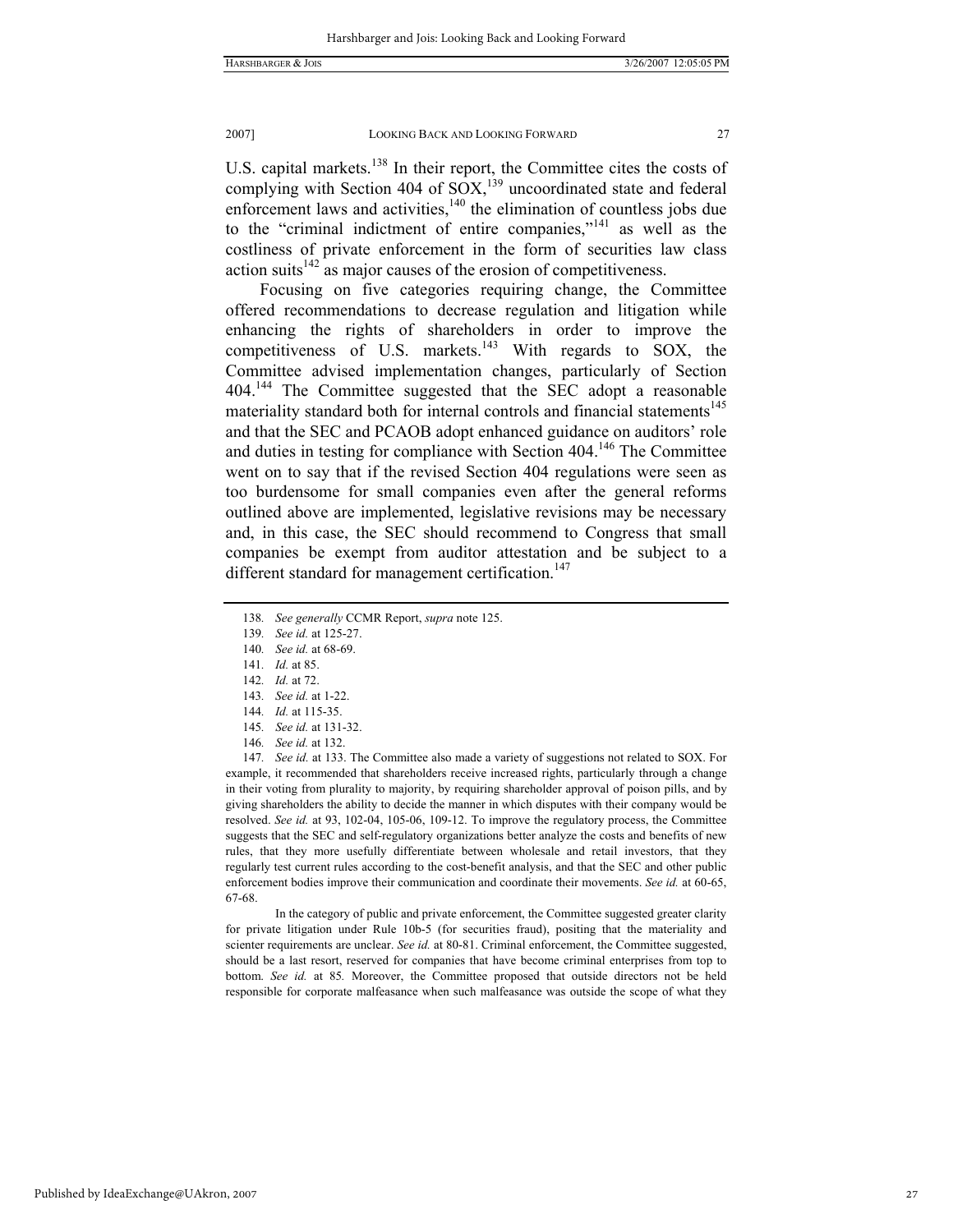So what will happen in fact? The SEC has recently promulgated new rules that were characterized as "a loose interpretation" of Section 404.<sup>148</sup> The revised rules allow auditors to employ a "material risk" standard, much like what the CCMR Report suggested, scrutinizing only those internal controls that would carry a material risk of having an adverse impact on financial statements.<sup>149</sup>

This SEC's new material risk standard, we believe, does much to reduce the compliance burden on small firms. It remains to be seen whether the Section 404 revision (and the McNulty Memo, released at approximately the same time<sup>150</sup>) are viewed as a compromise between the two extremes — calling for a rollback of SOX and a maintenance of the regime — or merely the first of many steps that reduce regulatory requirements. If the latter, we worry that SOX's protections may be diluted to the point of inefficacy. If the former, then we cautiously applaud a process that, at least in fits and starts, is starting to negotiate a median path that recognizes the benefits of a regulatory baseline while not imposing undue burdens on business.

might detect. *See id.* at 73. The interim report also suggested protecting outside board members against liability when they rely in good faith on the audited financial statements, speculating that otherwise, it would be difficult to attract independent directors to boards. *See id.* at 90-91.

Some of these suggestions are already being heeded. As of this writing, the S.E.C. had filed an amicus brief in the Supreme Court that would make it more difficult for shareholders to file lawsuits against corporations. *See* Brief for the United States as Amicus Curiae Supporting Petitioners, *Tellabs, Inc. v. Makor Issues & Rights, Ltd.*, 127 S. Ct. 853 (No. 06-484). Simultaneously, "the agency's chief accountant told a conference that it was considering ways to protect accounting firms from large damage awards in cases brought by investors and companies." Stephen Labaton, *S.E.C. Seeks to Curtail Investor Suits*, N.Y. TIMES, Feb. 13, 2007, at C1. These reforms are ostensibly to help shareholders, but we are skeptical of such a claim.

A full analysis of, and response to, the CCMR report is beyond the scope of this Article, and we are confident that others will take up this task in the upcoming months. However, it is worth mentioning that the report takes a fairly harsh view of SOX specifically and regulation generally. Although we believe that U.S. capital markets must be competitive with those around the world, we also believe that the investor protections—tangible protections, such as regulation, as well as intangible protections, such as a general faith in the viability of U.S. capital markets—offered by U.S. markets are unparalleled. *Cf.* Griefeld, *supra* note 121 (noting that the real lesson in the 1980s, after U.S. markets tightened regulation, was "not how many companies fled from regulation, but how many came back"). Relaxing SOX requirements and making securities fraud lawsuits difficult might empower managers and increase their discretion to act in a relatively unfettered manner. We are not, however, convinced that doing so will serve the immediate goal of improving investor confidence in U.S. markets. We are even less convinced that doing so will serve the overall goal of nurturing a new culture of corporate governance in which the emphasis is on ethical conduct and not on wide-ranging discretion for managers with diminished oversight. Indeed, the burden of this Article is to challenge these arguments, and to provide an alternative.

 <sup>148.</sup> SEC 33-8760, *supra* note 79; Labaton, *Businesses Seek New Protection*, *supra* note 38.

 <sup>149.</sup> SEC 33-8760, *supra* note 79, at 6; Labaton, *SEC Eases Regulations*, *supra* note 102.

<sup>150</sup>*. See supra* note 67 and accompanying text.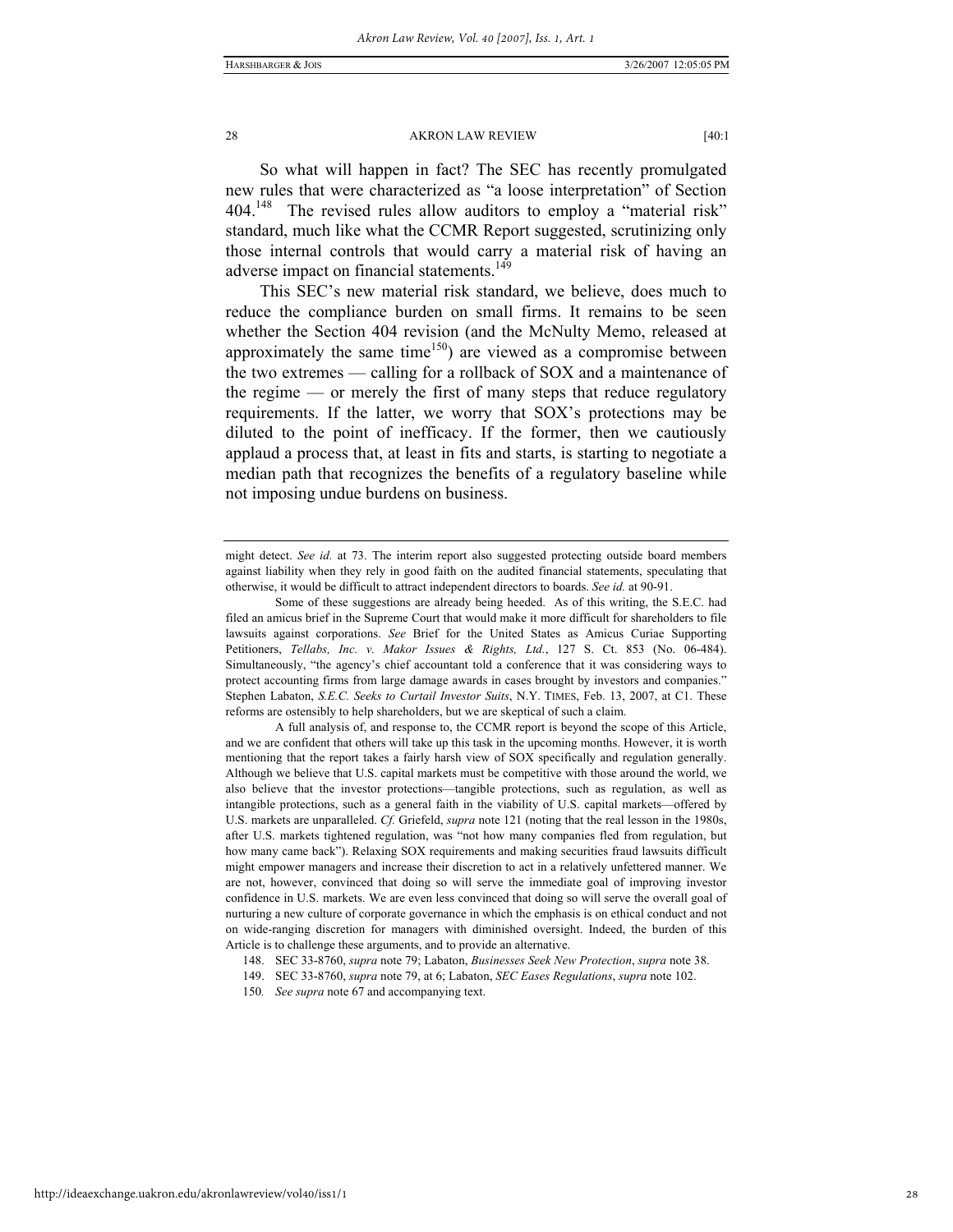### *B. Clawback Provisions*

If Section 404 perhaps goes too far in certain regards, Section 304 does not go far enough.<sup>151</sup> Section 304 provides a rather weak "clawback" provision," by which a company may recoup compensation paid to executives after malfeasance.<sup>152</sup> Specifically, if an issuer of securities files an earnings restatement because of misconduct resulting in "material noncompliance" with financial reporting requirements, then the CEO and CFO are required to reimburse the issuer for (1) bonuses and other compensation received in the twelve months following the first filing of financials subject to a restatement; and (2) any profits derived from the sale of the issuer's securities during those twelve months.<sup>153</sup>

We argue that these provisions are extraordinarily weak. SOX recognizes that top executives set the tone in a company and that corporate culture depends critically on executives' willingness to take responsibility for their company's actions.<sup>154</sup> If executives are truly to have an incentive to manage a company ethically, they should forfeit pay when material noncompliance happens on their watch. After all, Section 302 requires executives to attest to the truthfulness of their company's statements.<sup>155</sup> An earnings restatement necessarily means that earlier financials, to which the executive attested, were wrong.<sup>156</sup>

Thus, SOX's clawback provisions should be strengthened. The executives should forfeit compensation from the initial financial report until present, not just twelve months forward.<sup>157</sup> Moreover, the provision

 156. At least three courts seem to have held that CEO and CFO certification, without more, is insufficient to constitute scienter under the securities laws for a securities fraud violation. *See In re* Watchguard Sec. Litig., No. C05-678J, 2006 WL 2038656, at \*12 (W.D. Wash. Apr. 12, 2006); *In re* Invision Technologies, Inc. Sec. Litig., No. C04-03181 MJJ, 2006 WL 538752, at \*7 (N.D. Cal. Feb. 27, 2006); *In re* Lattice Semiconductor Corp. Sec. Litig., No. CV04-1255-AA, 2006 WL 538756, at \*12, \*15 (D. Or. Jan. 3, 2006). However, this is, at least arguably, distinct from the position we are advocating above. Disgorgement was always a remedy at common law and under the securities laws. SOX's clawback provisions must be distinct from those causes of action; otherwise, § 304 would be superfluous. We argue here that CEO and CFO certification should be sufficient to demonstrate knowledge for  $\S$  304 clawback purposes. In the case of regular securities fraud actions, for example under Rule 10b-5, more may be required to properly allege scienter and survive a motion to dismiss, as happened in *Watchguard* and *Invision*.

 157. Except, of course, for the unlikely cases where the time frame was less than twelve months, in which case they should forfeit pay for the full twelve-month period.

 <sup>151. 15</sup> U.S.C.A. § 7243 (2006) (SOX § 304).

<sup>152</sup>*. Id.*

<sup>153</sup>*. Id.*

<sup>154</sup>*. See, e.g.*, 15 U.S.C.A. § 7241 (2006) (SOX § 302) (requiring company executives to personally certify and take responsibility for, inter alia, the accuracy of reports, the existence of internal controls, and appropriate disclosure).

<sup>155</sup>*. Id.*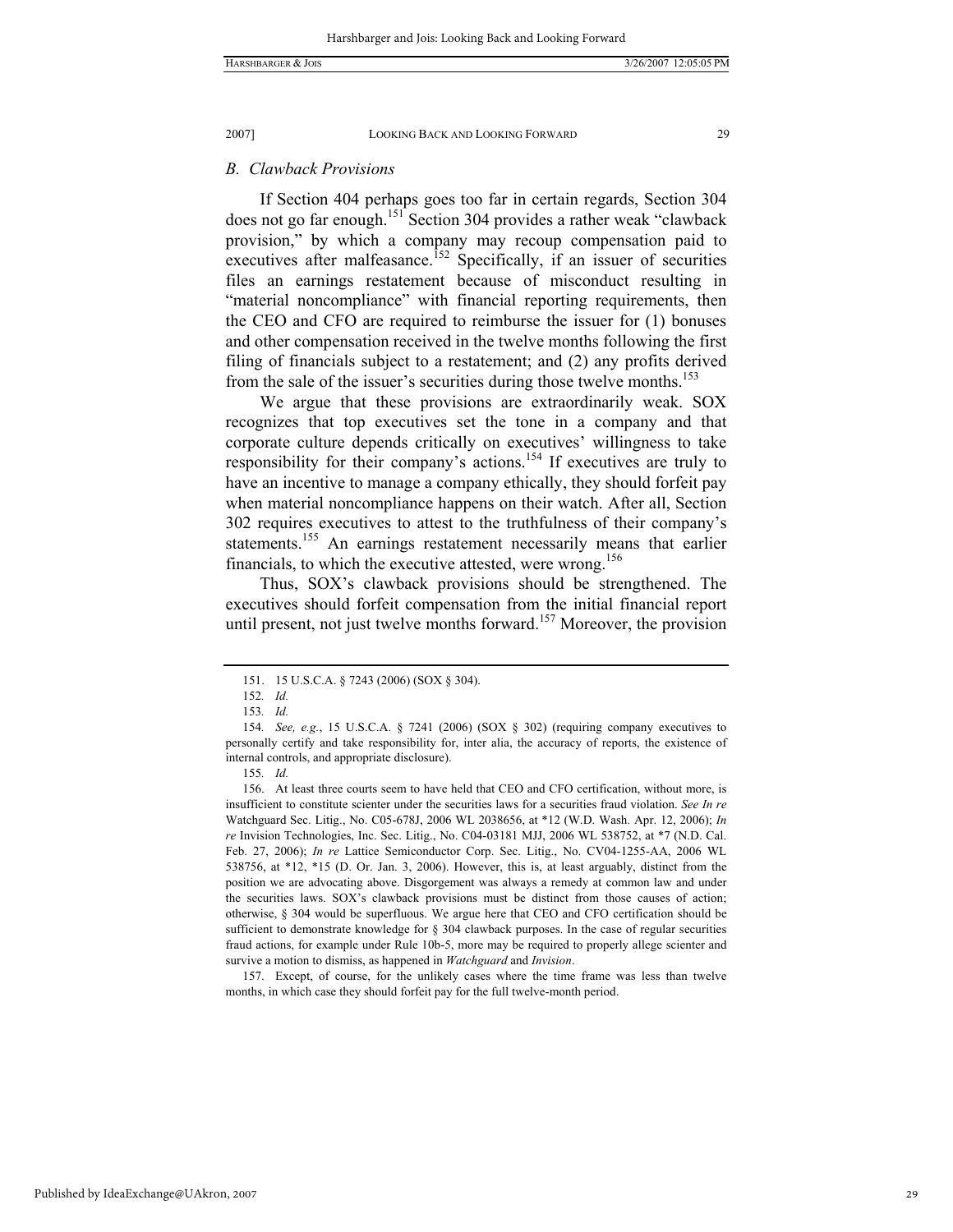should be triggered by material noncompliance with *any* securities laws, not just financial reporting requirements. Additionally, executives could be required to reimburse some percentage of their salary greater than 100%. For example, executives might be required to reimburse issuers 125% of their compensation and then pay a fine to the SEC of an additional 25%, bringing total fines to 150% of all compensation (salary, bonus, and equity). Finally, there should be an explicit private right of action under Section 304, so that enforcement of the provision does not depend solely on the SEC's discretion.<sup>158</sup>

This is particularly important because so many executives receive equity compensation. And while one argument suggests that stock options align the incentives of executives and shareholders — namely, increasing shareholder value — empirical evidence suggests that this might not be the case. Executives, instead of working for the benefit of shareholders, have an incentive to increase a company's short-term value and exercise their options regardless of long-term consequences. A 2005 study found that executives who received "substantial amounts of in-themoney options . . . were more likely to issue financial statements with non-GAAP accounting irregularities."159 The recent stock options scandal only increases the possibility of more malfeasance.<sup>160</sup> In other

 159. Jap Efendi et al., *Why Do Corporate Managers Misstate Financial Statements? The Role of In-The-Money Options and Other Incentives* 33 (Working Paper Series, 2006), *available at* http://ssrn.com/abstract=547922.

 160. At least one commentator has suggested that the backdating scandal is nothing more than run-of-the-mill securities fraud: the executives are essentially "lying to someone to get [him] to hold

<sup>158</sup>*. Cf.* 15 U.S.C. 7244 (2006) (SOX § 306) (explicitly affording a private right of action in the insider trading context). A similar provision could create a private right of action here.

A variety of federal district courts have considered the issue and found that there is no private right of action under Section 304. *See*, *e.g.*, Kogan v. Robinson, 432 F. Supp. 2d 1075, 1076 (S.D. Cal. 2006); Neer v. Pelino, 389 F. Supp. 2d 648, 657 (E.D. Pa. 2005) (concluding that "Congress did not intend to create an implied [private] right of action in Section 304"); *In re* BiSys Group, Inc. Derivative Action, 396 F. Supp. 2d 463, 464 (S.D.N.Y. 2005) (holding the same, "substantially for the reasons stated in *Neer*"); *In re* Whitehall Jewellers, Inc. S'holder Derivative Litig., No. 05-C-1050, 2006 WL 468012, at \*7 (N.D. Ill. Feb. 27, 2006); *In re* Digimarc Corp. Derivative Litig., No. 05-1534, 2006 WL 2345497, at \*2-3 (D. Or. Aug. 11, 2006) (same). As of this writing, no U.S. Circuit Court of Appeal has issued a decision. *See In re* Goodyear Tire & Rubber Co. Derivative Litig., No. 5:03CV2180, 2007 WL 43557, at \*7 (N.D. Ohio Jan. 5, 2007) (noting that at least three cases have been docketed, but none has resulted in a decision). Although an argument can be raised that an implied private right exists under Section 304 using the four-part test from *Cort v. Ash*, 422 U.S. 66 (1975); *see, e.g.*, Pl's Memo. of Law in Opp'n to Defs' Second Motion to Dismiss Pl's Amended S'holder Derivative Complaint at 19, Neer v. Pelino, 389 F. Supp. 2d 648 (E.D. Pa. 2005) (No. 2:04-cv-4791-SD), and though we believe this argument has merit, Section 304 should be revised to make this explicit. In the interim, the SEC should be aggressive in pursuing the disgorgement remedy under this section — thus far, it has not done so even once. *See* Pl's Memo. of Opp'n to Defs' Second Motion to Dismiss Pl's Amended S'holder Derivative Complaint at 17-19, Neer v. Pelino, 389 F. Supp. 2d 648 (E.D. Pa. 2005) (No. 2:04-cv-4791-SD).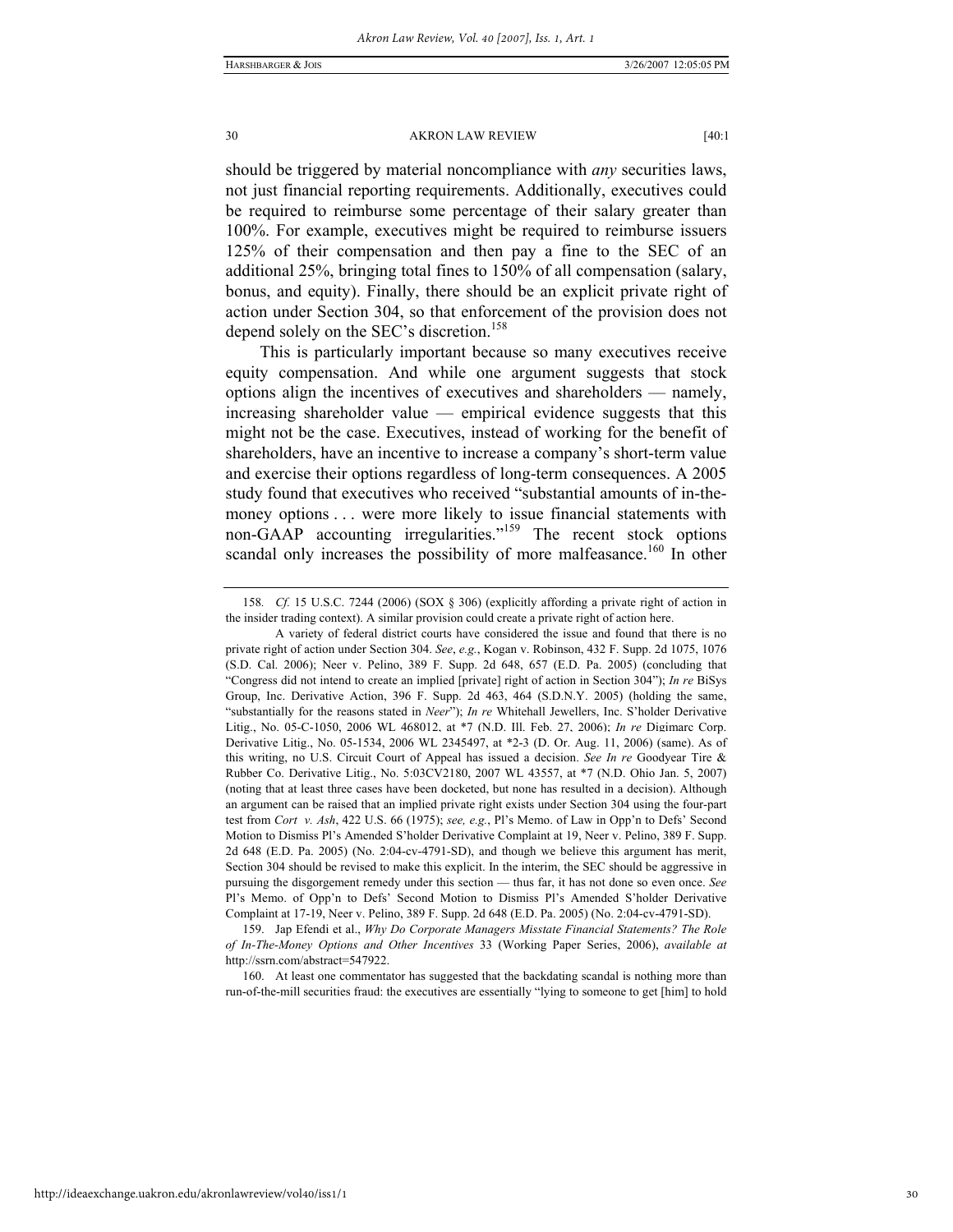words, equity compensation increases agency costs that must then be borne by shareholders.<sup>161</sup> Shareholders must be reimbursed not only for the dollar value of the fraud but for these other, indirect, costs as well. For this reason, we propose stricter clawback provisions, including punitive damages mechanisms.

# 1. Boards of directors

Our discussion of clawbacks requires an argument for stronger boards of directors more generally. This examination in turn illuminates the dynamic between boards and executives, especially in the realm of compensation. In their recent book, Lucian Bebchuck and Jesse Fried argue that executives are essentially getting "pay without performance."162 Simultaneously, while executive compensation has been rising, effectively linking pay to performance has proven elusive.<sup>163</sup> On the one hand, granting executives stock options seems to give them an incentive to increase shareholder value. But equity compensation and the likelihood of an earnings restatement are positively correlated,

161*. Id.*

the company's stock or buy more." Posting of Broc Romanek to http://www.deallawyers.com/blog (Aug. 7, 2006) (citing Susan P. Koniak, *Corporate Fraud: See, Lawyers*, 26 HARV. J.L. & PUB. POL'Y 195, 197 (2003)), for the definition of fraud: "lying to someone to get them to give you their stuff"). Though this view seems not to have caught on, if it did, presumably shareholders would have the full panoply of causes of action and remedies available to them, including under the securities laws and common law fraud. It is worth noting, however, that at press time, two Delaware courts have ruled that directors may be liable for "well-timed" stock options. *See In re Tyson Foods, Inc. Consol. S'holder Litig.*, C.A. No. 1106-N, 2007 WL 416132 (Del. Ch. Feb. 6, 2007); *Ryan v. Gifford*, C.A. No. 2213-N, 2007 WL 416162 (Del. Ch. Feb. 6, 2007). It is, of course, an open question whether the directors will *actually* be held liable or whether the promise of reform will be merely illusory. At least one law firm thinks that although the decisions will be "much-ballyhooed," like the *Disney* decision, *see infra* notes 164-65, "it may be that such complaints will survive motions to dismiss but not give rise to actual liability when litigated to conclusion." Robert A. Profusek et al., *Two Delaware Chancery Court Cases on Backdating and Spring-Loading Options Increase the Stakes for Directors*, http://www.jonesday.com/pubs/pubs\_detail.aspx?pubID=S3993 (last visited March 1, 2007).

 <sup>162.</sup> LUCIAN BEBCHUK & JESSE FRIED, PAY WITHOUT PERFORMANCE: THE UNFULFILLED PROMISE OF EXECUTIVE COMPENSATION (2004). Professor Bebchuk has been active of late, lambasting problems over high compensation, lack of shareholder rights, and most recently, backdated options. In an op-ed, he wrote, "For corporate America to improve its governance going forward, boards should face up to – and fully share with shareholders – past governance problems in their companies." Lucian Bebchuk, *Inside Jobs*, WALL ST. J., Jan. 8, 2007, at A6 [hereinafter Bebchuk, *Inside Jobs*]. We wholeheartedly agree.

<sup>163</sup>*. See* Claudia H. Deutsch, *My Big Fat C.E.O. Paycheck*, N.Y. TIMES, Apr. 3, 2005, § 3, at 1. Providing non-equity compensation does not provide executives with an incentive to increase shareholder value, while providing equity compensation in the form of stock options only provides an incentive to boost the stock's short-term price, which is generally not in line with shareholders' interests. *Id.*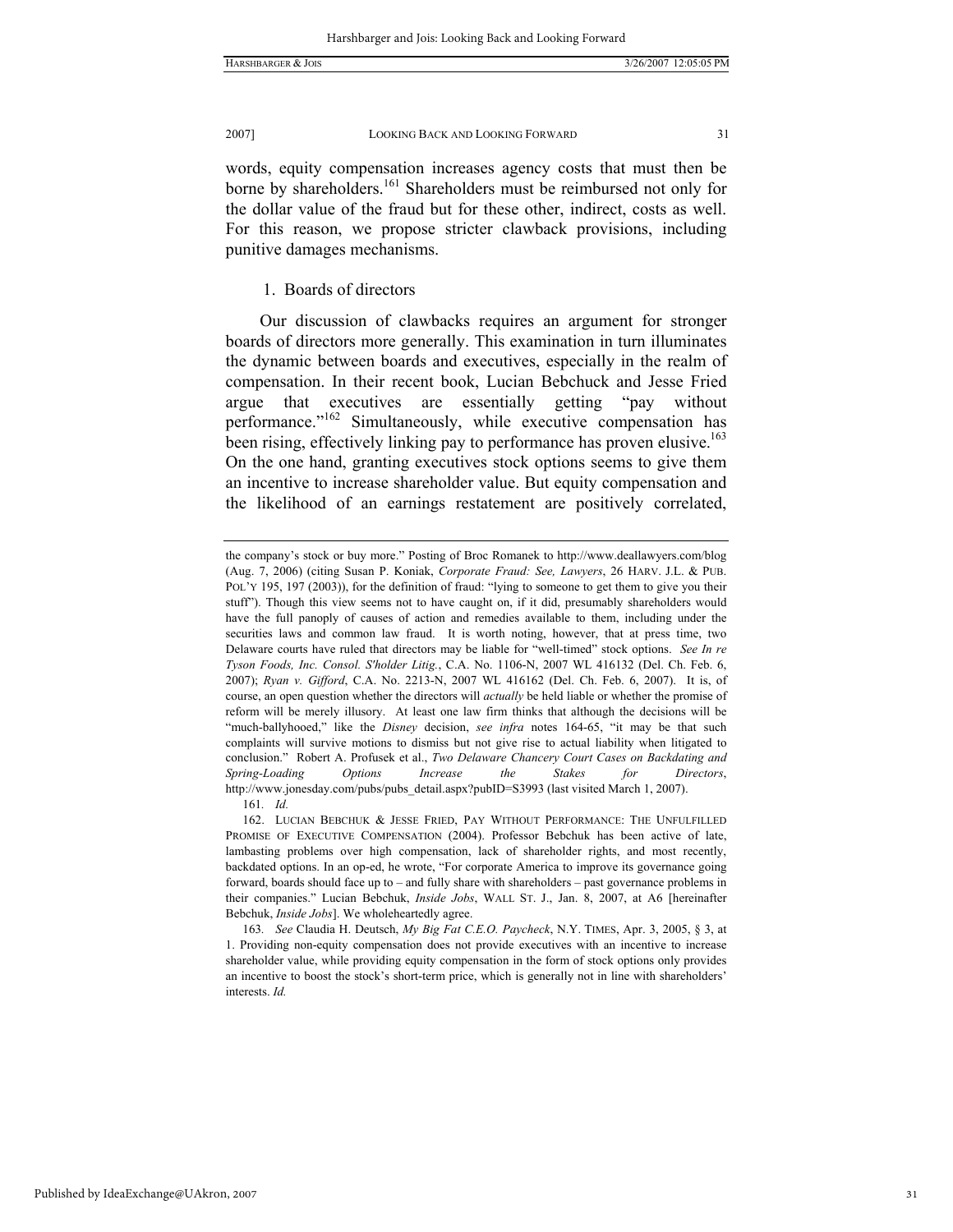suggesting that the way options are granted is flawed.<sup>164</sup> For this reason, we suggest aggressive clawback provisions. Thus, no matter how an executive is compensated, he will be held to account if things go poorly.

But boards should make responsible decisions even when things are going well. A recent court case held that the Disney board of directors was not liable for an outlandish compensation package that it paid to Michael Ovitz, holding that the plan, while extravagant, was within the bounds of the "Business Judgment Rule."<sup>165</sup> Here, the directors escaped unscathed. The Chancellor wrote:

[I]t is perhaps worth pointing out that the actions (and the failures to act) of the Disney board that gave rise to this lawsuit took place ten years ago [around 1995 and 1996], and that applying 21st century notions of best practices in analyzing whether those decisions were actionable would be misplaced.166

That reasoning is open to debate on the merits; for example, we believe that the board should have been responsible under theories that do not necessarily turn on twenty-first century notions of best practices such as breach of fiduciary duty or waste of corporate assets. However, it is quite clear that as increasing numbers of executives and others come under scrutiny for more recent malfeasance — such as John and Timothy Rigas, Bernard Ebbers, Richard Scrushy, the KPMG partners, Fannie Mae, and others — the Chancellor's reasoning no longer holds. All business leaders today know about the new realities of corporate governance, and their conduct should be held to the highest ethical and legal standards. Defendants in the next round of shareholder derivative actions should not be allowed to avoid responsibility by claiming that corporate governance was not "on the radar" at the time. As we have repeatedly pointed out, it is on the radar, and it is here to stay.

The Wall Street Journal's 2006 report on executive compensation illustrates the need for informed, engaged boards of directors. Using a new tool called "tally sheets," boards are finally able to calculate exactly how much their CEOs are making.<sup>167</sup> The sheets are "[n]icknamed 'holy cow' sheets for the way they often expose the immense worth of current and potential payouts."168 The sheets give boards a heretofore absent ability to forecast total compensation under different scenarios covering

<sup>164</sup>*. See* Efendi, *supra* notes 159, at 31, 33.

<sup>165</sup>*. In re* Walt Disney Co. Derivative Litig., No. 15452, 2005 Del. Ch. LEXIS 113, at \*3 (Del. Ch. Aug. 9, 2005).

<sup>166</sup>*. Id.* at \*4.

 <sup>167.</sup> Joann S. Lublin, *Adding It All Up*, WALL ST. J., Apr. 10, 2006, at R1.

<sup>168</sup>*. Id.*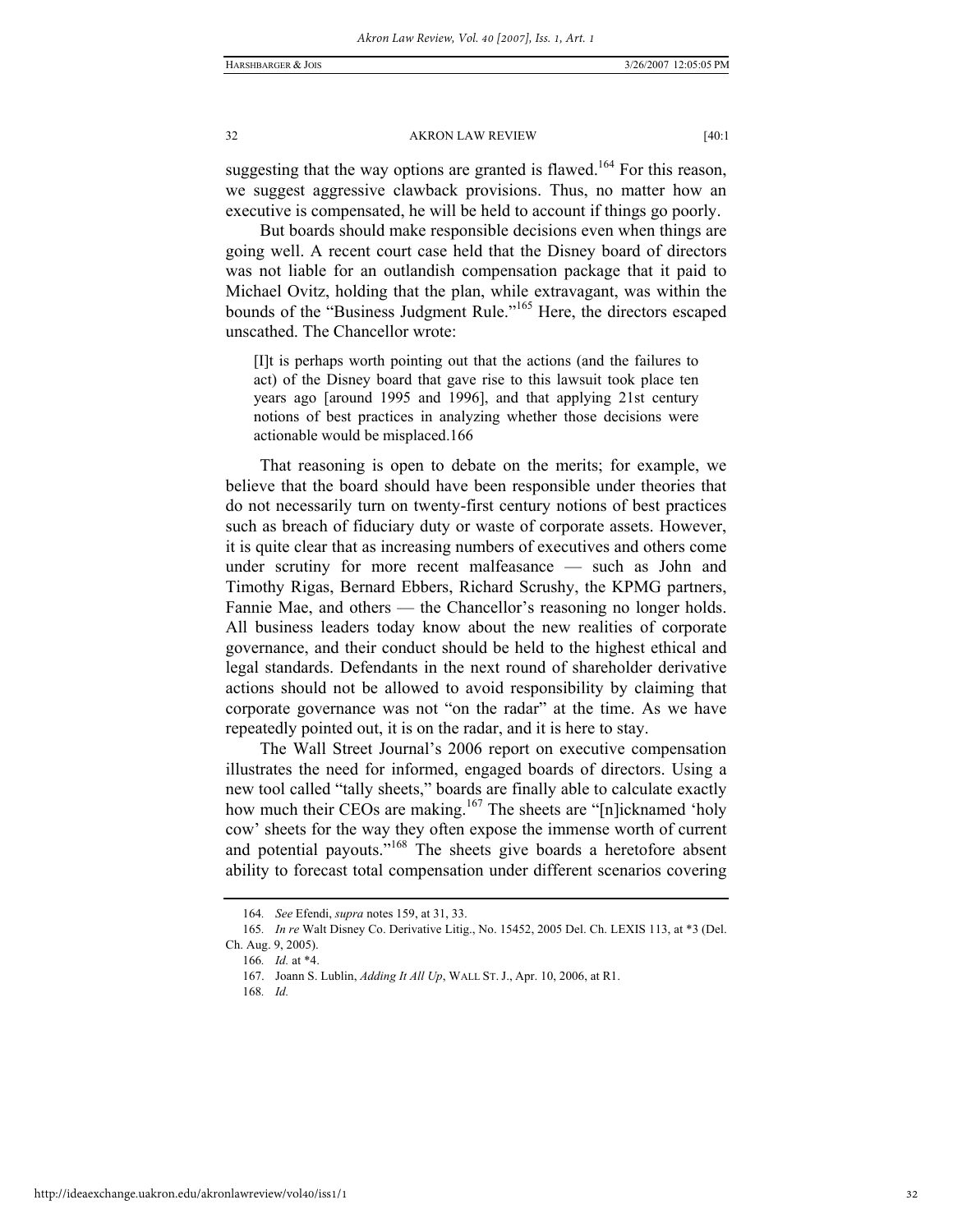salary, bonuses, stock options, pensions, and other remuneration.<sup>169</sup>

The remarkable thing is that tally sheets have been *absent* from the corporate landscape for so long. Indeed, among the 350 firms featured in the Journal's report, only fifty boards were using tally sheets.<sup>170</sup> Of the balance, it is an open question as to how many boards are unaware of the "holy cow" nature of *their* executives' pay.

The tally sheets vignette illustrates just one of the many ways in which boards must become more actively engaged and empowered to monitor the performance of their CEOs. Recently, the backdating of stock options, an alarmingly pervasive practice, seems to be the scandal *du jour*. 171 Initially thought merely to pad executives' pockets, now it appears that "executives may have changed the so-called exercise date . . . to avoid paying hundreds of thousands of dollars in income tax."172 Again, boards are confronted with the question: are corporate executives going to continue to get "pay without performance?" Independent oversight is critical, both from government and watchdog groups as well as independent, empowered directors. When these controls break down, excess and scandal are only a matter of when, not if.

As we noted earlier, it is impossible for regulators and courts to monitor every instance of improper executive compensation or performance. Boards, then, become one of the first lines of defense against these excesses. They can only do their jobs if they are strong, empowered, sufficiently independent, and accountable.

# *C. The Role of Professionals*

In a speech in 2004, one of us remarked:

[W]hat also leaps out at me is that in nearly every single transaction at WorldCom, Enron, Global Crossing, Adelphia, Tyco, Qwest, and any of the other leading examples of serious corporate problems involving crime, fraud, schemes, and malfeasance, in all those cases, there was a lawyer who, at some level, saw, heard, reviewed, analyzed, and billed for legal services rendered. What did we see? What did we do? What

<sup>169</sup>*. Id.*

<sup>170</sup>*. Id.*

 <sup>171.</sup> Rivlin & Dash, *supra* note 85; Damon Darlin & Eric Dash, *2 Are Charged in Criminal Case on Stock Options,* N.Y. TIMES, July 21, 2006, at A1.

 <sup>172.</sup> Eric Dash, *Dodging Taxes is a New Wrinkle in the Stock Options Game*, N.Y. TIMES, Oct. 30, 2006, at C1.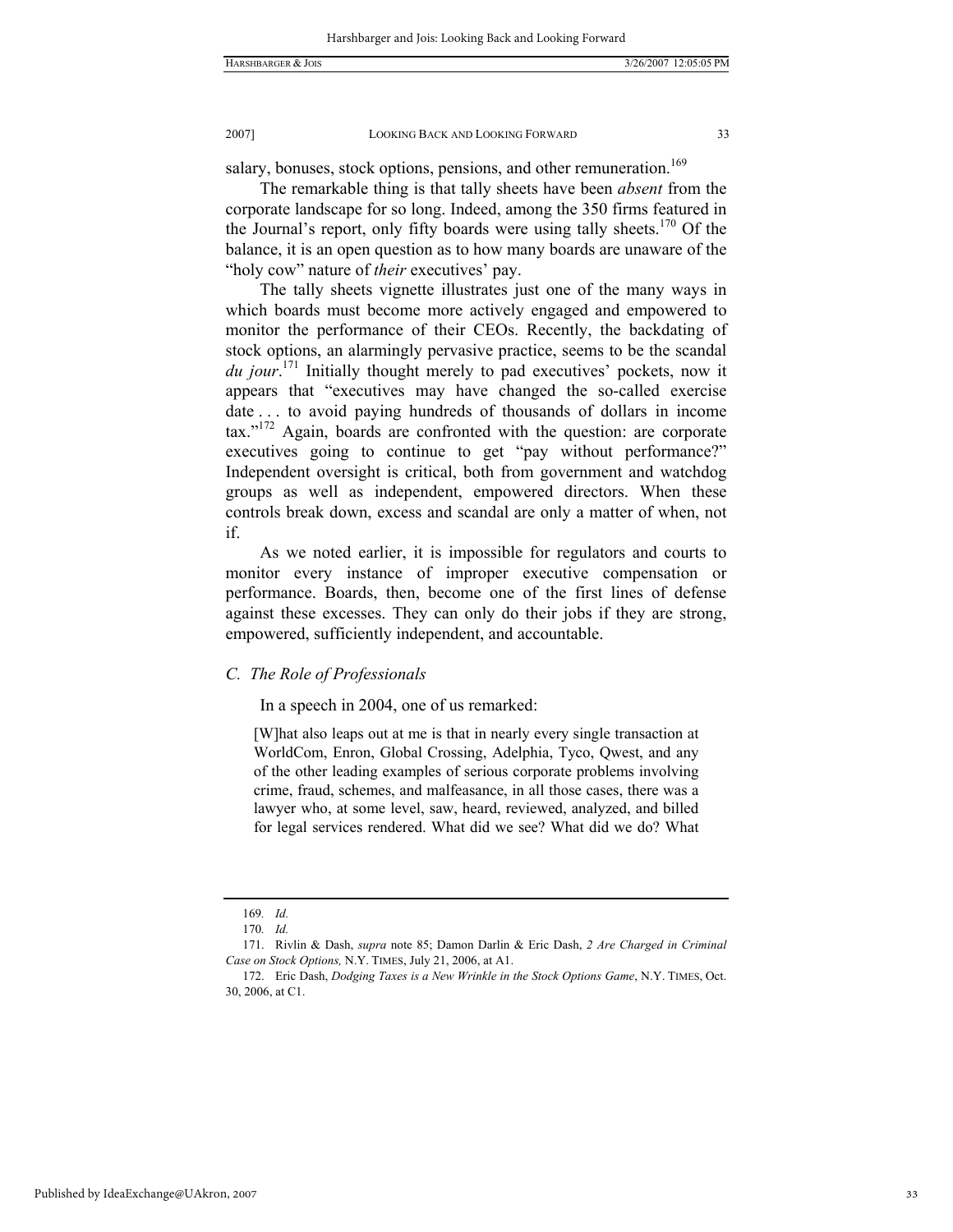should we do now?<sup>173</sup>

These questions regarding the role of lawyers specifically and of professionals generally are of utmost importance in setting the future course of corporate governance and ethics in this country. This begins with SOX's requirements for public companies to have audits conducted by independent accountants<sup> $174$ </sup> and for lawyers to report evidence of illegal activity to the company's executives and independent directors.<sup>175</sup>

These requirements are important when juxtaposed against the questions posed in the quotation at the beginning of this section. Indeed, the current options backdating scandal once again raises questions about lawyers and accountants and how they did — or did not — fulfill their professional roles. The backdating scandal is so jarring that commentator Ben Stein compares it to "pick[ing] lottery numbers *after* the winning numbers are drawn — and your stockholders supply the prize money." $176$ A prominent Silicon Valley law firm has come under suspicion, and accounting firms are not escaping unscathed.<sup>177</sup> Earlier, we discussed how WorldCom's actions led to a race to the bottom that affected the entire telecommunications industry.<sup>178</sup> Similarly, the heady days of the dot-com boom compromised lawyers' and accountants' independent judgment. Accounting firms' work, one commentator noted, became "client-driven . . . with the accounting firm saying 'Sounds O.K. to me' without exercising proper oversight."<sup>179</sup> The same was true for law firms; instead of keeping companies honest, they caved to the "enormous pressure . . . to keep their newly minted clients happy."<sup>180</sup> This, of course, reinforces our theme in this Article. Just like the corporate executives, the lawyers and accountants did not set out intending to do evil — to whitewash companies' dubious practices. Instead, market pressures forced them to accommodate their high-

 <sup>173.</sup> Harshbarger, *supra* note 98, at 221.

<sup>174</sup>*. See* 15 U.S.C. § 78j-1(g) & (l) (2006) (SOX §§ 201, 206) (describing "prohibited activities" and "conflicts of interest" provisions, respectively).

 <sup>175. 15</sup> U.S.C. § 7245 (2006) (SOX § 307) (Rules of Professional Responsibility for Attorneys).

 <sup>176.</sup> Ben Stein, *So Many Millions, So Little Body Armor*, N.Y. TIMES, Jan. 7, 2007, § 3, at 3 (emphasis added). Stein notes that the backdating problem is "precisely an example of a failure of internal controls," thus undercutting the argument in the CCMR report that SOX "was supposedly too strict in requiring audits of internal controls." *Id.* We completely agree with this sentiment, and it dovetails with our general observation that the calls for relaxing regulation might be more credible if there were not a steady stream of continuing corporate misconduct.

<sup>177</sup>*. See* Rivlin & Dash, *supra* note 85.

<sup>178</sup>*. See* Belson, *supra* note 13; *see also supra* text accompanying notes 8-15 and 40-41.

 <sup>179.</sup> Rivlin & Dash, *supra* note 85.

<sup>180</sup>*. Id.*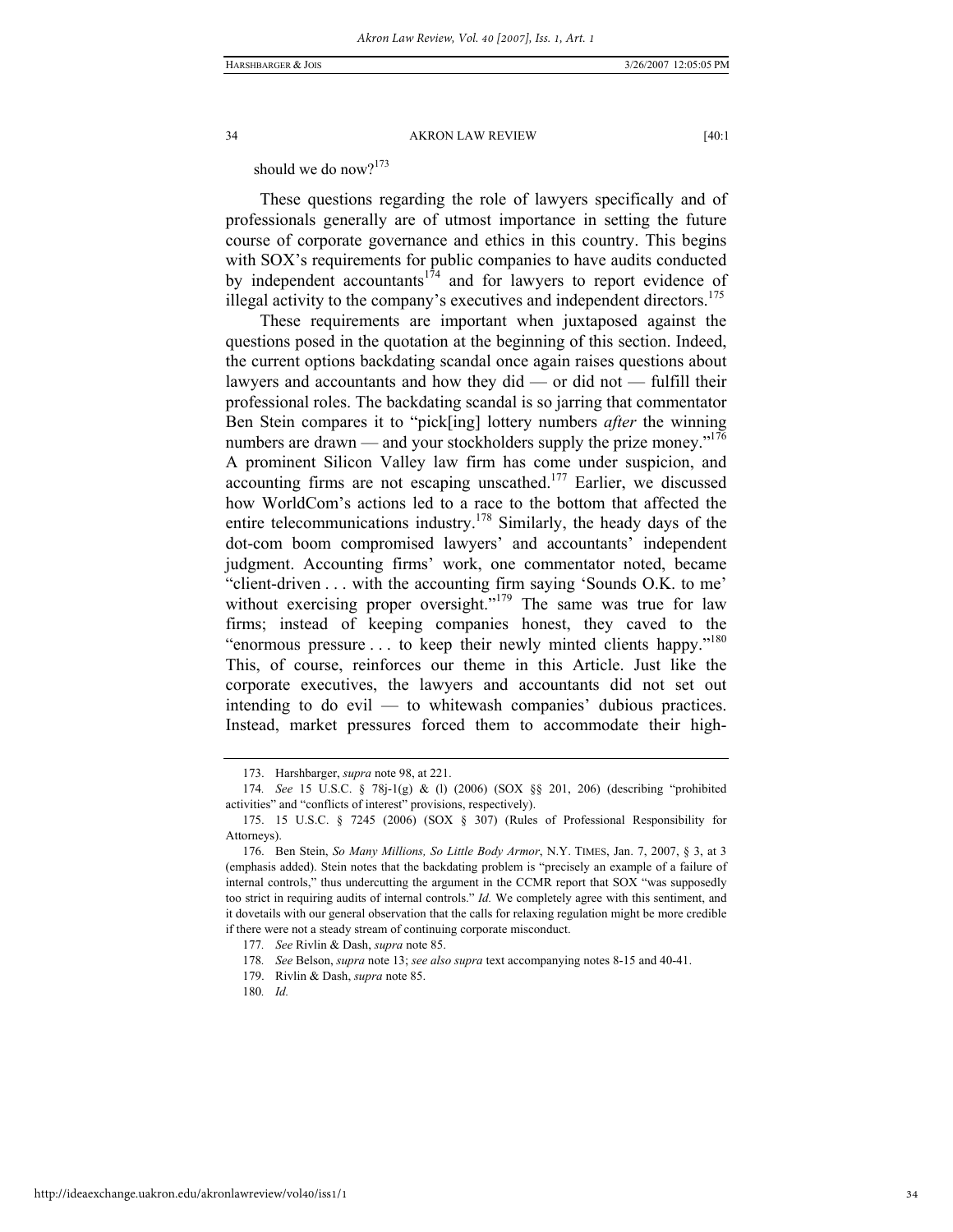profile, "rock star" clients, and in the process, they compromised the very judgment and independence that is their stock-in-trade.

Professionals play an important role in fostering an ethical corporate culture. Accountants, lawyers, independent directors, and others have the best access to a company's policies and procedures and are almost always in a better position to find and correct malfeasance before regulators. Indeed, by the time a government agency comes to know of fraud, it is generally too late: shareholders, citizens, and communities have already been harmed in some way. In contrast, the professionals providing services to these corporations should have firsthand knowledge of where the company's practices are suspect and where it might face risks.

In cases of malfeasance this raises two equally undesirable possibilities. On the one hand, the professionals might have been so inept that they were wholly unaware of the malfeasance that was taking place. On the other hand, and probably worse, the professionals were fully aware of the overstatements, the conflicts of interest, the insider trading, and blessed it anyway—collecting their fees and stamping their approval. $^{181}$ 

A recent article points out that the government considers lawyers the "first line of defense" with regard to white-collar crime.<sup>182</sup> Lawyers are generally in the best position to notice and curtail such crime. Moreover, lawyers can counsel their clients as to how best to *avoid* legal problems (as well as how to solve them when they occur). Professional associations for lawyers and accountants should establish high standards of conduct that go even farther than Section 307 in requiring members to work aggressively to deter and then report malfeasance. In exchange for doing so, the individuals and organizations involved should get immunity from government prosecution. Moreover, in the event of related litigation with the government, the disclosure of such wrongdoing, even if done by third-party professionals, should serve as a mitigating factor when considering what penalties to assess against the corporation. This demonstrates how the relationship between regulators, corporate leaders, and professionals can and should be directed to foster an ethical, competitive corporate culture — not merely for regulators to

<sup>181</sup>*. Cf.* Harshbarger, *supra* note 98, at 221 ("Is it okay if we simply didn't know what our clients were doing? Were we like the New York Stock Exchange Board—either we knew the facts and felt they were perfectly okay, or at least didn't cross any legal boundary, or, on the other side, which is probably worse, did we not know or want to know what was occurring, and yet we took our fees?").

<sup>182</sup>*. See* Richard M. Strassberg et al., *Lawyers on Trial*, 234 N.Y. L.J. 9 (2005).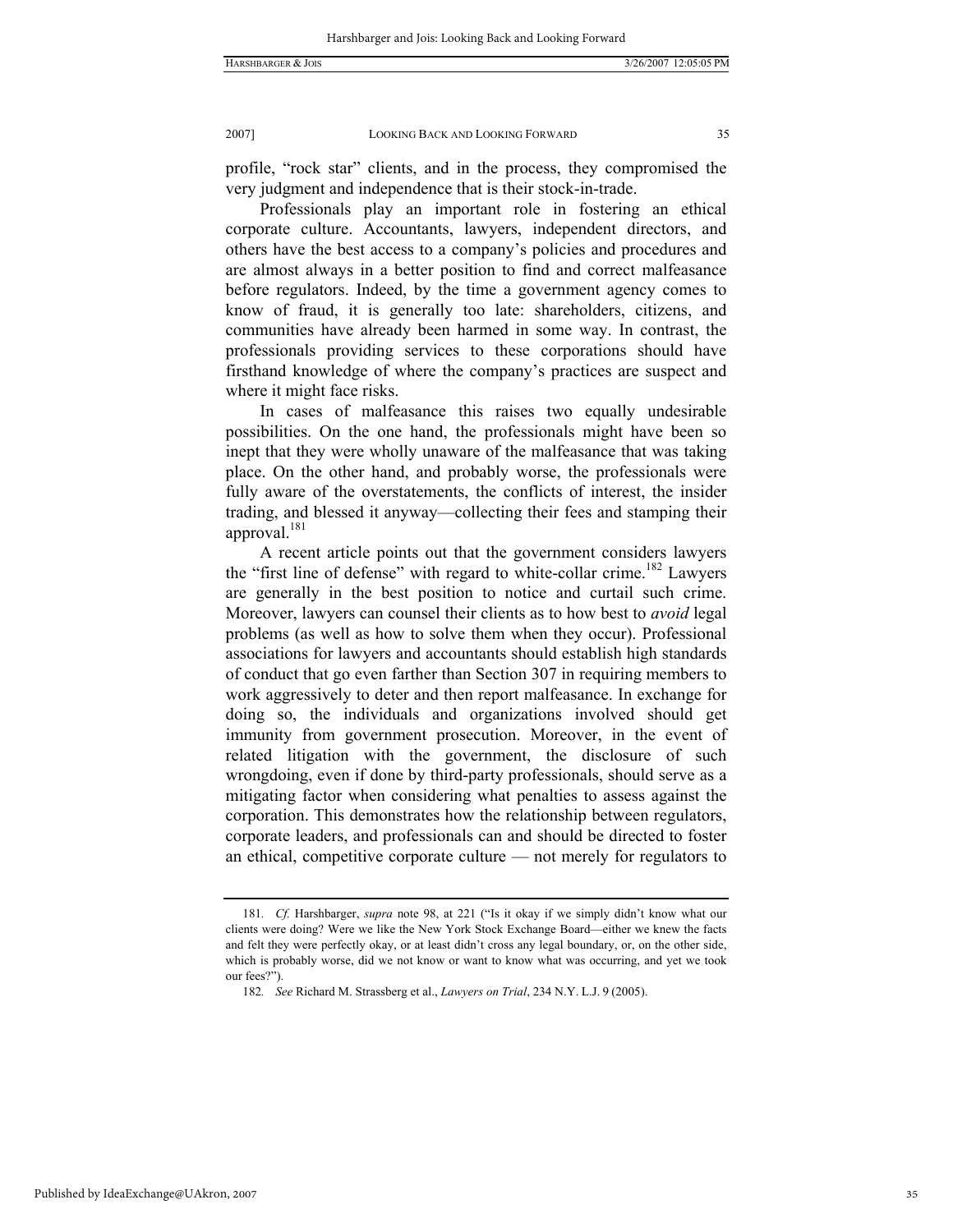punish all executives or for all corporations to see how they can skirt or otherwise evade the law.<sup>183</sup>

# V. THE VALUE OF AN ETHICAL CULTURE

The obvious question is whether our call for an ethical corporate culture is somehow disjointed from the typical concerns of a business. In this Article, we call for corporations to embrace a broader view of what it means to do business, including ethical governance. Is this prescription at odds with what it means to increase shareholder value? A variety of research indicates otherwise.

An ethical culture simply makes good business sense. The problem, as we have outlined above, is not with "corporate governance," as some narrowly define it. We are not interested in some ranking, a number tacked on after a ticker symbol — a number that may or may not mean anything.<sup>184</sup> Instead, we are interested in a broad-based shift toward an ethical corporate culture: a shift that ultimately makes money.

This might be intuitive:<sup>185</sup> an ethical company is less likely to run

 <sup>183.</sup> One major issue that corporations face in cooperating with regulators involves the waiver of attorney-client privilege. Specifically, corporations that turn over certain documents to regulators are often deemed to have waived the privilege, even when "limited waiver" agreements exist; every court except the Eighth Circuit has rejected such arrangements, arguing that any disclosure, even to a regulator, waives the privilege. *See Diversified Indus. v. Meredith*, 572 F.2d 596, 607, 611 (8th Cir. 1978) (recognizing limited waiver); *but see In r*e Qwest Commc'ns Int'l Inc., 450 F.3d 1179, 1192-1193 (10th Cir. 2006) (rejecting selective waiver); Permian Corp. v. United States, 665 F.2d 1214, 1221 (D.C. Cir. 1981) (same). In the federal courts, questions of privilege are governed by federal common law. *See* FED. R. EVID. 501. We support the proposed Rule 502, which would allow for limited waiver. Under this scenario, companies could disclose information to regulators, work to solve what problems exist, but be permitted to assert the privilege as to those documents and those subjects in litigation against private plaintiffs. *See* ADMIN. OFFICE OF THE U.S. COURTS, PRELIMINARY DRAFT OF PROPOSED AMENDMENTS TO THE FEDERAL RULES OF PRACTICE AND PROCEDURE SUBMITTED FOR PUBLIC COMMENT, A SUMMARY FOR BENCH AND BAR (August 2006), *available at* http://www.uscourts.gov/rules/Brochure\_2006.pdf; Report from Hon. Jerry E. Smith, Chair, Advisory Committee on Evidence Rules, to Hon. David F. Levi, Chair, Standing Committee on Rules of Practice and Procedure (June 30, 2006), *available* http://www.uscourts.gov/rules/Excerpt\_EV\_Report\_Pub.pdf.

We of course understand (particularly as one of us has taught legal ethics for decades) that these issues, involving lawyers' duties and obligations, are complex; we do not try to do the topic justice here. It is, nonetheless, a critical part of the new reality, and professionals must do more than use their duties as a shield. There are affirmative obligations, as well as opportunities, for lawyers, accountants, auditors, and others to offer real, independent, and strategic advice. These professionals, as always, play an integral role in the reform we envision.

<sup>184</sup>*. See, e.g.*, *Corporate Governance by the Numbers: It Doesn't Work*, KNOWLEDGE@WHARTON, Sept. 22, 2004, *available at* http://knowledge.wharton.upenn.edu/ article/1041.cfm.

 <sup>185.</sup> Or it might not. If the costs of crime — the magnitude of punishment times the odds of getting caught — are low, then crime does pay, and either the costs, odds, or both would need to be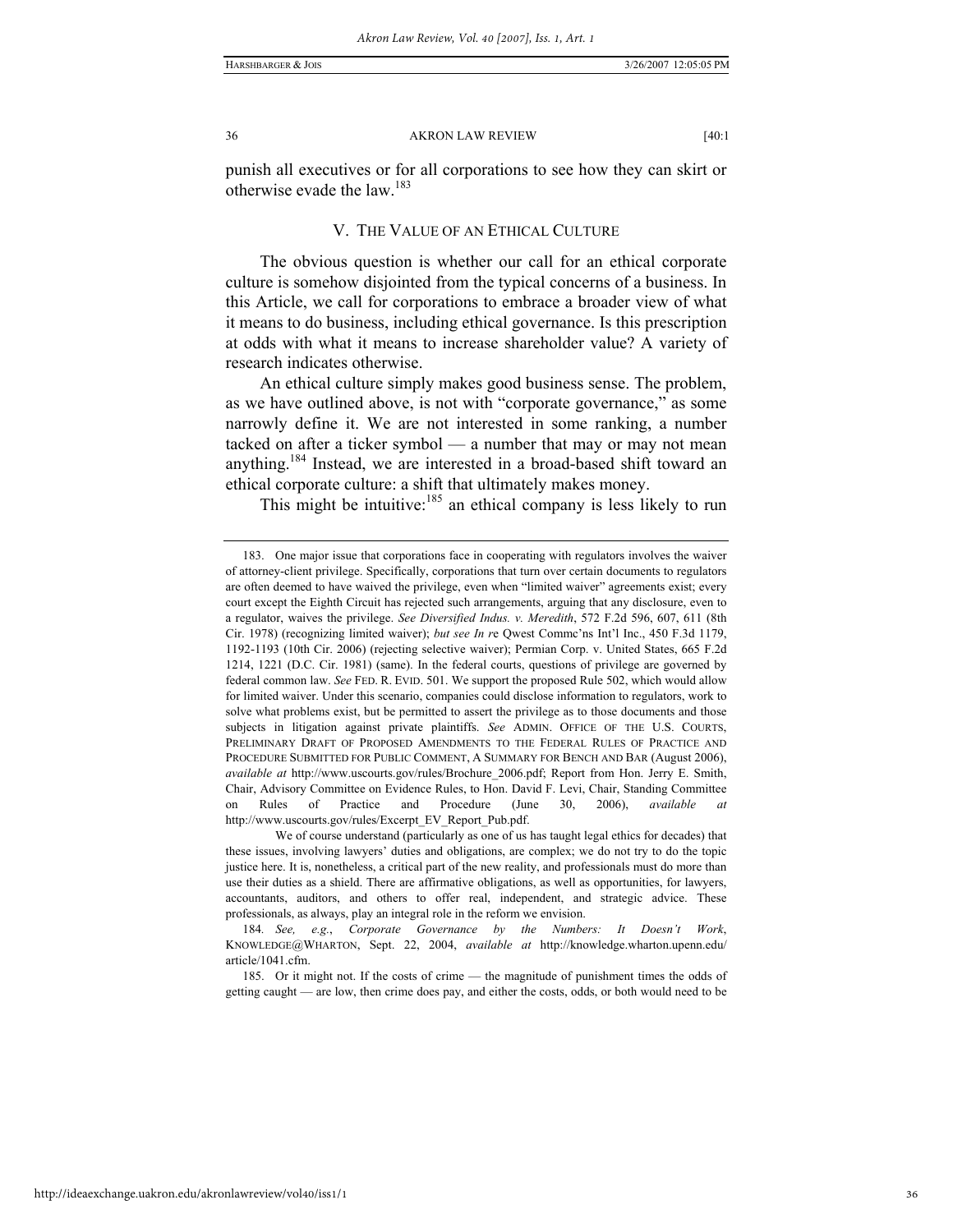into financial, accounting, or legal trouble. Less trouble means lower costs associated with trouble; lower costs mean more profits in the long run. But this is not just armchair philosophy; good ethics can mean more money in the short run as well. GovernanceMetrics International (GMI) recently examined governance practices at 3,220 companies worldwide.<sup>186</sup> The companies that received GMI's highest rating outperformed the S&P 500 by an average of over 11% for the 12 months ending February 28, 2005.<sup>187</sup>

GMI's study offers more than just hindsight. For example, Krispy Kreme recently lost 81% of its value after its accounting practices came under scrutiny.<sup>188</sup> After an investigation, a special committee of Krispy Kreme's board of directors concluded that the company "failed to meet its accounting and financial reporting obligations to its shareholders and the public."<sup>189</sup> The committee attributed this failure directly to a "corporate culture driven by a narrowly focused goal of exceeded projected earnings by a penny each quarter."<sup>190</sup> How would GMI's data have affected this failure of corporate ethics? "In June 2003, GovernanceMetrics gave Krispy Kreme relatively low marks for its [corporate governance] policies, raking it 4 out of 10 overall. Then, in January 2004, [GMI] dropped its rating to 2.5. In July, Krispy Kreme disclosed that securities regulators were investigating its accounting."<sup>191</sup> Krispy Kreme's accounting fraud was foreshadowed by GMI's ratings.

Another study similarly links good governance and shareholder value, finding that companies with strong shareholder rights yielded annual returns that were 8.5% higher than companies with weak shareholder rights.<sup>192</sup> When discussing the study, one of the co-authors indicated surprise at the findings. "As a financial economist," he said, "I expected important things like governance *already reflected in stock prices* and therefore wouldn't see much of a difference. We found otherwise."193 His comment is important for two reasons. First, it reinforces GMI's conclusion that good governance yields returns for

increased.

 <sup>186.</sup> Gretchen Morgenson, *Companies Behaving Badly*, N.Y. TIMES, Mar. 6, 2005, § 3, at 1.

<sup>187</sup>*. Id.*

<sup>188</sup>*. Id.*

 <sup>189.</sup> Krispy Kreme Doughnuts, Inc., Krispy Kreme Announces Completion of Special Committee Investigation (Aug. 10, 2005),

http://phx.corporate-ir.net/phoenix.zhtml?c=120929&p=irol-newsArticle&ID=741862&highlight. 190*. Id.*

 <sup>191.</sup> Morgenson, *supra* note 186.

 <sup>192.</sup> Gompers et al., *supra* note 5, at 109.

<sup>193</sup>*. Studies Show Impact of Governance Practices*, N.Y.S.E. NEWSLETTER, June 2003, *available at* http://www.nyse.com/content/articles/1054291475066.html (emphasis added).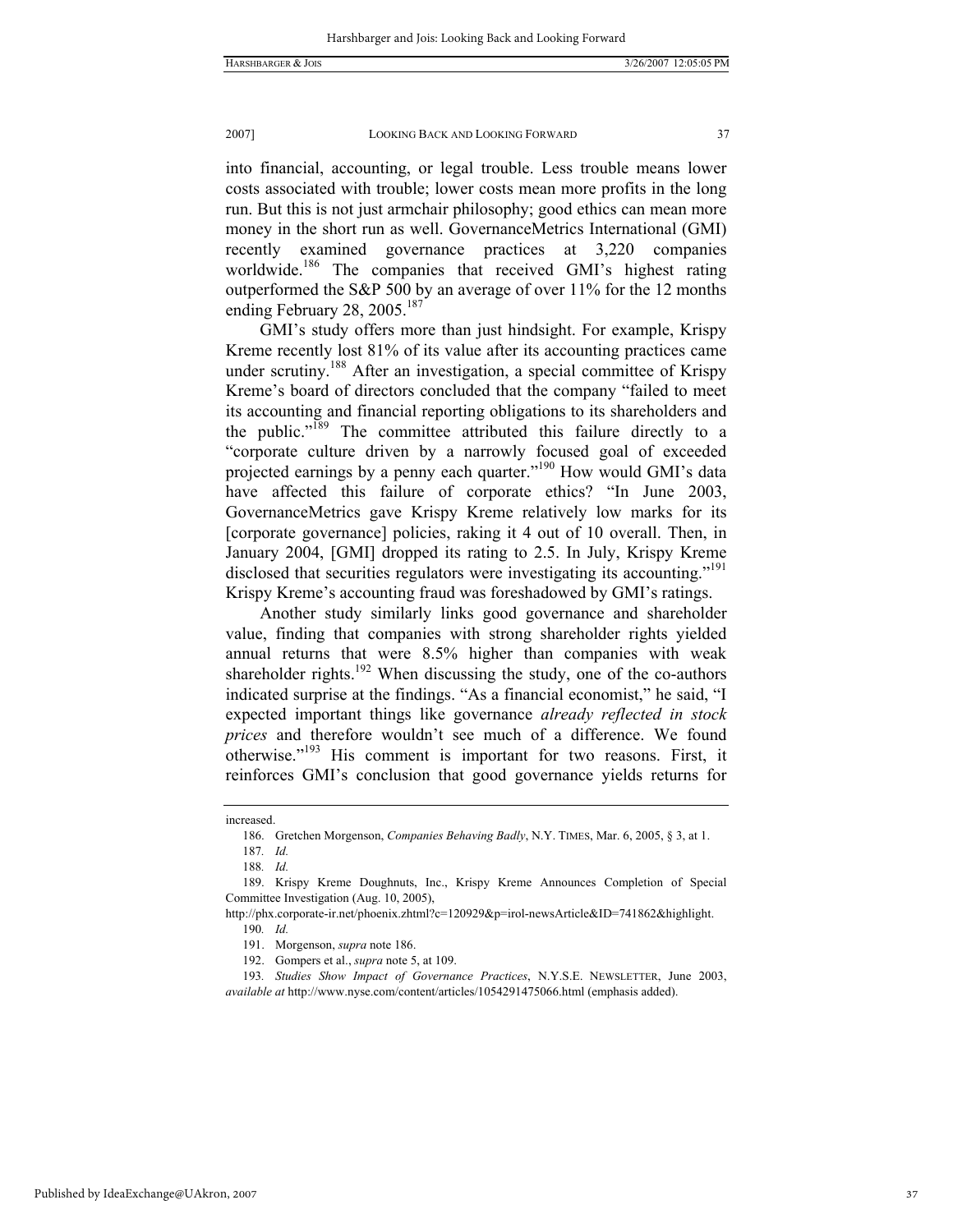shareholders. But it also represents a deeper point. Throughout this Article, we have argued that corporate leaders must see good governance as *endogenous* to the business process that is, as a normal part of doing business. Metrick essentially assumed that they already did — hence his intuition that governance practices would already be reflected in stock price.<sup>194</sup> The fact that governance was not reflected in stock price confirms our argument: the empirical data indicate that neither business leaders nor investors are yet factoring governance into their business decisions.195

Another example from 1999 demonstrates the positive relationship between good governance and financial success. The World Trade Organization's meeting in Seattle, Washington, that year was besieged by protestors and collapsed in short order.<sup>196</sup> Soon thereafter, many corporations' stock prices took a hit.<sup>197</sup> But that fate did not befall all companies equally.<sup>198</sup> In industries known for environmental problems (such as energy, steel, and mining) and labor abuses (such as apparel, toys, and sporting goods), those companies with a reputation for social responsibility did better than those without.<sup>199</sup> While the companies without such a reputation saw stock prices drop by an average of over 3%, the companies *with* a reputation for social responsibility saw their prices decline only slightly.<sup>200</sup> Along the same lines, a June 2003 article in the New York Stock Exchange Newsletter surveyed a variety of studies from markets around the world that all point to the same conclusion: good governance means good business.<sup>201</sup>

And these financial benefits parallel similar legal benefits. A company with a strong ethical culture is less likely to lose a lawsuit or have to pay out millions in a settlement. Of course, some people will still file lawsuits primarily to harass a company, but when those situations come up a company can be relatively more secure knowing that it

<sup>194</sup>*. Id.*

 <sup>195.</sup> Unlike, say, taxes, which we have discussed earlier. *See supra* note 73 and accompanying text. Note also that GMI's data also indicates that corporate governance is currently treated as exogenous to the business process. Since GMI's metric for Krispy Kreme was declining *before* stock price declined, we can infer that the elements of good governance were not *already* reflected in stock price, just as the Gompers study found. Gompers et al., *supra* note 5, at 146. In other words, the market is (at least in those examples) not acting on the governance information available to it.

 <sup>196.</sup> Marguerite Rigoglioso, *In Bad Times, It Pays to Be Good: A Reputation for CSR May Shied Companies From the Public's Ire*, STAN. SOC. INNOVATION REV., Summer 2005, at 14.

<sup>197</sup>*. Id.*

<sup>198</sup>*. Id.*

<sup>199</sup>*. Id.* 200*. Id.*

<sup>201</sup>*. See supra* note 193.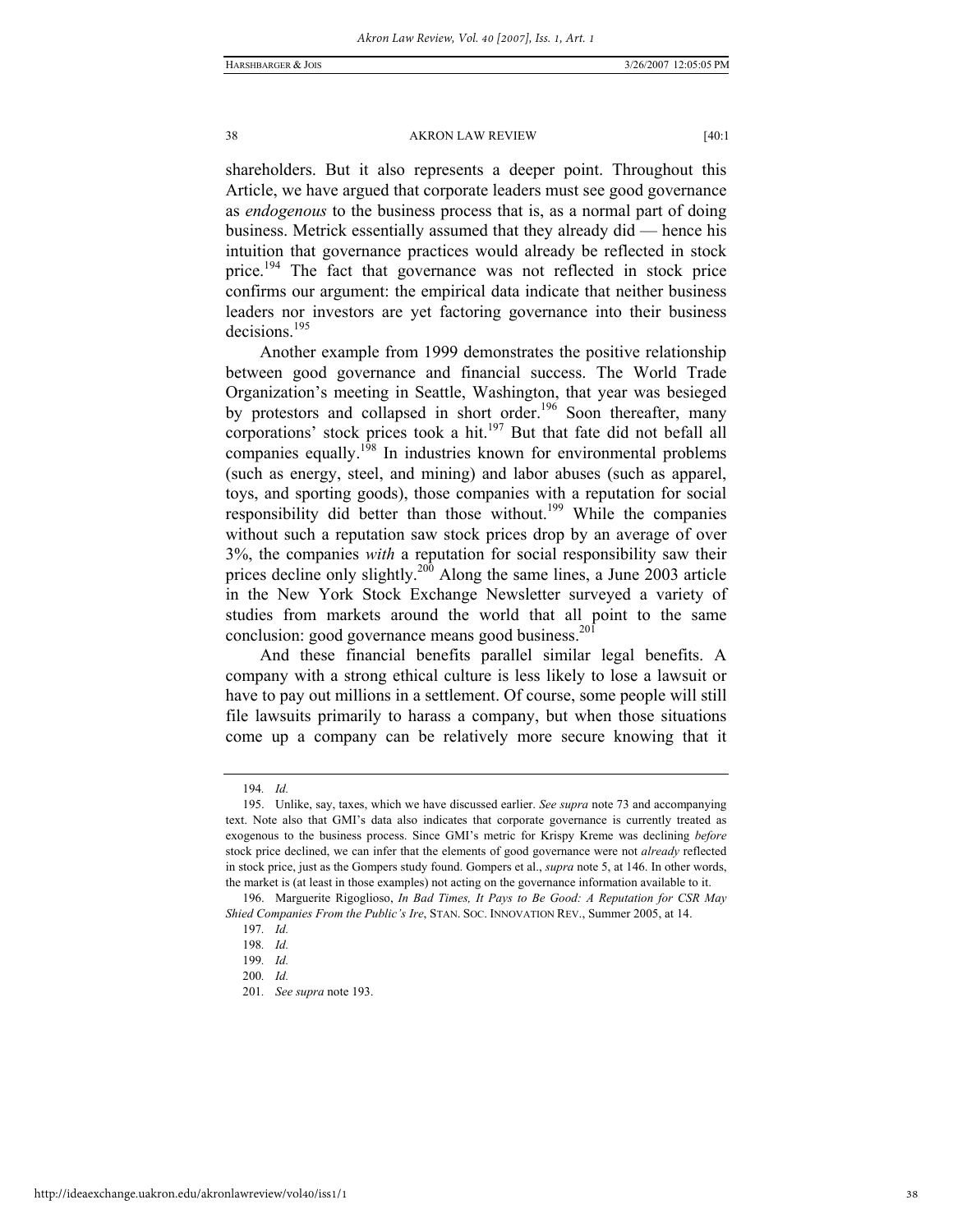ensured independence, minimized conflicts of interest, and had its governance structures independently evaluated. In other words, the firm would have less to fear, since it had stayed ahead of the curve from the

beginning and not simply waited until a crisis came along.<sup>202</sup> In short, an ethical, transparent culture is not only the right thing to do but also acts as a prophylactic that protects everyone, from CEOs and boards to employees, investors, and other stakeholders. Indeed, any company might (and often will) encounter unethical or even illegal conduct. The key is to proactively discover these transgressions and to ensure that the isolated act does not become a pattern. Expecting employees to identify and correct irregularities immediately, before the regulators and lawmakers find out, will foster a sense of openness. Executives in particular can rest assured that problems will be remedied. After all, it is nearly impossible for a single CEO to know everything that is happening or might happen in a huge conglomerate. An executive should be able to trust her employees to prevent and eliminate malfeasance and should get support from the board for setting such expectations.

Finally, the example of Tyco indicates both the good and the bad about corporate reform. There, executives' wrongdoing resulted in a drop in stock price of roughly 80%.<sup>203</sup> However, an aggressive internal investigation pushed for civil and criminal suits against the wrongdoers and found no evidence of systemic fraud.<sup>204</sup> As a show of good faith, the company replaced all of its senior executives and instituted a comprehensive ethical program.<sup>205</sup> On the one hand, this illustrates effective handling of a serious problem through internal investigation, effective outside counsel, and cooperation with government regulators. On the other hand, these changes only came after Tyco was on the brink

Published by IdeaExchange@UAkron, 2007

<sup>202</sup>*. Cf.* U.S.S.G. § 8B2.1(b)(1) - (7) (outlining an ECEP). *See also* FED. R. EVID. 501, *supra*  note 183, annot. 502. Under limited-waiver agreements, companies that did detect, disclose, and remedy misconduct would be protected against private litigants.

 <sup>203.</sup> Hiawatha Bray, *Tyco to Cut Jobs, Consolidate Troubled Company is Hoping to Save \$125M Annually, Trim \$27B Debt load Tyco to Sell Buildings, Aircraft, Pay Debt,* BOSTON GLOBE, June 14, 2002, at D1.

<sup>204</sup>*. See generally* Brooke A. Masters, *Tyco Finds \$1.3 Billion in Accounting Errors*, WASH. POST, May 1, 2003, at E04.

<sup>205</sup>*. See generally* Tyco Fraud InfoCenter, http://www.tycofraudinfocenter.com/ information.php (last visited July 14, 2005). *See also* DAVID BOIES, COURTING JUSTICE 235, 467 (2004) (describing the proactive role his firm took in representing Tyco, voluntarily disclosing wrongdoing to the government and fully cooperating with government investigations). Boies and his firm did come under fire for declaring Tyco "clean" before all of the malfeasance was uncovered. *See* Floyd Norris, *Joy for Tyco's New Boss, Not for Investors,* N.Y. TIMES, Mar. 14, 2003, at C1; Andrew Ross Sorkin, *Tyco Inquiry Mostly Clears Its Accounting,* N.Y. TIMES, Oct. 25, 2002, at C4. Again, the important role that professionals play is clear.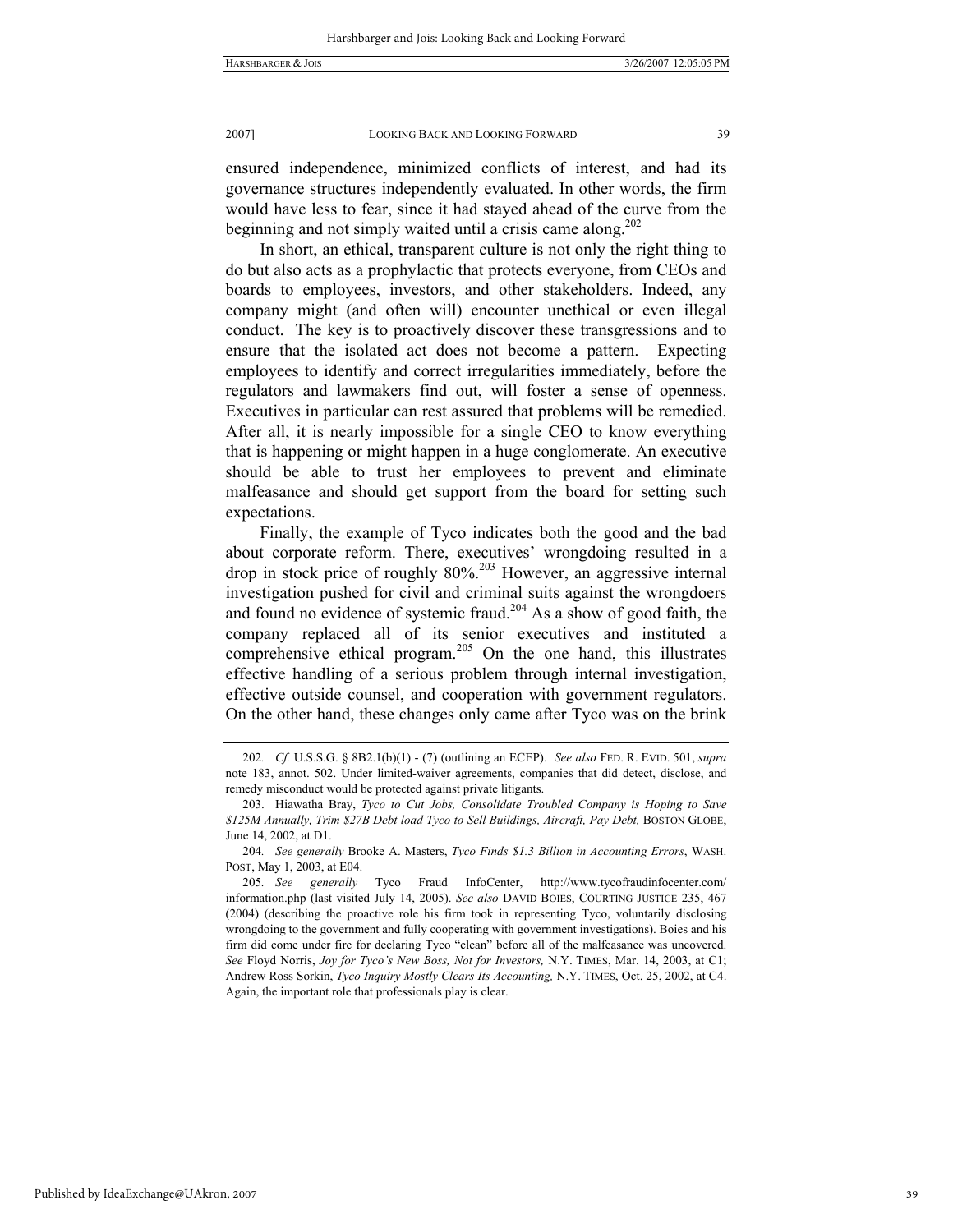of destruction. The puzzle for the future is determining how to get Tycostyle reforms without a Tyco-style crisis.

# VI. THE IMPORTANCE OF SITUATION

In trying to solve that puzzle, there is one important fact to keep in mind. As described above,  $206$  none (or at least nearly none) of the nowdisgraced CEOs set out to defraud people or do evil. Instead, "they started down the slippery slope when they felt the pressure from adverse results — declining sales, unexpected adverse rulings by a regulator, etc. — and they began to realize that the expectations that they had created . . . could not be met. So they thought it okay to fudge a little. . . . Then, as the business conditions worsened, they succumbed to the temptation to fudge more and pretty soon they understood that they were engaged in significant wrongdoing."<sup>207</sup>

These pressures, these temptations, are what Professor Hanson and his co-authors have described as situational forces.<sup>208</sup> They have written extensively on the subject of situationism and have articles (both published and forthcoming) on situationism in corporate law.<sup>209</sup> While it is not our intention to delve into an extensive situational analysis of corporate governance here, it is worth noting that the issues we raise intersect with work on situationism at a variety of levels. At the most basic level, we call for business leaders and regulators working collaboratively to create the situational forces to align incentives in such a way that fosters ethical conduct.

Until we do so, and until we abandon the myopic "rational actor model," our policy prescriptions are doomed to fail. Consider the issue of executive pay. It was originally thought that CEOs should be paid a bonus to foster proper conduct: if the company did poorly, the executive would not receive a bonus, so the incentive would be to improve performance. Yet problems continued. Then, boards hit on the idea of stock options: by making executives also shareholders, they would internalize any costs they were previously externalizing on the company. But stock options were not a silver bullet either, because CEOs were too often tempted to boost short-term value while disregarding long-term prosperity. Thus, boards instituted restricted stock options, for example, those that would only vest after five or ten years.

<sup>206</sup>*. See supra* notes 13-18 and accompanying text.

 <sup>207.</sup> Nicolai, *supra* note 31.

<sup>208</sup>*. See supra* note 32 and accompanying text.

<sup>209</sup>*. Id.*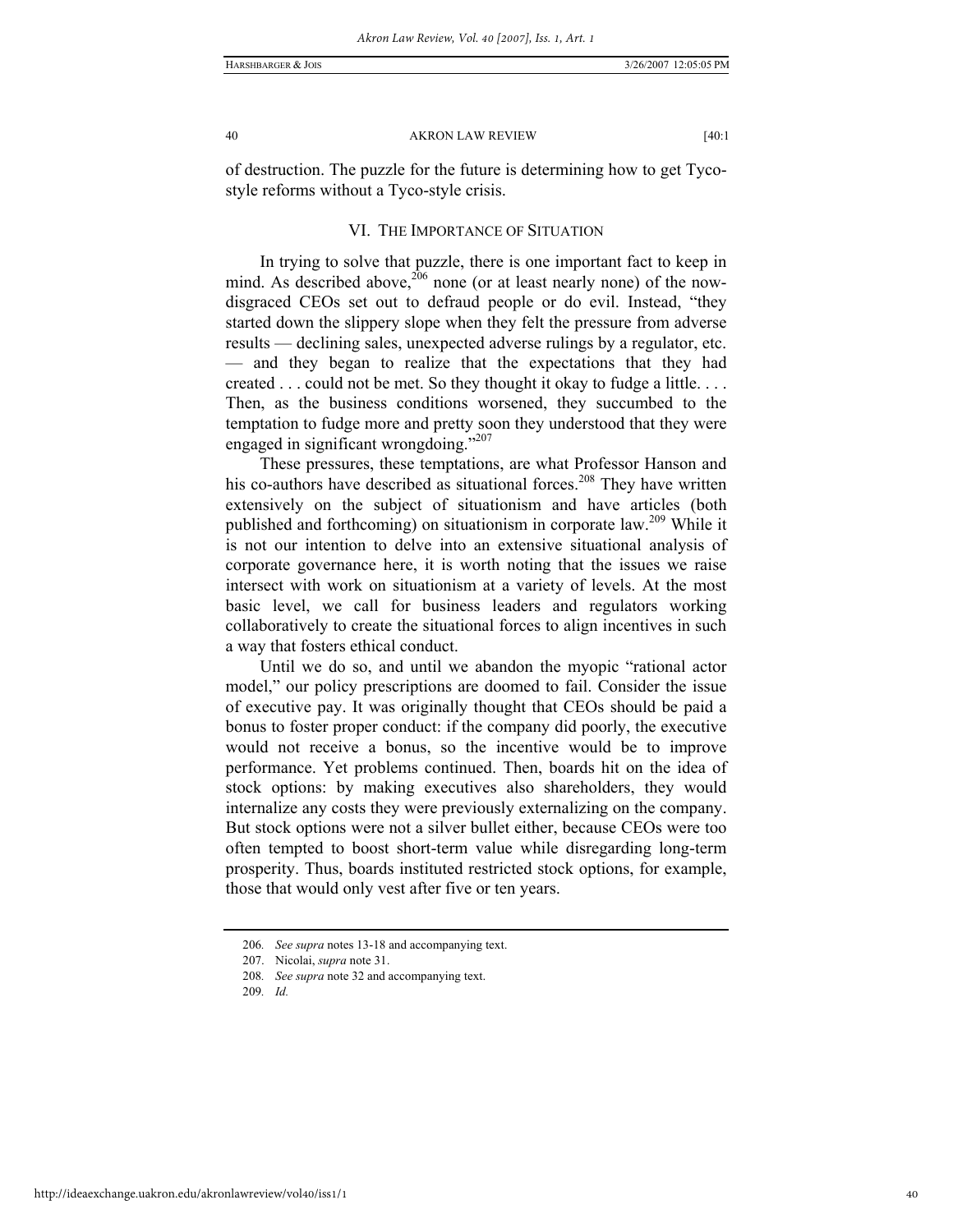At every turn, the assumption was that CEOs were solely "profit maximizing," just as the traditional economic rational actor model would predict; however, a situational analysis would recognize the wider range of forces that affect CEOs. Of course money matters, but so does reputation. So does social standing, and so does respect from peers.<sup>210</sup> Money is a metric of that performance, but it is not the only metric. Many of the problems regarding CEO pay stem from this fundamental blindness. Indeed, increasing equity compensation is positively correlated with risk of earnings restatements.<sup>211</sup> Clearly, the current system is not working.

Blindness to situation also explains why the nature of corporate governance reforms often turns out to be illusory. If reform were truly successful, then one would predict a significant reduction in corporate malfeasance after SOX. Yet stories of corporate misconduct have continued unabated. Why?

Again, the answer turns on situational blindness. Commentators on this subject have tended to view any misconduct as the work of a few "bad apples." When we see more misconduct, we assume that there are simply more bad apples than there were earlier.<sup>212</sup> The bigger question is rarely asked: what situation made this misconduct possible? We miss the orchard for the apples. When we do so, we forget that "bad apples are made, not born."<sup>213</sup>

Our prescriptions in this paper call for more situational awareness — to take a look at the orchard. If policymakers and business leaders do not address the situational causes of misconduct, it is a near guarantee that there will be more misconduct in the future. It is only by recognizing that situation matters that we can begin to take control of that situation and harness it for positive change.

As the WorldCom example shows,  $2^{14}$  the market's situational pressures can be a tremendous force that drives companies to engage in

<sup>210</sup>*. Cf.* Joann S. Lublin**,** Creative Compensation Tactics Help Forge a Company's Culture, Wall St. J. Online, April 17, 2006, http://www.careerjournal.com/salaryhiring/hotissues/20060417 lublin.html. The company's president does not reward his employees with more money, which the traditional economic model would suggest is all that matters. Instead, he rewards them with an "experience," such as being rich for an evening: getting picked up in a limousine, going to an expensive restaurant, and so on. *Id.* He believes, rightly, that these experiences are more memorable than a direct-deposited bonus. *Id*. The example illustrates yet another way in which people are not solely "wealth-maximizing."

<sup>211</sup>*. See supra* notes 154-61, 164 and accompanying text.

 <sup>212.</sup> Chen & Hanson, *supra* note 6, at n.285.

 <sup>213.</sup> Scott Harshbarger & Goutam U. Jois, Op-Ed., *Cleaning Up the Corruption in Business and Politics*, BOSTON GLOBE, June 1, 2006, at A11.

<sup>214</sup>*. See* Belson, *supra* note 13; *supra* note 38 and accompanying text.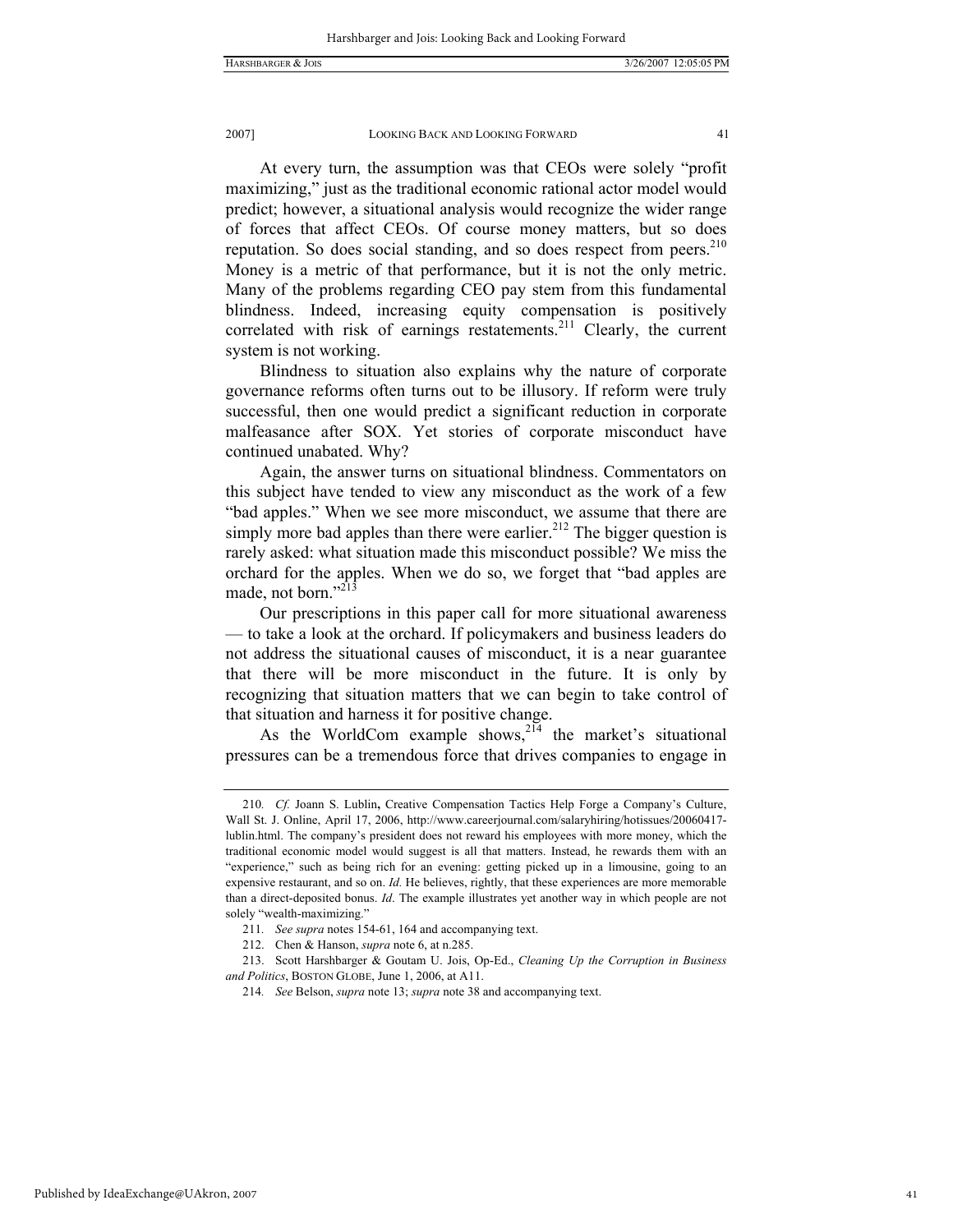conduct that harms customers, employees, and shareholders. While the market forces companies to "keep up" with their malfeasant competitor, policy can foster countervailing situational forces. Indeed, if companies know that a malfeasant competitor will be held to account, then not only are the incentives to engage in malfeasance lowered, the incentives to match that competitor's conduct are also reduced.

One way to accomplish this, in addition to the statutory revisions we suggest above and the policy prescriptions we list below, is to incorporate elements of truly independent oversight. Across industries, countries, and sectors, the lesson is the same: when stakes get large enough, the likelihood of ethical and legal misconduct increases.<sup>215</sup> In recent years, we have seen this misconduct in the corporate world, in corrections facilities,  $2^{16}$  in sports,  $2^{17}$  in religious institutions,  $2^{18}$  in campaign finance,<sup>219</sup> and at the United Nations.<sup>220</sup> In situations like this, only real, independent oversight has the possibility of creating the right incentives; anything less will provide the illusion of reform, and perhaps even comfort, but it will not change the underlying situation.

To some extent, companies recognize the importance of situational pressures. For example, as discussed before, the Thompson Memo did not, by its terms, require companies to waive the attorney-client privilege or cut off employees' legal fees.<sup>221</sup> However, the pressures on

http://ideaexchange.uakron.edu/akronlawreview/vol40/iss1/1

<sup>215</sup>*. See*, *e.g.*, E-mail from Frank A. Nicolai to Scott Harshbarger, Senior Counsel to the Firm, Proskauer Rose LLP (Jan. 16, 2006, 11:04 EDT) (on file with authors) (noting that "when the stakes get large enough," there is a heightened need for vigilance as fraud is more likely to occur).

<sup>216</sup>*. See.*, *e.g.*, GOVERNOR'S COMM'N ON CORR. REFORM, COMMONWEALTH OF MASS., STRENGTHENING PUBLIC SAFETY, INCREASING ACCOUNTABILITY, AND INSTITUTING FISCAL RESPONSIBILITY IN THE DEPARTMENT OF CORRECTION (2004), *available at* http://www.mass.gov/ Eeops/docs/eops/GovCommission\_Corrections\_Reform.pdf (Scott Harshbarger, Chairman).

<sup>217</sup>*. See, e.g.*, Stephen Cannella, *Due Process on the Hill*, SPORTS ILLUSTRATED, Mar. 11, 2005,

http://sportsillustrated.cnn.com/2005/writers/stephen\_cannella/03/11/steroids.congress/index.html (discussing the steroids scandal in Major League Baseball and the failure of league to address the problem).

<sup>218</sup>*. See, e.g.*, CatholiCity, Catholic Commentary on the Scandals in the Church, http://www.catholicity.com/scandals.html (last visited Sept. 3, 2005).

<sup>219</sup>*. See, e.g.*, Susan Schmidt et al., *Investigating Abramoff—Special Report*, WASH. POST, June 22, 2005, *available at* http://www.washingtonpost.com/wp-dyn/content/ linkset/2005/06/22/LI2005062200936.html (discussing the Jack Abramoff lobbying scandal).

<sup>220</sup>*. See, e.g.*, Colum Lynch, *Oil-for-Food Panel Rebukes Annan, Cites Corruption*, WASH. POST, Sept. 8, 2005, at A01 (describing corruption at the highest reaches of the UN relating to the Oil-for-Food program).

<sup>221</sup>*. Cf.* Brad D. Brian, *Corporate Responsibility: The Lawyer's Role*, 32 LITIG. 1, 62 (Spring 2006) (noting that the waiver provision in the Thompson memo is "stated as a narrow exception"). We believe that waiver should be treated as a narrow exception and take no issue with the memo itself; we do, however, believe that some prosecutorial tactics may have crossed the line. *See also* United States v. Stein, 435 F. Supp. 2d. 330, 363 (S.D.N.Y. 2006).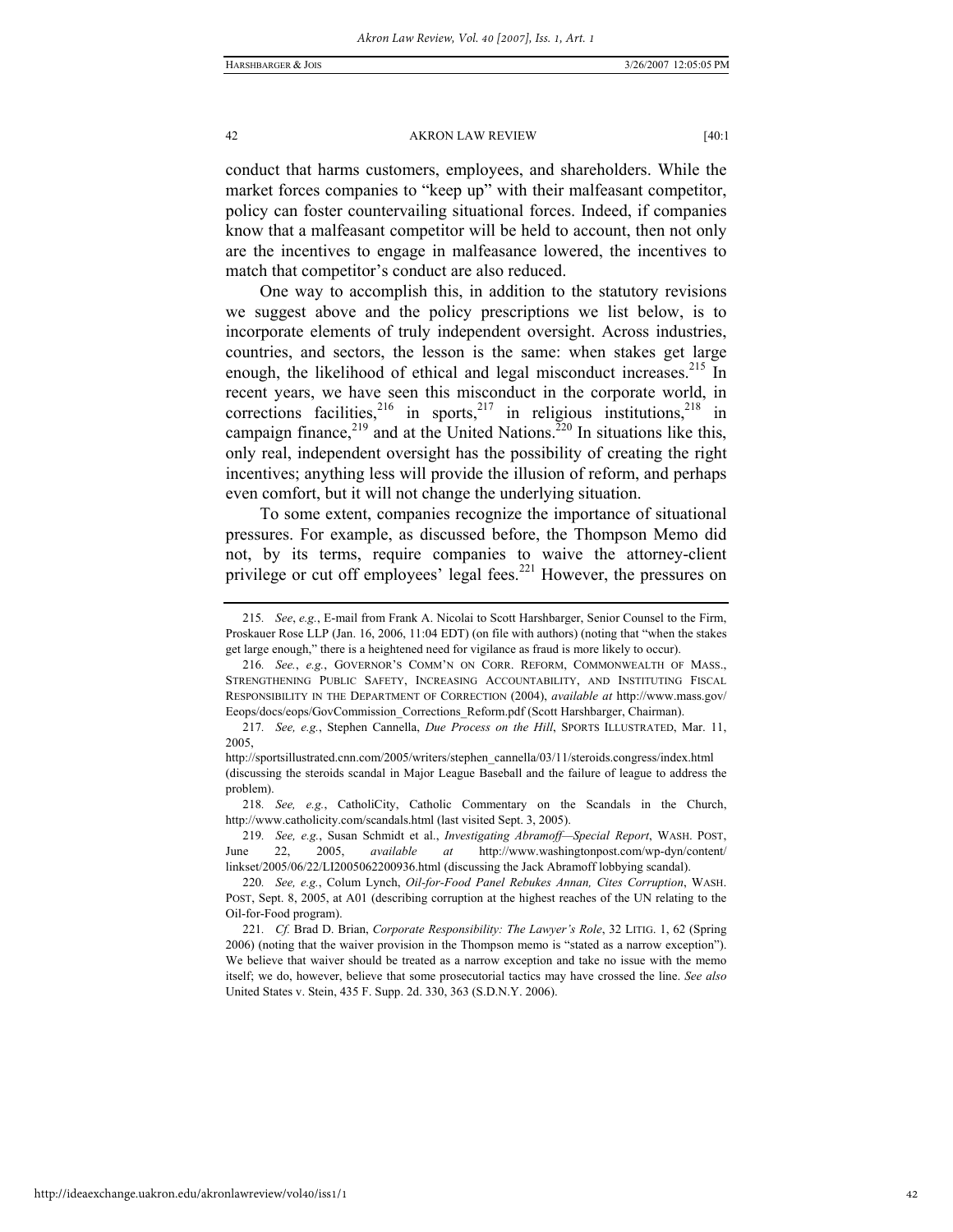them may be so great that the "choice" they face is not a choice in the usual sense at all; prosecutors' heavy-handed tactics put companies in a situation where they have no meaningful option to refuse.<sup>222</sup> But the idea we are discussing and that Hanson has written about is not like an item in a buffet, to be drawn from when the fancy strikes. Situational forces affect all of us, regulators and corporations alike, at all times. Just as the "choice" to waive the privilege may not be truly free, so too do pressures induce prosecutors to bring marginal cases or transgress ethical boundaries in their tactics. $2^{23}$  These poor decisions, we believe, are the result of the overly-antagonistic environment we described earlier.<sup>224</sup>

Obviously, those who committed crimes — the real bad apples should be held to account. But Enron, WorldCom, AIG, and the others should not become scapegoats, and our policies should recognize a critical fact: that situation matters.

### VII. MOVING FORWARD

So situation matters. How, then, can we  $-$  regulators, business leaders, and citizens — work to change that situation? Here, we propose a series of remedies that detail the points outlined at the start of this Article. It is important to remember, however, that this is not a problem that any one group could (or should) solve by itself; instead, forging a new, ethical corporate culture requires a concerted effort from several different groups.

These prescriptions are very specific at some points, but the ideas motivating the suggestions are applicable in a variety of contexts; the push toward greater transparency, accountability and ethics is not limited to any one sector. After Enron and WorldCom, the initial focus was on large, publicly traded corporations. Today's new reality has affected accounting firms, investment banks, and mutual funds. Hedge funds and

<sup>222</sup>*. Cf. Stein*, 435 F. Supp. 2d. at 363.

 <sup>223.</sup> Interestingly, as Chen and Hanson point out, corporate law scholars (and corporations generally) invest a lot of time and money in promoting the idea that consumers are rational choosers, not moved by their situation. *See* Chen & Hanson, *supra* note 6. Yet in this context, corporations are arguing precisely that their choices are constrained by situational forces. Indeed, Judge Kaplan characterized prosecutors' tactics as a "proverbial gun to the head." *Stein¸* 435 F. Supp. 2d at 336. Of course, many situations that consumers find themselves in on a regular basis might involve such situational constraints. One would think, though, that what's good for the goose is good for the gander: if consumers are dispositionist choosers, then why can corporations not simply choose according to their preferences when faced with prosecutors' requests? Of course, we do not believe that both corporations and consumers are capable of avoiding situational pressures; instead, we argue that both of them (and indeed all of us) are situational characters, again emphasizing the importance of situational forces, in corporate law as generally.

<sup>224</sup>*. See supra* notes 30-35 and accompanying text.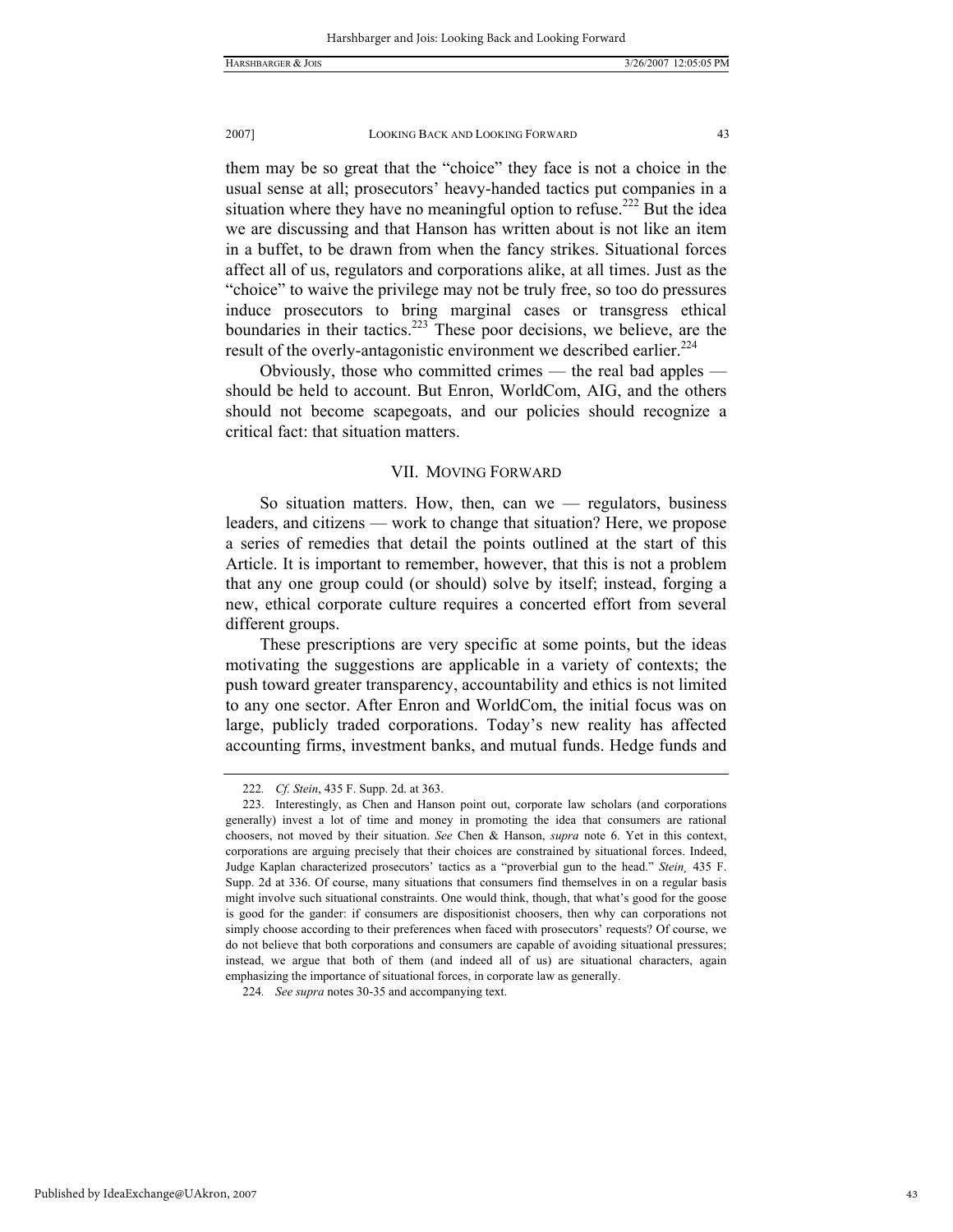private equity firms are likely next in regulators' sights as the oncenovel investment vehicles become increasingly mainstream;<sup>225</sup> SEC Chairman Cox has pledged that the SEC will not back off of regulating hedge funds even though its old regulation was struck down.<sup>226</sup> In short, this section outlines the kinds of changes that are needed if we are to foster a climate of corporate integrity.

### *A. Business Leaders*

First and foremost, business leaders must see this as a window of opportunity and not a threat. Instead of instinctively opposing any attempt at regulation, directors and officers should offer their own suggestions for good governance and stay ahead of the curve. As described earlier, this will pay off, literally, in the marketplace.<sup>227</sup> But it will also demonstrate that companies are willing to be critical of themselves and each other, and this will provide regulators with an incentive to focus only on the low-hanging fruit mentioned earlier. Indeed, the FSGOs make explicit provisions for "downward departures" if companies have effective compliance and ethics programs as well as if they self-report wrongdoing, cooperate with authorities, and accept responsibility.228 The simplest way for companies to improve their corporate culture is to adopt best practices from the private, public, and nonprofit sectors: independent and empowered boards, regular governance audits, checks and balances, accountability for principals, and so on.<sup>229</sup>

This will involve a learning curve as CEOs and boards of directors

 <sup>225.</sup> The "mainstreaming" of hedge funds is perhaps best evidenced by the fact that the largest hedge fund manager is no longer some exotic boutique but Goldman, Sachs, & Co. *See* Alistair Barr, *Goldman is Now World's Largest Hedge Fund Manager*, MARKETWATCH, June 21, 2006, *available at* http://www.marketwatch.com/News/Story/Story.aspx?guid=%7BE72DC62B-E5C7- 4C92-91C6-1400725AC835%7D.

<sup>226</sup>*. See Testimony Concerning the Regulation of Hedge Funds: Before the S. Comm. on Banking, Housing, and Urban Affairs*, 109th Cong. (2006) (testimony of Christopher Cox, Chairman, Securities and Exchange Commission) (indicating that regulation of hedge funds before the now-struck rule was "inadequate" and now, after the rule's rejection, "that is once again the case"). Cox went on to say that the SEC would "promulgate a new antifraud rule under § 206(4) of the Investment Advisers Act that would have the effect of 'looking through' a hedge fund to its investors" (instead of counting an LLC as one client, the change would count each investor in the LLC as a client) in order to clarify the fiduciary duties and obligations that the fund has. *Id.*

<sup>227</sup>*. See supra* notes 82-87 and accompanying text.

<sup>228</sup>*. See* USSG §§ 8C2.5(f) - (g).

<sup>229</sup>*. See, e.g.*, Pablo Eisenberg, *Philanthropy Must Challenge Corporate America*, CHRON. PHILANTHROPY, Aug. 18, 2005, *available at* http://www.eisenhowerfoundation.org/ aboutus/media/ChroniclePhilanthropy\_challenge.html.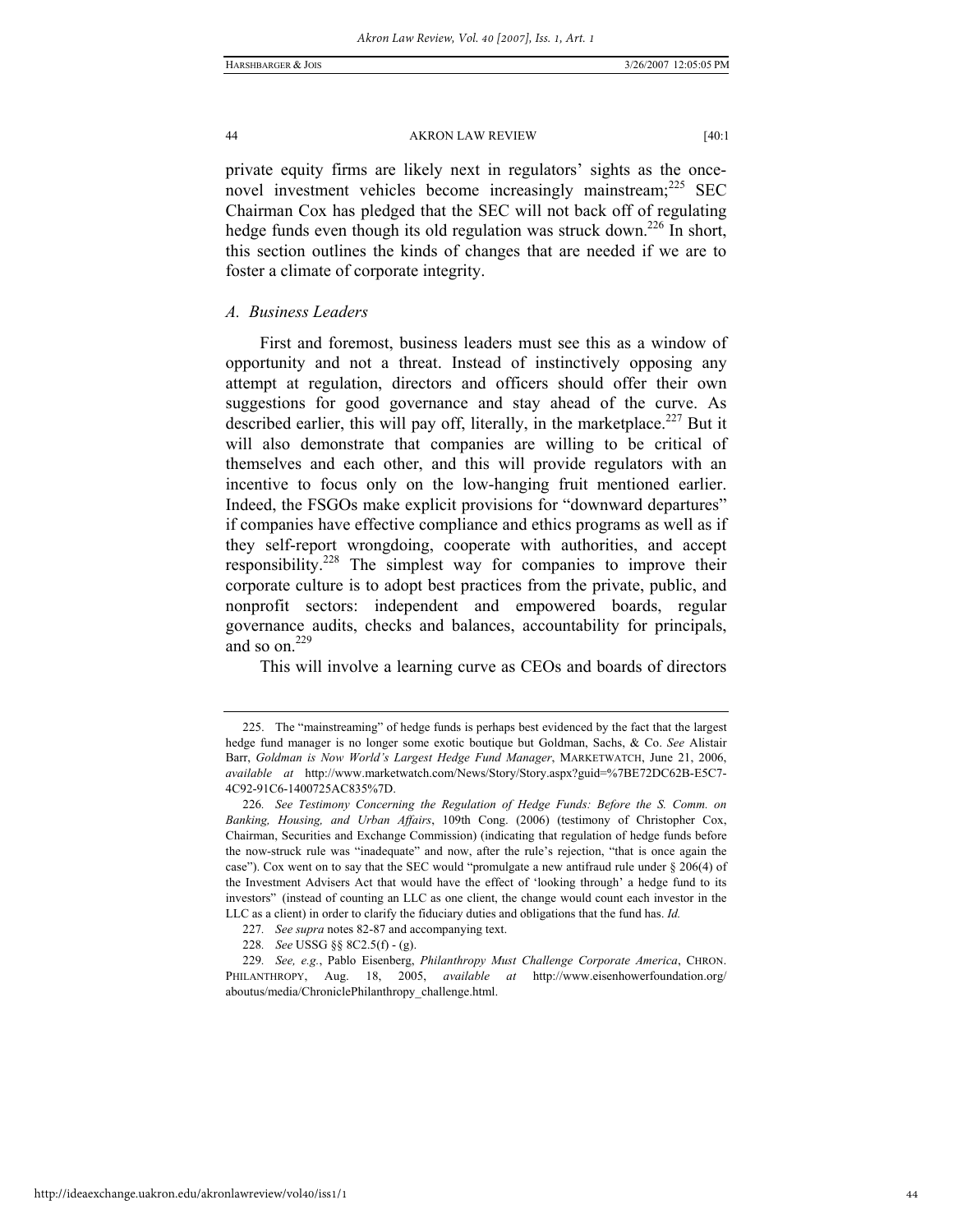come to acquire the knowledge, skill, and attitude to make ethics an integral part of corporate culture. Over time the practices in place will be continually evaluated, modified, and revised.<sup>230</sup> At every step of the way, as they innovate toward this end, business leaders should hold themselves out as models for others to emulate.

A few years ago, companies laid off employees in a race to the bottom, trying to match WorldCom's fictional profits.<sup>231</sup> This is the pitfall of being ethical in a competitive market: the pressures of competition are so severe that well-meaning companies find themselves forced to keep pace with the malfeasant competitor or suffer losses.<sup>232</sup> Next time, we can make the opposite of the WorldCom story happen: if the well-intentioned CEO knows that regulators will hold its competitor accountable, the market incentives are not for the ethical company to lower its standards, but instead, for the malfeasant company to *raise* its standards. This illustrates two points: first, if regulation properly aligns incentives, market forces can do the rest.<sup>233</sup> Second, a strong regulatory baseline is absolutely essential to turn a "race to the bottom" into a "race to the top." Indeed, only such a baseline can provide business leaders with the protection they need to be ethical in a competitive market.

The most important thing companies can do is to have clear ethical standards in place that actively foster a culture of compliance with the letter and spirit of laws. The FSGOs suggest as much and provide a seven-point plan that, if met, would be sufficient to qualify for a downward departure at sentencing.<sup>234</sup> However, the FSGOs are only one part of a larger picture. Indeed, if the guidelines were all that were needed, every organization would be in perfect compliance since they would always want to protect against more severe sentences. Instead, as the ACC's paper indicates, the FSGOs have been taken by many as the starting point for a needed dialogue between business and government leaders.235 In the meantime, business leaders must indicate to everyone in their firms, from the CEO and board to day-to-day managers and operators, that a transparent, ethical culture and not just mere compliance with the law is a priority for the company and its long-term planning.

 <sup>230.</sup> And corporations are best-situated to make these types of modifications, since the information costs are prohibitively high for the government.

<sup>231</sup>*. See* Belson, *supra* note 13.

<sup>232</sup>*. See generally* Chen & Hanson, *supra* note 6 (describing the influence of situational forces on corporations).

<sup>233</sup>*. Cf. id.*

 <sup>234.</sup> USSG § 8B2.1(b)(1) - (7).

<sup>235</sup>*. See supra* note 47.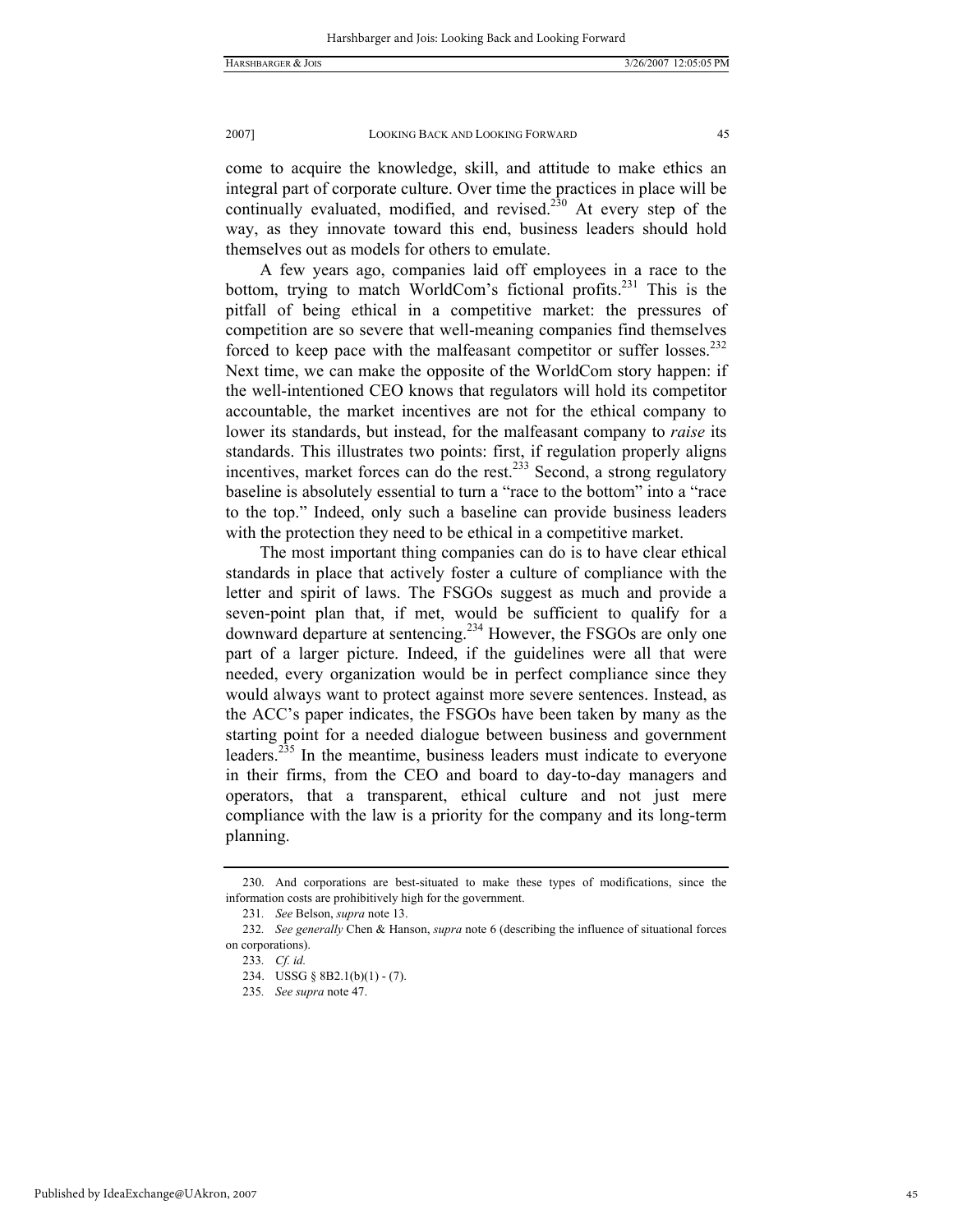The recent scandal at H.P. over "pretexting" illustrates the point that ethical considerations are important over and above legal considerations. In investigating boardroom leaks, H.P. resorted to practices of questionable legality.236 Although "the company's lawyers had concluded pretexting was legal, ... the documents and memos sent between the lawyers and detectives show that they had not given much consideration as to whether it was ethical. $237$  When two investigators did raise ethical concerns, they were not taken as seriously as they should have been.<sup>238</sup> This type of mentality is precisely that which we seek to change when we call for a broad-based shift in corporate culture.

These changes cannot be all talk; after all, Enron had an ethics manual that was half an inch thick.<sup>239</sup> Business leaders must follow up with concrete steps to show that they are putting their money where their mouths are. We want "pay for performance" for our public school teachers, so why not our CEOs? In a relatively recent example, John Mack, the new CEO of Morgan Stanley, said that he will forego guaranteed compensation of \$25 million and instead receive pay based on the company's performance.<sup>240</sup> Such a move is a step in the right direction, and Morgan Stanley should be commended. But it should also be vocal and emphatic in underscoring its emphasis on accountability and increase pressure on its competitors to do likewise. Simultaneously, Morgan Stanley's board should hold Mack accountable. We have proposed a legal reform that would strengthen SOX's clawback provisions, $^{241}$  but if the board were serious about pay for performance it should have written even stronger provisions into Mack's contract.

Additionally, companies should ensure that boards are *truly* engaged and independent. Donn Vickrey, a founder of Camelback Research, argues that many companies simply state that their directors are independent without demonstrating how — and worse, without recognizing glaring conflicts of interest.<sup>242</sup> He points to one example where a health care concern's founder invested his money through an

242. Morgenson, *supra* note 90.

 <sup>236.</sup> Darlin, *supra* note 24.

<sup>237</sup>*. Id.*

<sup>238</sup>*. Id.*

 <sup>239.</sup> Harry Hurt III, *Drop That Ledger! This is the Compliance Officer*, N.Y. TIMES, May 15, 2005, § 3, at 5.

 <sup>240.</sup> CNNMoney.com, Morgan Stanley CEO Shuns Pay Guarantee, http://money.cnn.com/2005/07/08/news/fortune500/morganstanley\_mack.reut (last visited July 14, 2005). *See also* Randall Smith, *Morgan Stanley's Mack Gives Up Guarantee Following Pay Furor*, WALL ST. J., July 11, 2005, at C3.

<sup>241</sup>*. See supra* Part IVB.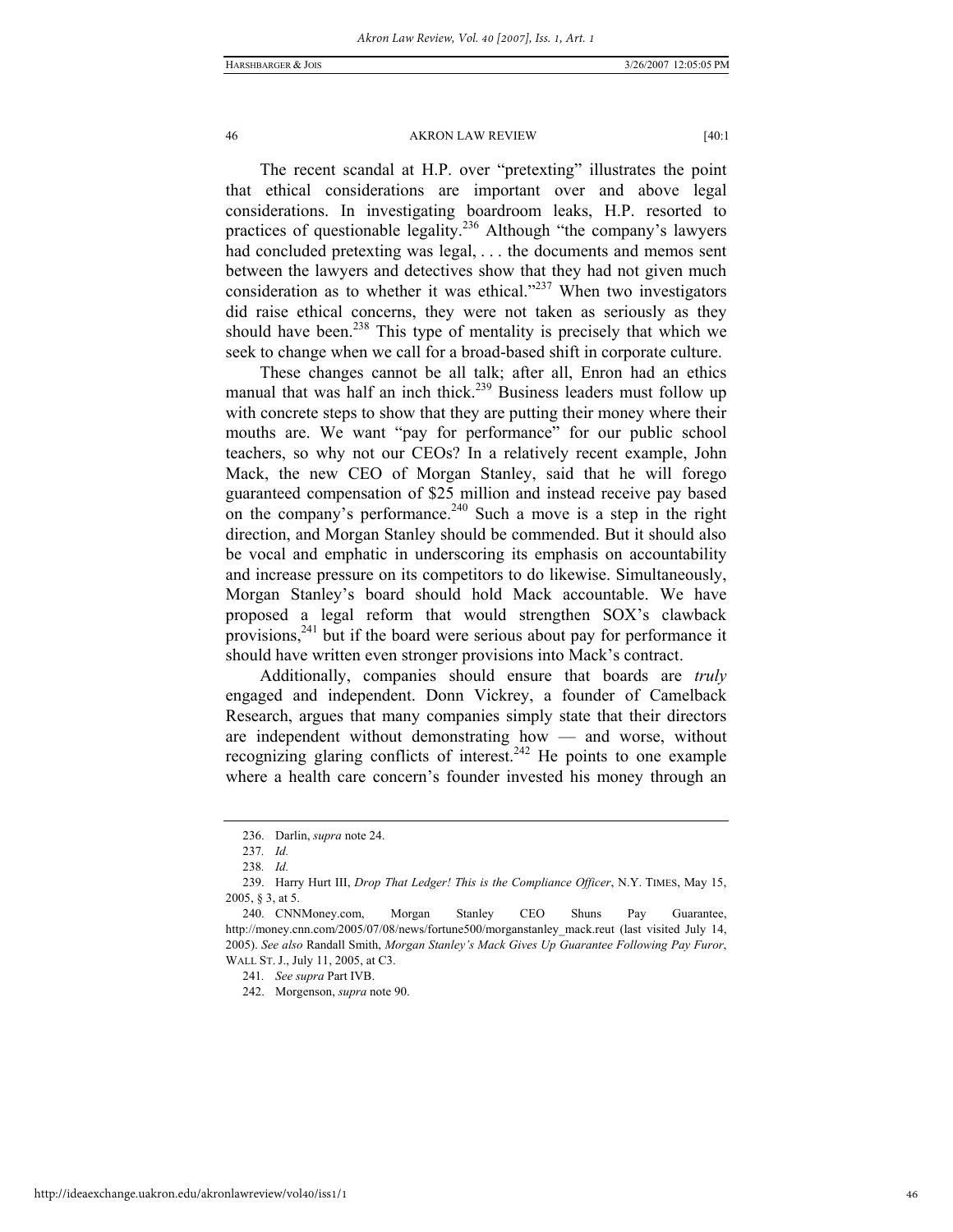investment firm, founded by one of the directors that invested in health care concerns.<sup>243</sup> In another case, a person was used to conduct an outside audit of a company.<sup>244</sup> That same auditor was later hired as a director to chair the audit committee — a position in which he had to review the adequacy of his own earlier inquiry!<sup>245</sup>

A common reply from businesses is that independent boards are not sufficiently knowledgeable about the goings-on of a firm to make informed decisions.<sup>246</sup> However, independence does not mean ignorance; companies can and should seek out directors who have relevant business, financial, or legal experience.<sup>247</sup> Such directors can be found without resorting to the conflicts of interest and self-dealing described earlier. Again, this makes good business sense: Korean firms with independent directors making up at least half of their board had a 20% higher share price.<sup>248</sup> Shareholders benefit in other ways as well. CEOs were more likely to get "lucky grants" — those that were most likely the result of backdating — when the board lacked a majority of independent directors, and outside directors were more likely to receive "lucky" grants when there were entrenchment arrangements in place that protected them from removal.<sup>249</sup> The message is clear: independent directors can add checks and balances without sacrificing expertise, all while improving the company's bottom line.

There are, of course, many other steps that can be taken. Companies should engage independent law firms to conduct regular audits of governance practices. Boards of directors should aggressively pursue clawbacks from malfeasant executives, perhaps even more aggressive than the 150% formula we suggested earlier.<sup>250</sup> Lawyers, accountants, and other professionals should report malfeasance as high up in the organization as possible — directly to the board if necessary — and be

250*. See supra* Section IVB.

<sup>243</sup>*. Id.*

<sup>244</sup>*. Id.*

<sup>245</sup>*. Id.*

<sup>246</sup>*. See, e.g.*, Letter from David Gladstone, Chairman, National Association of Business Development Companies, to Jonathan G. Katz, Secretary, Securities and Exchange Commission (Feb. 11, 2004), *available at* http://www.sec.gov/rules/proposed/s70304/s70304-15.pdf (last visited Sept. 3, 2005).

<sup>247</sup>*. Cf.* Jill E. Fisch & Caroline M. Gentile, *The Qualified Legal Compliance Committee: Using the Attorney Conduct Rules to Restructure the Board of Directors*, 53 DUKE. L.J. 517, 563 (2003) (pointing out "that the selection of one director with financial expertise may offer more protection against restatements than an audit committee comprised of only [non-expert] independent directors").

<sup>248</sup>*. See supra* note 192.

<sup>249</sup>*. See* Bebchuk, *Inside Jobs*, *supra* note 162.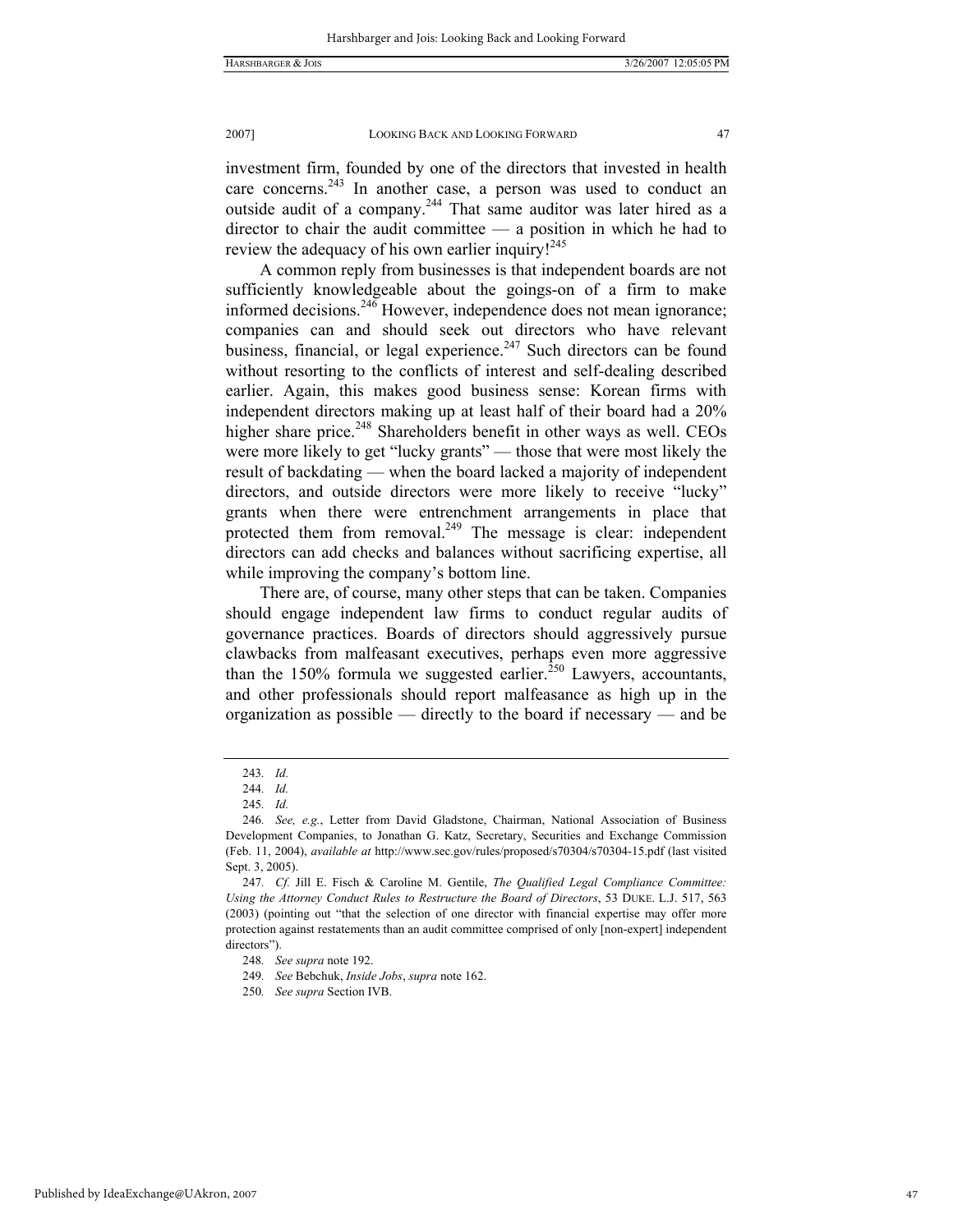permitted to make confidential, anonymous reports to the government if there are no satisfactory responses.<sup>251</sup>

# *B. Regulators*

For their part, regulators must ensure that prosecution and enforcement do not become ends in themselves. Particularly in the marketplace, laws must be enforced to foster competition and efficiency, not just for the sake of prosecuting. In this spirit, regulators should offer an "amnesty" period to companies that disclose knowledge of malfeasance within a reasonable amount of time, allowing companies enough time to investigate and address shortcomings.<sup>252</sup> In exchange for implementation of good faith measures to remedy these shortcomings, the SEC, Attorneys-General, and other regulators should agree not to prosecute these companies. To the extent possible, they should enter into limited-waiver and confidentiality agreements to ensure that privileged material disclosed to the government will not be available to private plaintiffs. When private litigation commences, the regulators should assert their own privilege over the corporate documents; in anticipation of private litigation, regulators should contract with the corporation to affirm that they will vigorously assert the privilege. Even if the firms subjected themselves to stock losses and potential lawsuits from private citizens upon disclosing, the costs would not be nearly as high as if they allowed problems to fester and explode at some point in the future*.* Even if the "market costs" (loss of shareholder value and lawsuits) were exactly the same, the company would *still* be better off without the threat of government prosecution and multi-million (or billion) dollar settlements because "[t]oday, more than ever, securities class action cases are more expensive to resolve and take longer to close."<sup>253</sup>

Regulators must capitalize on this cooperation by being flexible

<sup>251</sup>*. See supra* Section IVC. Regulators could receive this information in anonymous or aggregate form. The evidence, if any, of wrongdoing could be inadmissible in court, thus ensuring that, for practical purposes, the information is treated as confidential. Attorney disclosure in this context should not be held to be a waiver of the attorney-client privilege, an issue that can be clarified through judicial determination or proposed Federal Rule of Evidence 502. In any event, even setting this aside, from a purely public relations perspective, there is no rationale for not disclosing to the highest level possible.

<sup>252</sup>*. Cf.* Thompson Memo, *supra* note 59, at § VI B (discussing amnesty in antitrust cases). The Thompson Memo also describes the mitigating effect of a corporation's "timely and voluntary disclosure of wrongdoing" in determining whether to bring charges against a corporation. *Id.* 

 <sup>253.</sup> Carol A.N. Zacharias, *Trends in Securities Class Action Litigation and Directors and Officers Liability Insurance*, 20 JOHN LINER REV. 1, 14 (Summer 2006), *available at* http://www.ace-ina.com/docs/JLR\_Summer\_2006.pdf.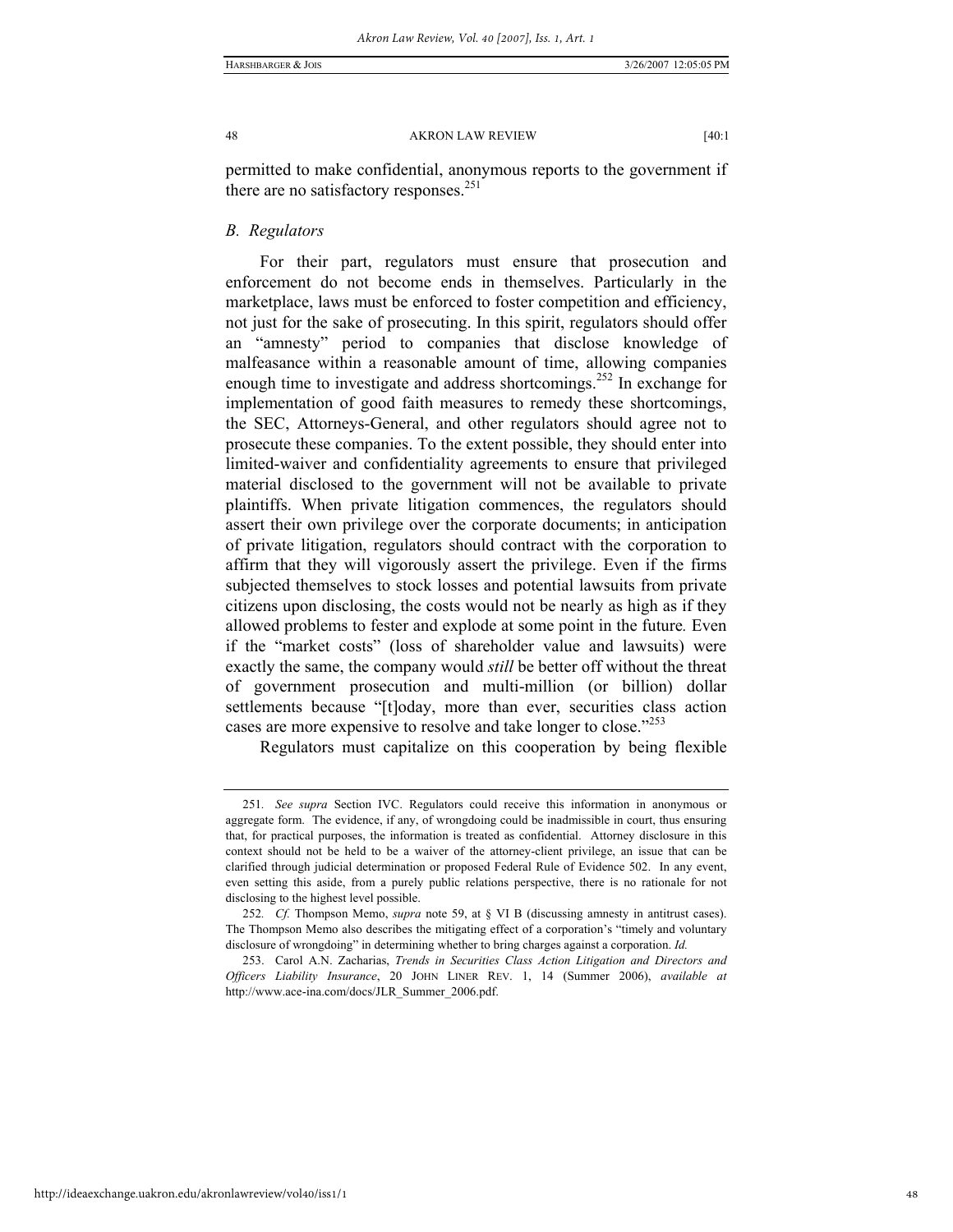when the need arises. One of the frequently heard criticisms of SOX is that it imposes undue costs on small and mid-sized firms.<sup>254</sup> The same compliance program that works for a Fortune 500 company would be illfitting for a small-cap firm that cannot afford to spend two or three percent of revenues on compliance. Thus, regulators should allow different-sized firms in different industries to determine on their own means to achieve the policy goals behind SOX, FSGO, or any other regulatory scheme. We have outlined one way that this could happen: by reforming Section 404 requirements for non-accelerated filers.<sup>255</sup> This is, however, just one example of the type of flexibility that might be appropriate.

The SEC recently released suggested policy modifications for small companies, certain foreign investors, and newly public companies.<sup>256</sup> The Commission proposes extending the date by which non-accelerated filers must start providing a report by management assessing the effectiveness of the company's internal control over financial reporting; the compliance date would be extended by about 6 months.<sup>257</sup> The SEC also proposed extending the date by which non-accelerated filers must begin to comply with the Section 404(b) requirement to provide an auditor's attestation report on internal control over financial reporting in their annual reports to fiscal years ending after December, 2008.<sup>258</sup> Finally, the SEC relaxed Section 404 requirements for small companies.<sup>259</sup> This example shows that the SEC is, at a minimum, willing to accommodate some of the issues smaller companies face.

The ACC's letter describes another possibility of regulatory flexibility. Recall that the FSGOs require companies to report evidence of wrongdoing to the government within a reasonable time.<sup>260</sup> The ACC instead recommends that the company either report such wrongdoing *or* develop and implement modifications to the company's practices to remedy the situation.<sup>261</sup> We pointed out earlier that this might provide an incentive to cover up fraud, since the company would know that it could "get away" with not publicizing its wrongdoing. Thus, we prefer a

<sup>254</sup>*. See supra* note 86 and accompanying text.

<sup>255</sup>*. See supra* Section IVA.

 <sup>256.</sup> Press Release, U.S. Securities and Exchange Commission, SEC Offers Further Relief from Section 404 Compliance for Smaller Public Companies and Many Foreign Private Issuers (Aug. 9, 2006), *available at* http://www.sec.gov/news/press/2006/2006-136.htm.

<sup>257</sup>*. Id.*

<sup>258</sup>*. Id.*

<sup>259</sup>*. See supra* notes 148-49 and accompanying text.

 <sup>260.</sup> USSG § 8C2.5(f)(2).

<sup>261</sup>*. ACC Letter*, *supra* note 52, at 12.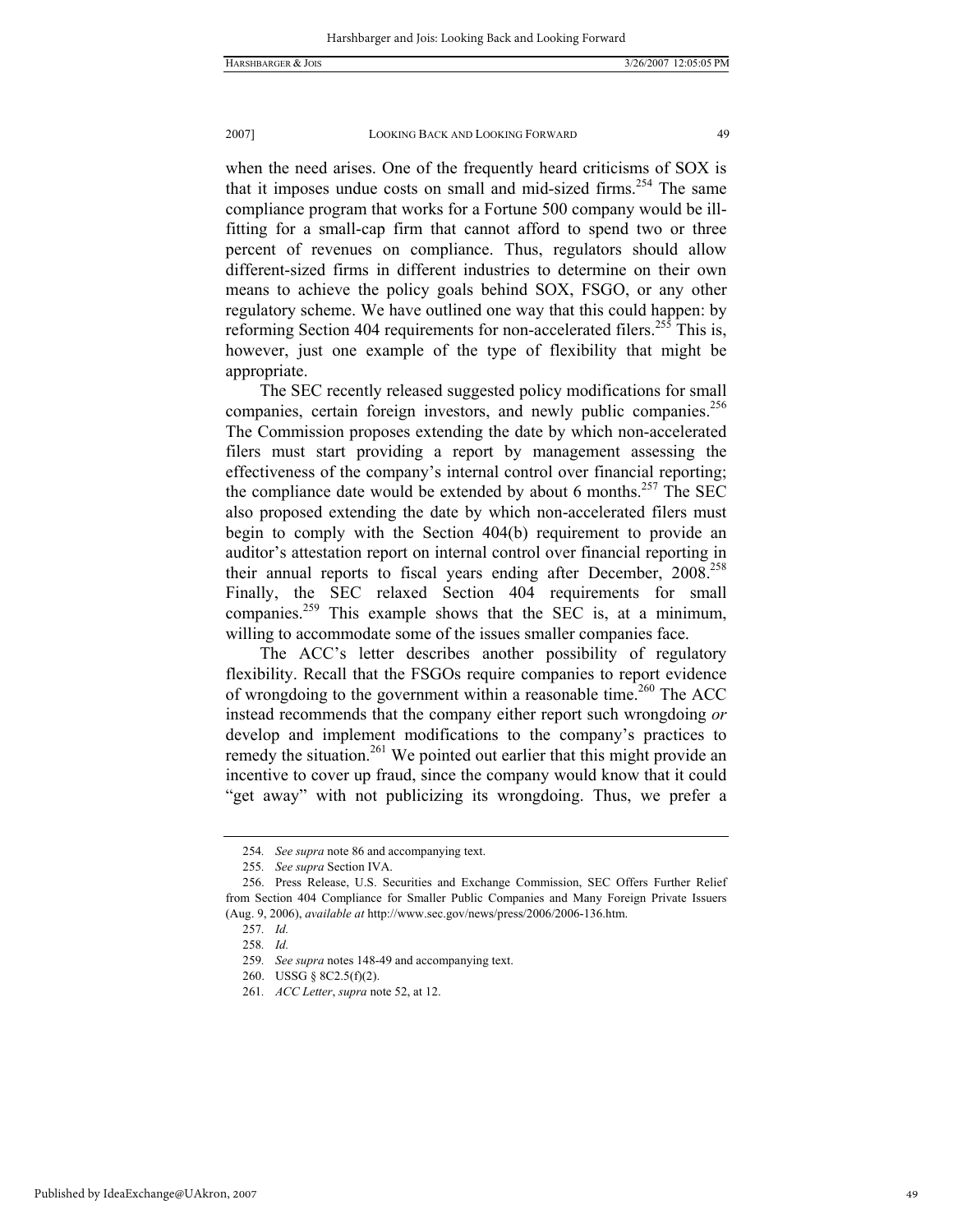middle ground between the existing FSGO provision and the ACC recommendation. Companies should have to abide by the FSGO provision or report actual wrongdoing, not merely evidence of wrongdoing, within one year and make progress toward implementing new policies and procedures. This would give companies time to address the situation on their own, while mitigating the incentive to orchestrate a cover-up. Within parameters, companies should determine how best to implement the policy behind legislative and regulatory schemes, and regulators should be receptive to this.

Another good example is still in progress as of this writing. A recent SEC rule requires companies to count stock options as an expense on their ledgers.<sup>262</sup> We believe that this was the right decision, since options were liberally granted through the 1990s since companies did not have to consider these an expense. The new rule requires share-based compensation to be recognized as an expense based on fair value as of the grant date.<sup>263</sup> However, this raises a follow-up question: what is an appropriate measure of "fair value"? We support the SEC's attempt to "encourage[] . . . robust efforts in the private sector to design market instruments that have the potential to accurately measure the cost of employee stock option grants to the issuer."<sup>264</sup>

In response to the rule, a variety of private sector actors offered means to value stock options. Cisco Systems, for example, offered a plan under which companies could sell similar securities to institutional investors to value their employees' options.<sup>265</sup> Although the SEC rejected this particular plan, it kept open the possibility of other marketbased approaches and resisted using a "model-based" approach to value options.266 This provides yet another example of how a collaborative approach to addressing a problem is far more productive than a unilateral approach. Moreover, it shows how corporations can and should work within a regulatory baseline to find the best solutions.

Corporations are market actors and market actors respond to market

<sup>262</sup>*. See* FIN. ACCOUNTING SERIES, Statement of Fin. Accounting Standards No. 123, app. 240 (Fin. Accounting Standards Bd., revised 2004).

<sup>263</sup>*. Id.* at ii (Summary).

 <sup>264.</sup> Press Release, U.S. Sec. & Exch. Comm'n, Statement of Chairman Cox Regarding Use of Market Instruments in Valuing Employee Stock Options, SEC Release 2005-129 (Sept. 9, 2005), *available at* http://www.sec.gov/news/press/2005-129.htm [hereinafter *Cox Statement*]; *See FASB and SEC Guidance on Applying Statement 123R*, DEFINING ISSUES (KPMG LLP, New York, N.Y.), Sept. 2005, *available at* http://www.us.kpmg.com/services/content.asp?l1id=30&l2id=730&cid= 1137#92.

<sup>265</sup>*. See, e.g.*, Floyd Norris, *U.S. Rejects Cisco Plan on Options*, N.Y. TIMES, Sept. 10, 2005, at C1.

<sup>266</sup>*. Cox Statement*, *supra* note 264.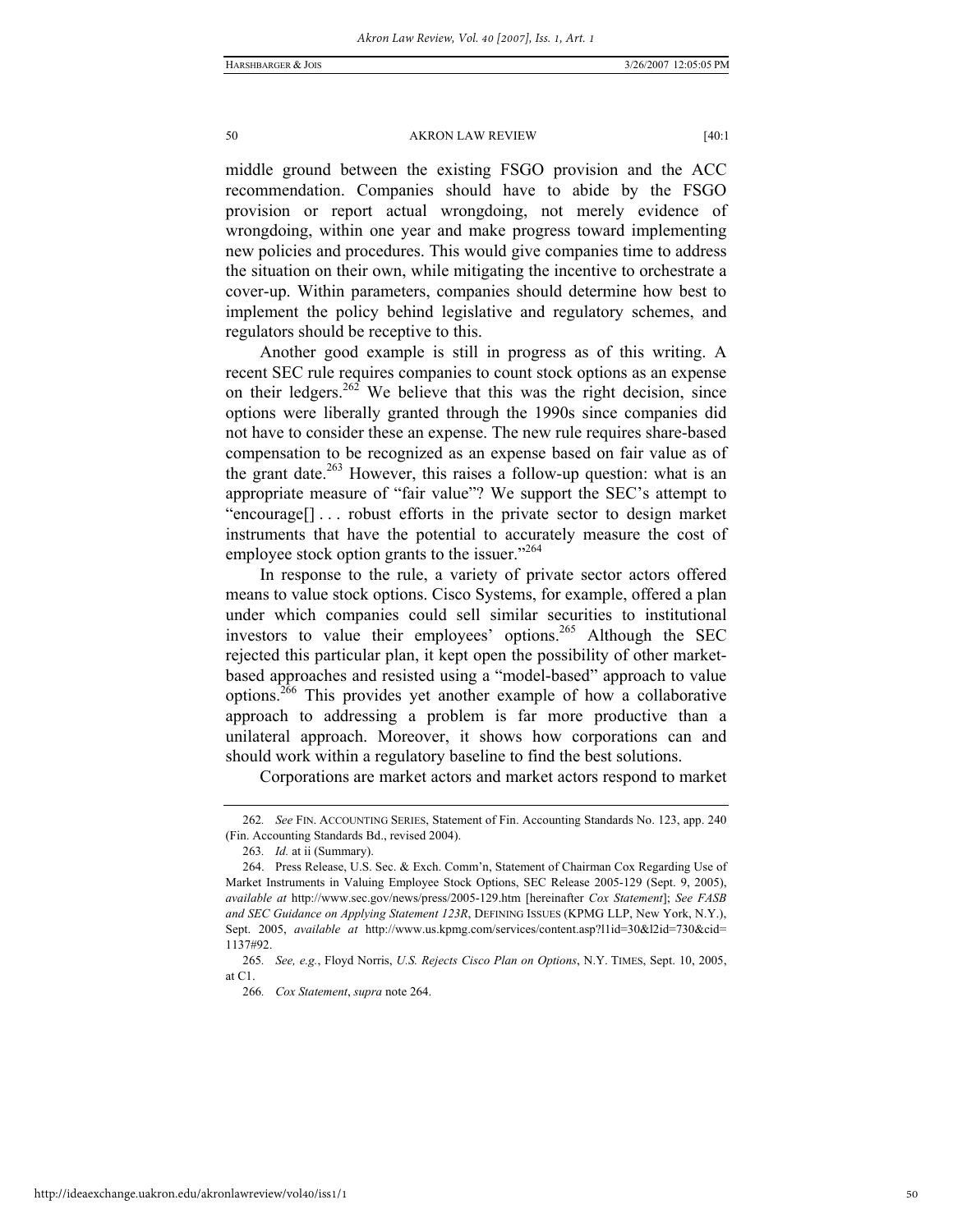incentives.<sup>267</sup> If regulators set out the proper incentives — amnesty, tax credits, and credible threats of prosecution for those who do violate the law — firms will figure out on their own the best way to achieve those incentives, as the FSGO and stock option examples indicate. We need strong regulation and effective laws on the books; in several respects, we have argued that SOX does not go far enough. We also believe that corporate crime must be prosecuted aggressively and that fines and penalties should be imposed to the fullest extent necessary. At the end of the day, we only believe that these are means to an end. Under the current regime, a combative atmosphere pervades business-government relations, so that the only incentives are for each side to vilify the other. Instead, laws and regulations should provide a *framework* within which market actors determine the most efficient way to build value and foster an ethical corporate environment.

# *C. Citizens and Shareholders*

If there is one thing that firms understand, it is economics; firms supply what is in demand. If investors (institutional and retail) continue to press for an ethical corporate culture, and if regulators establish a strong baseline, firms will provide one. But investors must be willing to put their money where their mouths are. It's easy to push for "good governance" when markets are doing poorly; poorly-governed firms, in the long run, cost investors money. But what about when stocks are rising? After all, institutional investors were not clamoring for more transparency and openness during the "Roaring '90s." Blaming "poor governance" (indeed, blaming anything) is easy when times are tough; investors who truly value integrity will hold companies to account even when times are good.

The study cited earlier indicated that governance is not already reflected in stock prices.<sup>268</sup> But if investors internalize ethical governance into their decision-making — as, for example, the *Yahoo! Finance* profiles indicate — then, over time, we would expect governance to be reflected in stock price.<sup>269</sup> This should give investors an incentive to call for good governance when times are good: if high stock prices already reflect governance, then preserving or improving those practices becomes more critical to preserving shareholder value; if already-high stock prices do not reflect governance (as the study cited

<sup>267</sup>*. See generally* Chen & Hanson, *supra* note 6.

<sup>268</sup>*. See supra* note 195 and accompanying text.

<sup>269</sup>*. See* Yahoo! Finance *supra* note 45.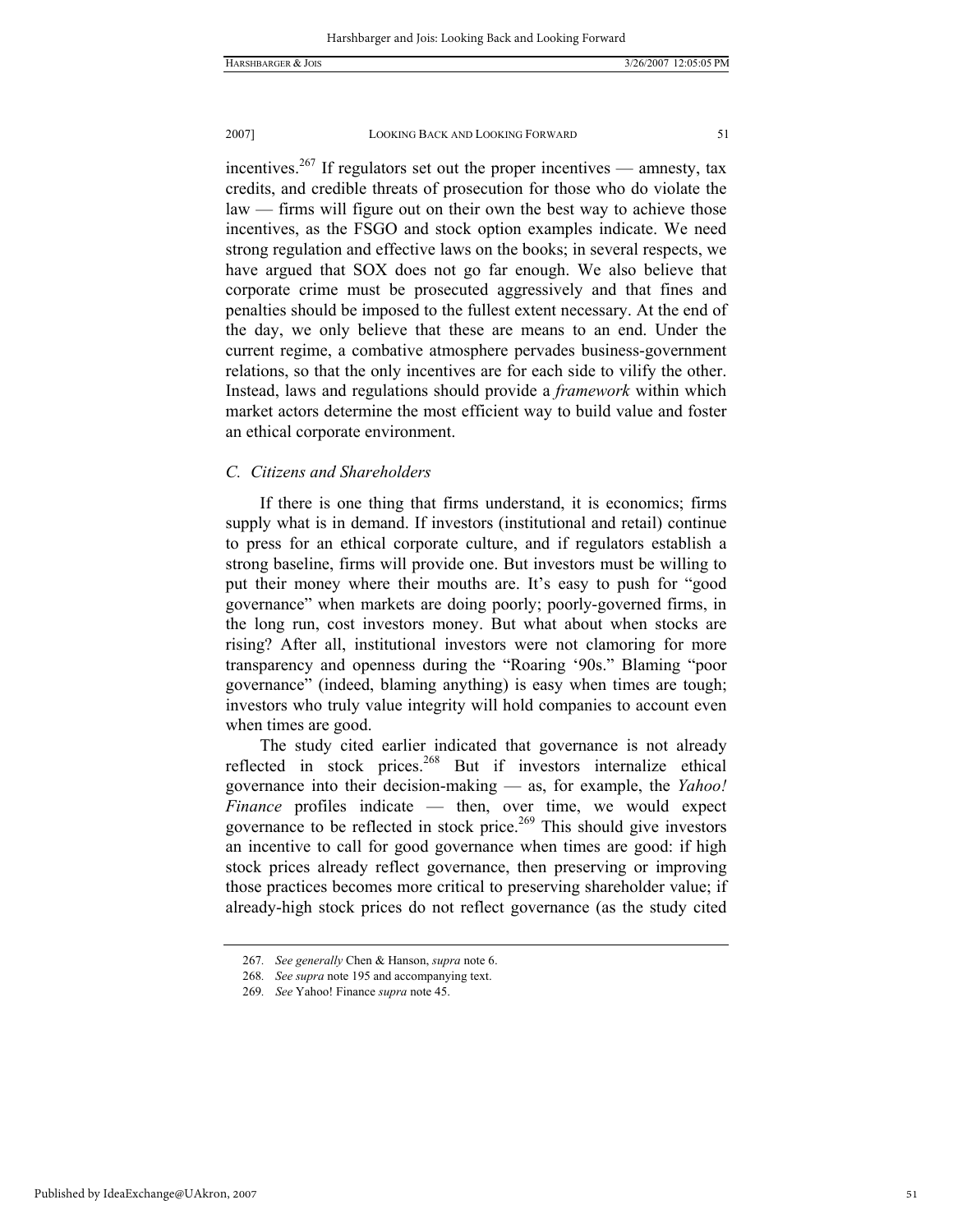earlier demonstrates), then improving governance practices will enhance shareholder value even more. Of course, as the GMI story indicates, if governance is poor, then improving practices might stave off financial losses or even bankruptcy.<sup>270</sup>

But an ethical corporate culture has to do with more than shareholder value. In a related context, we wrote that "[a]n ethical dilemma is not deciding whether to break the law. An ethical dilemma arises when principles collide within the bounds of the law."<sup>271</sup> Similarly, an ethical dilemma for investors is not whether to lose money by investing in a poorly-governed company. An ethical dilemma arises when principles — shareholder value and governance — collide in the context of a well-performing company.

# VIII. CONCLUSION

In the broadest sense, an ethical corporate culture is built on the same foundations as our democracy: checks and balances, openness, and transparency. It is based on good business judgment and profitability; it depends on free markets and competition. It is also built on professionalism, with lawyers, accountants and investment managers giving objective, expert advice, not swayed to the greatest extent possible by personal biases. Indeed, much of the breakdown over the past few years has involved a dereliction of duty on the part of those who were supposed to be exercising independent judgment in the corporate world. Among other things, we are asking for those professionals to play their roles, and in so doing, to protect the business leaders who are their clients.<sup>272</sup>

In a sense, our policy prescription is simple: regulators must align incentives to foster ethical conduct and to make it clearer when companies shirk this duty. Ever since Sarbanes-Oxley was passed, there have been those in the business community who have said that the regulatory response to corporate misconduct went too far and that markets should be allowed to work. Yet we have seen that markets, left to their own devices, create in some cases precisely the wrong incentives: options backdating, "pretexting" at HP, accounting misconduct, and more. Regulation allows the bad actors to be

<sup>270</sup>*. See supra* note 186.

 <sup>271.</sup> Harshbarger & Jois, *supra* note 24, at 47.

 <sup>272.</sup> When this judgment gets compromised, and there is no true independence between the professional and his client, the outsider and the insider are one and the same, thus violating the cardinal rule, that "[n]o man is allowed to be a judge in his own cause." THE FEDERALIST NO. 10, at 79 (James Madison) (Clinton Rossiter ed., 1961).